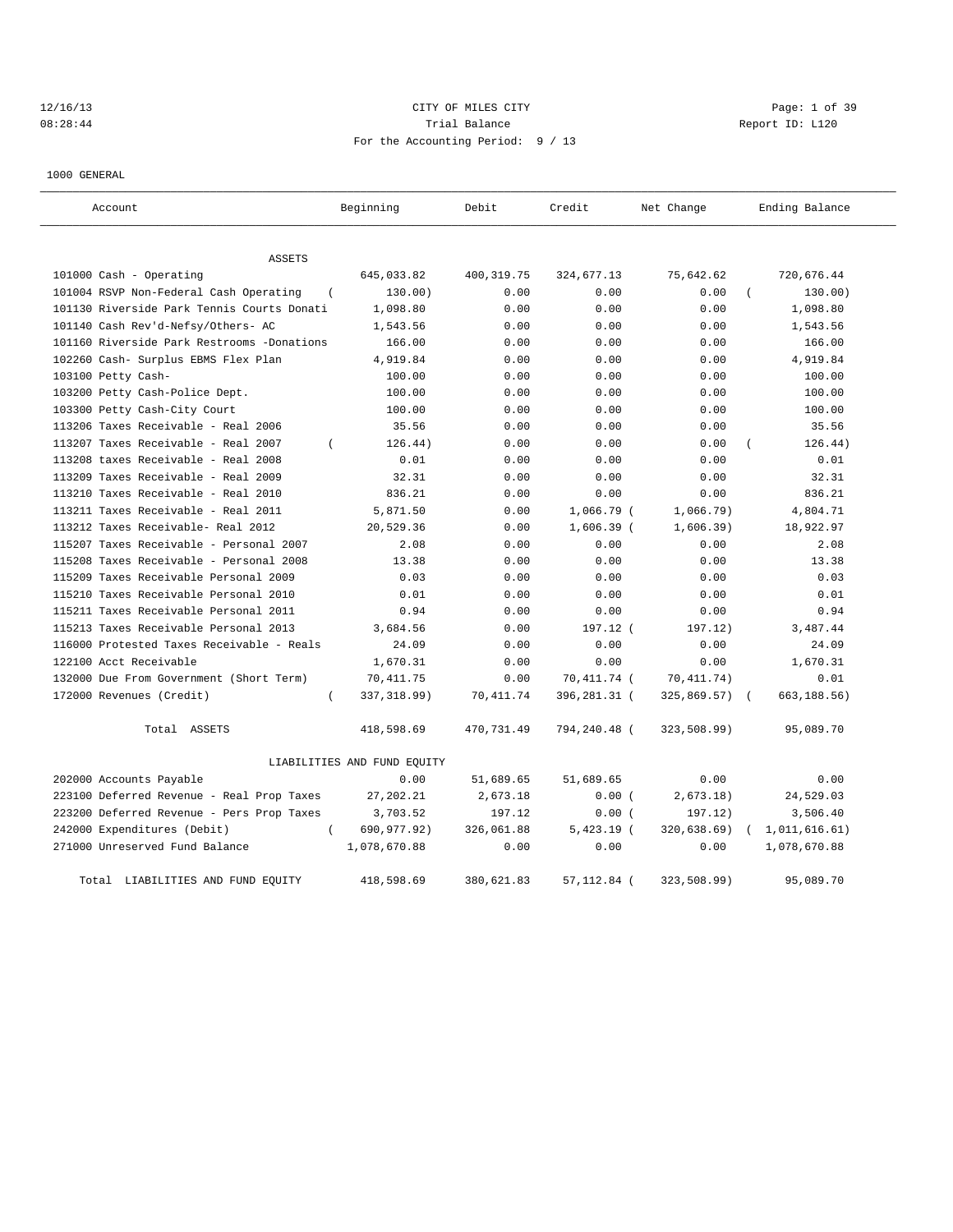## 12/16/13 CITY OF MILES CITY Page: 2 of 39 08:28:44 Trial Balance Report ID: L120 For the Accounting Period: 9 / 13

# 2220 LIBRARY

| Account                                    | Beginning                   | Debit      | Credit      | Net Change   | Ending Balance |
|--------------------------------------------|-----------------------------|------------|-------------|--------------|----------------|
|                                            |                             |            |             |              |                |
| ASSETS                                     |                             |            |             |              |                |
| 101000 Cash - Operating                    | 6,116.23                    | 24,053.15  | 27,417.45 ( | 3,364.30)    | 2,751.93       |
| 101032 Cash- Library Board of Trustees Mul | 10,484.22                   | 965.71     | 0.00        | 965.71       | 11,449.93      |
| 103000 Petty Cash                          | 75.00                       | 0.00       | 0.00        | 0.00         | 75.00          |
| 172000 Revenues (Credit)                   | 49,958.26)                  | 0.00       | 25,018.86 ( | 25,018.86) ( | 74,977.12)     |
| Total ASSETS                               | 33,282.81)                  | 25,018.86  | 52,436.31 ( | 27,417.45) ( | 60,700.26      |
|                                            | LIABILITIES AND FUND EQUITY |            |             |              |                |
| 202000 Accounts Payable                    | 0.00                        | 4,049.13   | 4,049.13    | 0.00         | 0.00           |
| 242000 Expenditures (Debit)                | 58,366.09)                  | 27, 417.45 | 0.00(       | 27,417.45) ( | 85,783.54)     |
| 271000 Unreserved Fund Balance             | 25,083.28                   | 0.00       | 0.00        | 0.00         | 25,083.28      |
| LIABILITIES AND FUND EQUITY<br>Total       | 33,282.81)                  | 31,466.58  | 4,049.13 (  | 27,417.45) ( | 60,700.26      |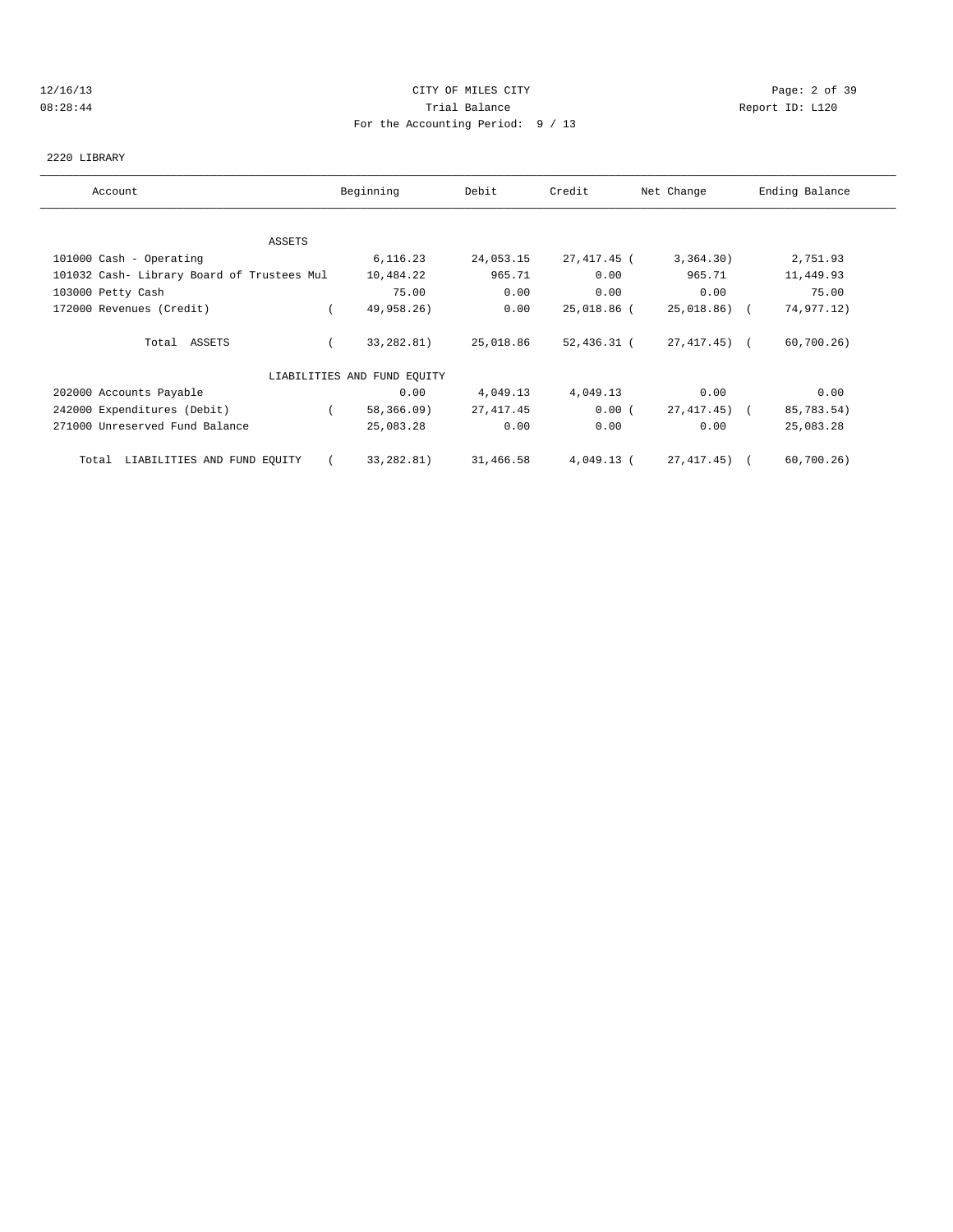## 12/16/13 CITY OF MILES CITY Page: 3 of 39 08:28:44 Trial Balance Report ID: L120 For the Accounting Period: 9 / 13

#### 2260 EMERGENCY DISASTER

| Account                                                        | Beginning                   | Debit | Credit    | Net Change        | Ending Balance      |
|----------------------------------------------------------------|-----------------------------|-------|-----------|-------------------|---------------------|
|                                                                |                             |       |           |                   |                     |
| ASSETS                                                         |                             | 13.11 | 0.00      |                   | 83, 485. 21)        |
| 101000 Cash - Operating<br>113211 Taxes Receivable - Real 2011 | 83,498.32)<br>55.97         | 0.00  | $10.17$ ( | 13.11 (<br>10.17) | 45.80               |
|                                                                |                             |       |           |                   |                     |
| 115212 Taxes Receivable Personal 2012                          | 0.04)                       | 0.00  | 0.00      | 0.00              | 0.04)<br>$\sqrt{2}$ |
| 132000 Due From Government (Short Term)                        | 71,634.00                   | 0.00  | 0.00      | 0.00              | 71,634.00           |
| 172000 Revenues (Credit)                                       | 13,208.30                   | 0.00  | $13.11$ ( | 13.11)            | 13, 195. 19         |
| Total ASSETS                                                   | 1,399.91                    | 13.11 | $23.28$ ( | 10.17)            | 1,389.74            |
|                                                                | LIABILITIES AND FUND EQUITY |       |           |                   |                     |
| 223100 Deferred Revenue - Real Prop Taxes                      | 55.97                       | 10.17 | 0.00(     | 10.17)            | 45.80               |
| 223200 Deferred Revenue - Pers Prop Taxes (                    | 0.04)                       | 0.00  | 0.00      | 0.00              | 0.04)<br>$\sqrt{2}$ |
| 271000 Unreserved Fund Balance                                 | 1,343.98                    | 0.00  | 0.00      | 0.00              | 1,343.98            |
| Total LIABILITIES AND FUND EQUITY                              | 1,399.91                    | 10.17 | 0.00(     | 10.17)            | 1,389.74            |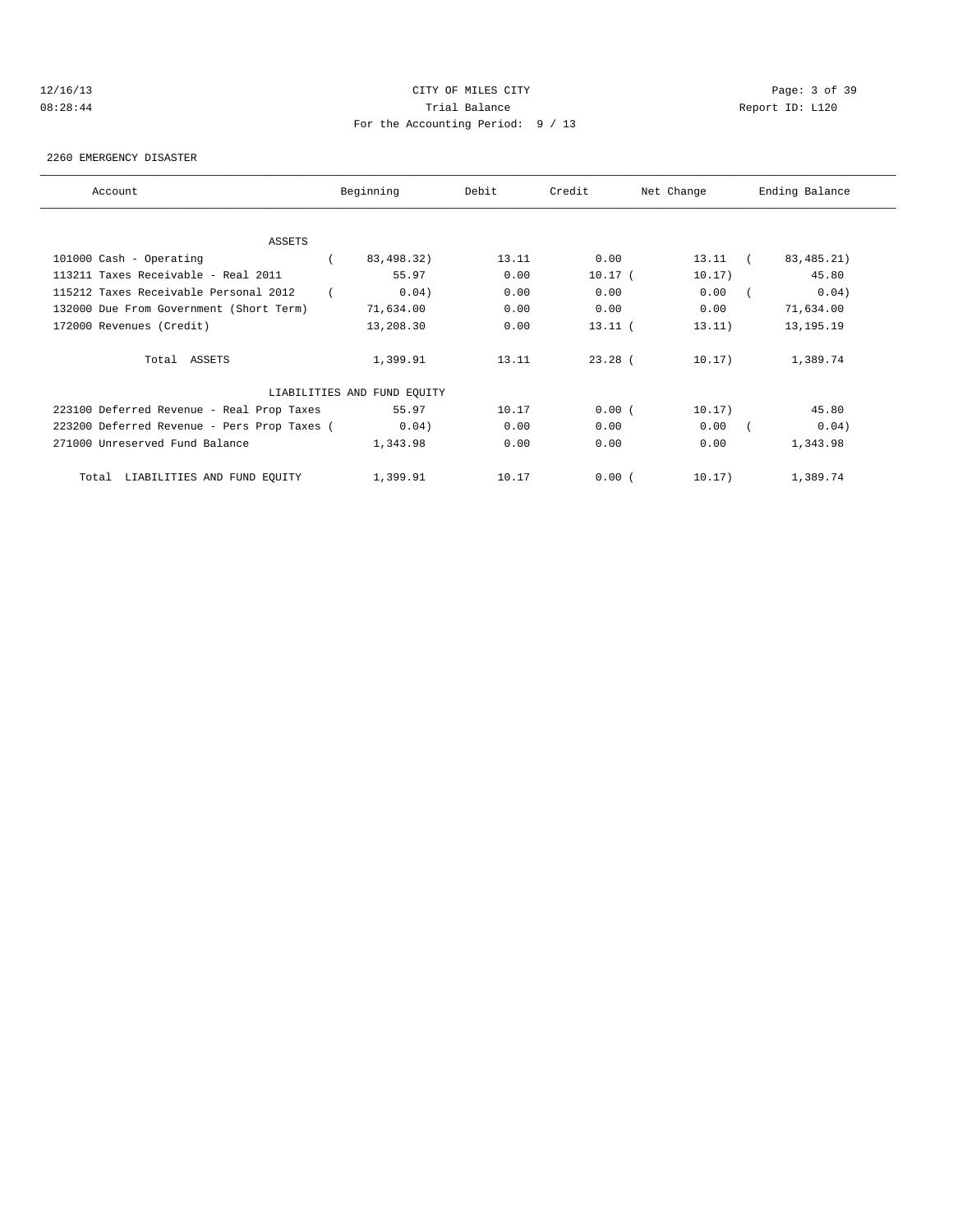## 12/16/13 CITY OF MILES CITY Page: 4 of 39 08:28:44 Trial Balance Report ID: L120 For the Accounting Period: 9 / 13

### 2270 Health

| Account                              |        | Beginning                   | Debit    | Credit       | Net Change | Ending Balance |
|--------------------------------------|--------|-----------------------------|----------|--------------|------------|----------------|
|                                      |        |                             |          |              |            |                |
|                                      |        |                             |          |              |            |                |
|                                      | ASSETS |                             |          |              |            |                |
| 101000 Cash - Operating              |        | 8,647.30                    | 0.00     | $2,750.00$ ( | 2,750.00   | 5,897.30       |
|                                      |        |                             |          |              |            |                |
| Total ASSETS                         |        | 8,647.30                    | 0.00     | $2,750.00$ ( | 2,750.00   | 5,897.30       |
|                                      |        |                             |          |              |            |                |
|                                      |        | LIABILITIES AND FUND EQUITY |          |              |            |                |
| 202000 Accounts Payable              |        | 0.00                        | 2,750.00 | 2,750.00     | 0.00       | 0.00           |
| 242000 Expenditures (Debit)          |        | 5,500.00)                   | 2,750.00 | 0.00(        | 2,750.00   | 8, 250.00)     |
| 271000 Unreserved Fund Balance       |        | 14, 147.30                  | 0.00     | 0.00         | 0.00       | 14, 147.30     |
|                                      |        |                             |          |              |            |                |
| LIABILITIES AND FUND EQUITY<br>Total |        | 8,647.30                    | 5,500.00 | 2,750.00 (   | 2,750.00   | 5,897.30       |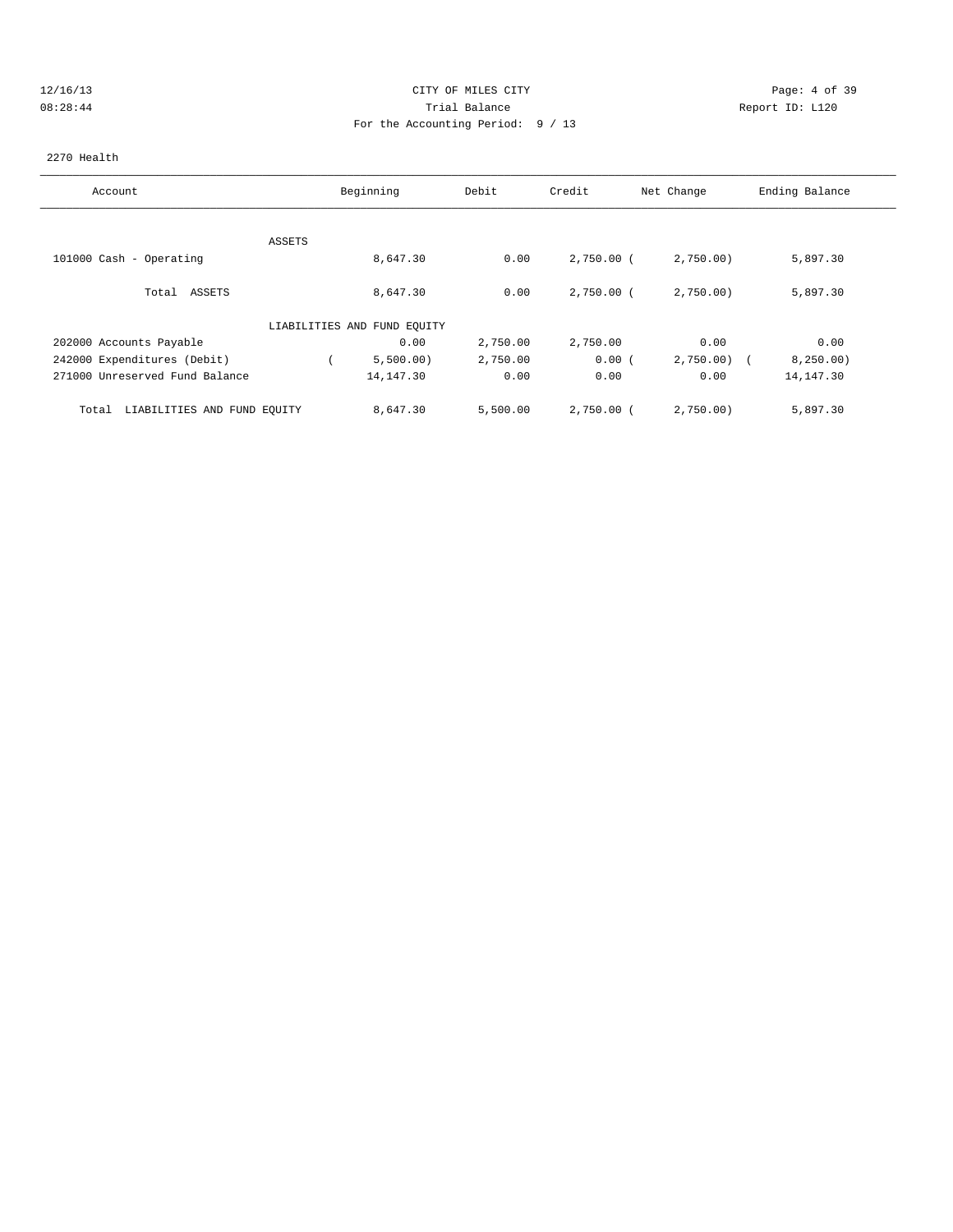## 12/16/13 CITY OF MILES CITY Page: 5 of 39 08:28:44 Trial Balance Report ID: L120 For the Accounting Period: 9 / 13

2372 Permissive Medical Levy

| Account                                   | Beginning                   | Debit  | Credit      | Net Change | Ending Balance |
|-------------------------------------------|-----------------------------|--------|-------------|------------|----------------|
|                                           |                             |        |             |            |                |
| ASSETS                                    |                             |        |             |            |                |
| 101000 Cash - Operating                   | 7,550.79                    | 225.32 | 0.00        | 225.32     | 7,776.11       |
| $113209$ Taxes Receivable - Real $2009$   | 1.17                        | 0.00   | 0.00        | 0.00       | 1.17           |
| 113210 Taxes Receivable - Real 2010       | 17.06                       | 0.00   | 0.00        | 0.00       | 17.06          |
| 113211 Taxes Receivable - Real 2011       | 195.86                      | 0.00   | $35.58$ (   | 35.58)     | 160.28         |
| 113212 Taxes Receivable- Real 2012        | 2,042.27                    | 0.00   | 159.80 (    | 159.80)    | 1,882.47       |
| 115211 Taxes Receivable Personal 2011     | 0.77)                       | 0.00   | 0.00        | 0.00       | 0.77)          |
| 115212 Taxes Receivable Personal 2012     | 0.01                        | 0.00   | 0.00        | 0.00       | 0.01           |
| 115213 Taxes Receivable Personal 2013     | 366.55                      | 0.00   | $19.61$ $($ | 19.61)     | 346.94         |
| 172000 Revenues (Credit)                  | 1,500.16)                   | 0.00   | $225.32$ (  | $225.32$ ( | 1,725.48)      |
| Total ASSETS                              | 8,672.78                    | 225.32 | 440.31 (    | 214.99)    | 8,457.79       |
|                                           | LIABILITIES AND FUND EQUITY |        |             |            |                |
| 223100 Deferred Revenue - Real Prop Taxes | 2,256.33                    | 195.38 | 0.00(       | 195.38)    | 2,060.95       |
| 223200 Deferred Revenue - Pers Prop Taxes | 363.19                      | 19.61  | 0.00(       | 19.61)     | 343.58         |
| 271000 Unreserved Fund Balance            | 6,053.26                    | 0.00   | 0.00        | 0.00       | 6,053.26       |
| Total LIABILITIES AND FUND EQUITY         | 8,672.78                    | 214.99 | 0.00(       | 214.99)    | 8,457.79       |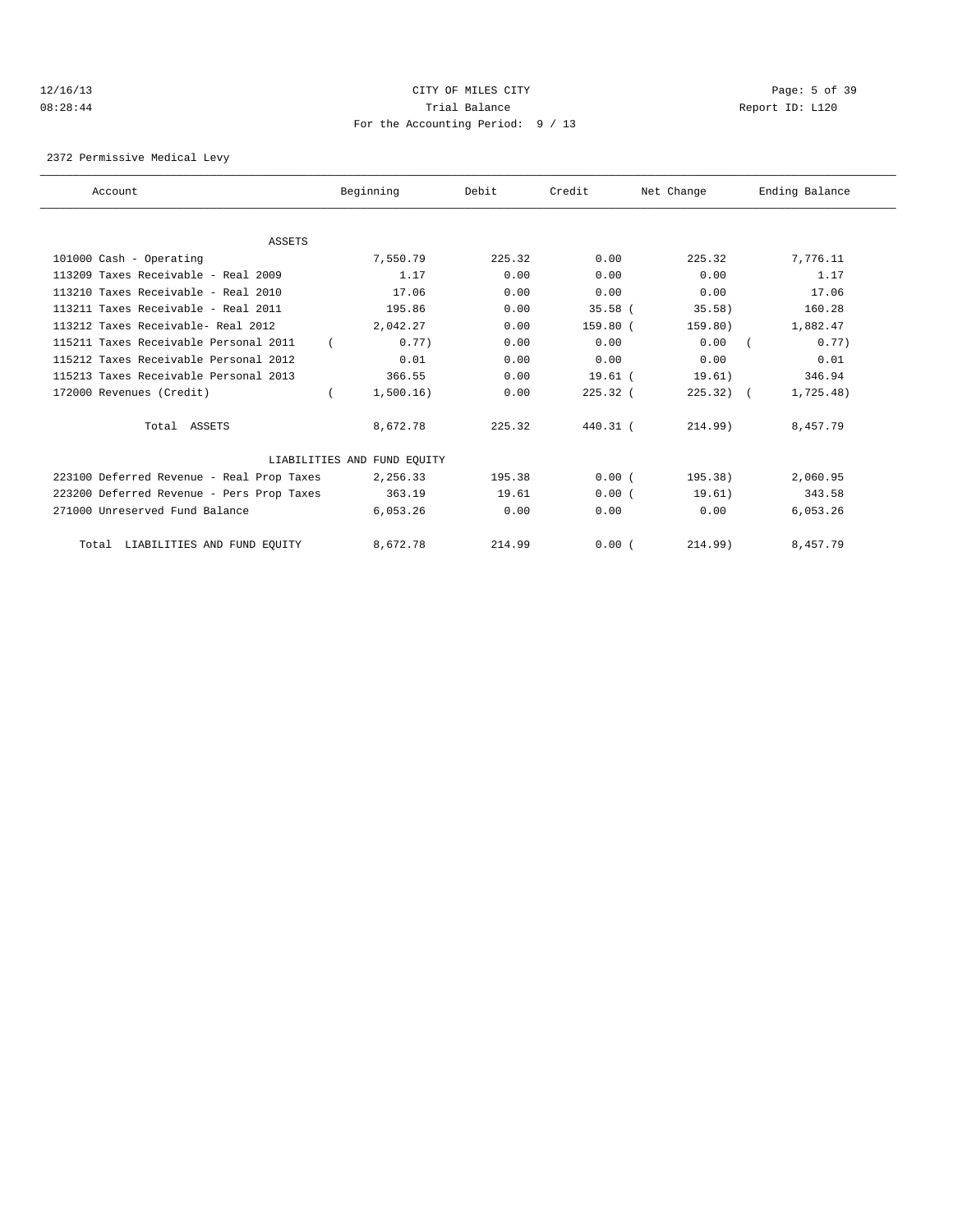# 12/16/13 CITY OF MILES CITY Page: 6 of 39 08:28:44 Trial Balance Report ID: L120 For the Accounting Period: 9 / 13

2394 BUILDING CODE ENFORCEMENT

| Account                              |        | Beginning                   | Debit    | Credit       | Net Change     | Ending Balance |
|--------------------------------------|--------|-----------------------------|----------|--------------|----------------|----------------|
|                                      |        |                             |          |              |                |                |
|                                      | ASSETS |                             |          |              |                |                |
| 101000 Cash - Operating              |        | 110,235.44                  | 3,417.00 | $5,526.69$ ( | 2,109.69)      | 108, 125.75    |
| 172000 Revenues (Credit)             |        | 47,610.45)                  | 0.00     | $3,417.00$ ( | $3,417.00$ ) ( | 51,027.45)     |
| Total ASSETS                         |        | 62,624.99                   | 3,417.00 | $8,943.69$ ( | 5,526.69)      | 57,098.30      |
|                                      |        | LIABILITIES AND FUND EQUITY |          |              |                |                |
| 202000 Accounts Payable              |        | 0.00                        | 4,166.36 | 4,166.36     | 0.00           | 0.00           |
| 242000 Expenditures (Debit)          |        | 33,057.62)                  | 5,526.69 | 0.00(        | $5,526.69$ (   | 38,584.31)     |
| 271000 Unreserved Fund Balance       |        | 95,682.61                   | 0.00     | 0.00         | 0.00           | 95,682.61      |
| LIABILITIES AND FUND EQUITY<br>Total |        | 62,624.99                   | 9,693.05 | $4.166.36$ ( | 5,526.69)      | 57,098.30      |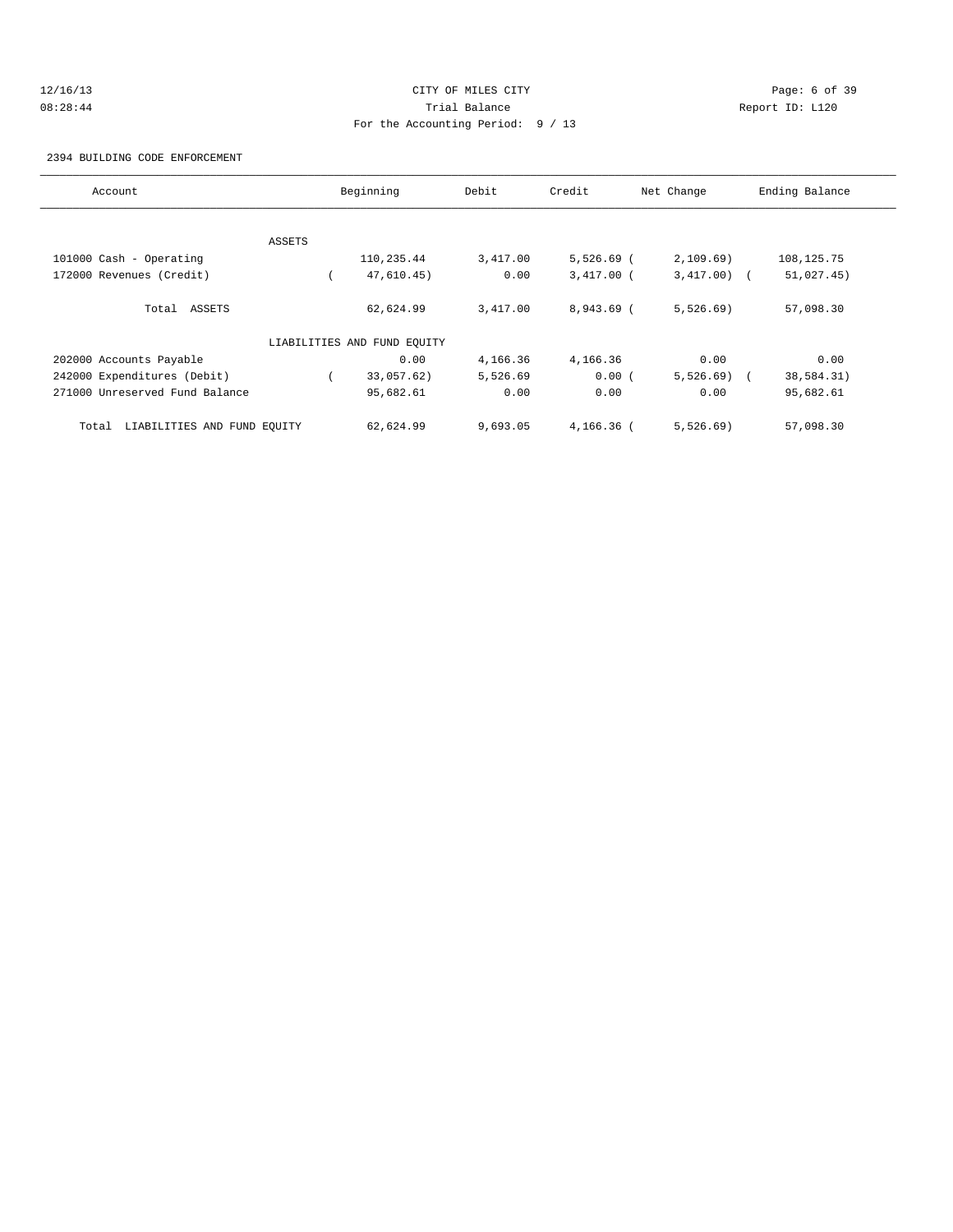## 12/16/13 CITY OF MILES CITY Page: 7 of 39 08:28:44 Trial Balance Report ID: L120 For the Accounting Period: 9 / 13

2400 LTG M D#165-(Gen City)

| Account                                    | Beginning                   | Debit      | Credit      | Net Change   | Ending Balance |  |
|--------------------------------------------|-----------------------------|------------|-------------|--------------|----------------|--|
|                                            |                             |            |             |              |                |  |
| <b>ASSETS</b>                              |                             |            |             |              |                |  |
| 101000 Cash - Operating                    | 36,079.51                   | 387.62     | 13,229.46 ( | 12,841.84)   | 23, 237.67     |  |
| 116000 Protested Taxes Receivable - Reals  | 121.36                      | 0.00       | 0.00        | 0.00         | 121.36         |  |
| 118080 Special Assessments Receivable 2008 | 45.01                       | 0.00       | 0.00        | 0.00         | 45.01          |  |
| 118090 Special Assessment Receivable 2009  | 156.83                      | 0.00       | 0.00        | 0.00         | 156.83         |  |
| 118100 Special Assessments Receivable 2010 | 335.64                      | 0.00       | 0.00        | 0.00         | 335.64         |  |
| 118110 Special Assessments Receivable 2011 | 1,421.30                    | 0.00       | $90.01$ (   | 90.01)       | 1,331.29       |  |
| 118120 Special Assessments Receivable 2012 | 4,703.21                    | 0.00       | 258.71(     | 258.71)      | 4,444.50       |  |
| 118130 Special Assessments Receivable 2013 | 0.00                        | 149,556.25 | 0.00        | 149,556.25   | 149,556.25     |  |
| 172000 Revenues (Credit)                   | 4,221.30)                   | 0.00       | $387.62$ (  | $387.62$ ) ( | 4,608.92)      |  |
| Total ASSETS                               | 38,641.56                   | 149,943.87 | 13,965.80   | 135,978.07   | 174,619.63     |  |
|                                            | LIABILITIES AND FUND EOUITY |            |             |              |                |  |
| 202000 Accounts Payable                    | 0.00                        | 13,229.46  | 13,229.46   | 0.00         | 0.00           |  |
| 223000 Deferred Revenue/Uncollected Taxes  | 6,783.35                    | 348.72     | 149,556.25  | 149,207.53   | 155,990.88     |  |
| 242000 Expenditures (Debit)                | 28,726.89)                  | 13,229.46  | 0.00(       | 13,229.46) ( | 41,956.35)     |  |
| 271000 Unreserved Fund Balance             | 60,585.10                   | 0.00       | 0.00        | 0.00         | 60,585.10      |  |
| Total LIABILITIES AND FUND EQUITY          | 38,641.56                   | 26,807.64  | 162,785.71  | 135,978.07   | 174,619.63     |  |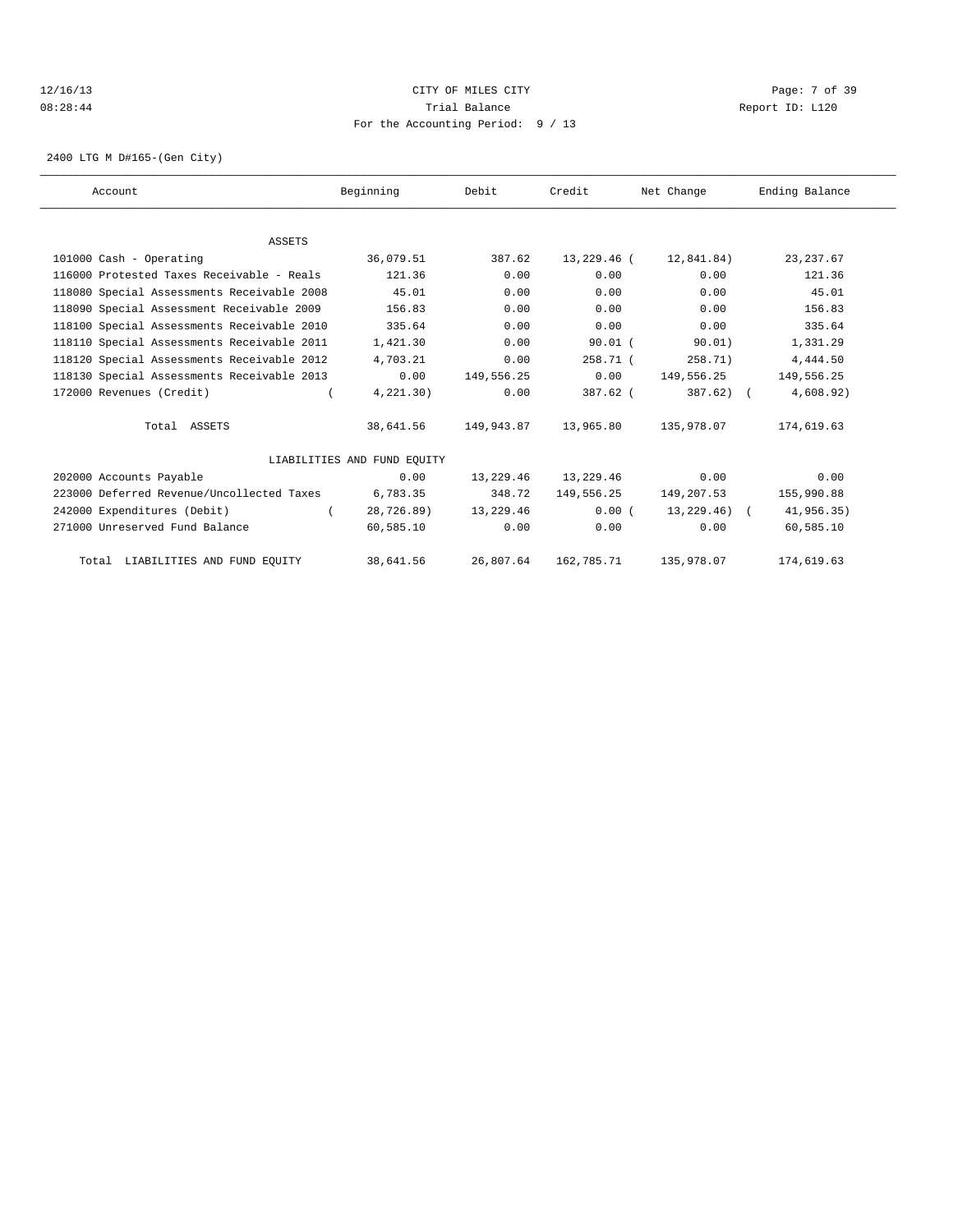## 12/16/13 CITY OF MILES CITY Page: 8 of 39 08:28:44 Trial Balance Report ID: L120 For the Accounting Period: 9 / 13

2420 LTG M D#167-(MilesAddn Etc)

| Account                                     | Beginning                   | Debit       | Credit     | Net Change   | Ending Balance |
|---------------------------------------------|-----------------------------|-------------|------------|--------------|----------------|
|                                             |                             |             |            |              |                |
| ASSETS                                      |                             |             |            |              |                |
| 101000 Cash - Operating                     | 7,642.21                    | 243.11      | 2,324.91 ( | 2,081.80)    | 5,560.41       |
| 118090 Special Assessment Receivable 2009 ( | 0.06)                       | 0.00        | 0.00       | 0.00         | 0.06)          |
| 118110 Special Assessments Receivable 2011  | 407.90                      | 0.00        | $91.64$ (  | 91.64)       | 316.26         |
| 118120 Special Assessments Receivable 2012  | 550.09                      | 0.00        | 125.77 (   | 125.77)      | 424.32         |
| 118130 Special Assessments Receivable 2013  | 0.00                        | 27, 234, 59 | 0.00       | 27,234.59    | 27, 234.59     |
| 172000 Revenues (Credit)                    | 996.46)                     | 0.00        | 243.11 (   | $243.11)$ (  | 1, 239.57)     |
| Total ASSETS                                | 7,603.68                    | 27,477.70   | 2,785.43   | 24,692.27    | 32,295.95      |
|                                             | LIABILITIES AND FUND EQUITY |             |            |              |                |
| 202000 Accounts Payable                     | 0.00                        | 2,324.91    | 2,324.91   | 0.00         | 0.00           |
| 223000 Deferred Revenue/Uncollected Taxes   | 957.93                      | 217.41      | 27, 234.59 | 27,017.18    | 27,975.11      |
| 242000 Expenditures (Debit)                 | $5,885.78$ )                | 2,324.91    | 0.00(      | $2,324.91$ ( | 8, 210.69)     |
| 271000 Unreserved Fund Balance              | 12,531.53                   | 0.00        | 0.00       | 0.00         | 12,531.53      |
| Total LIABILITIES AND FUND EQUITY           | 7,603.68                    | 4,867.23    | 29,559.50  | 24,692.27    | 32,295.95      |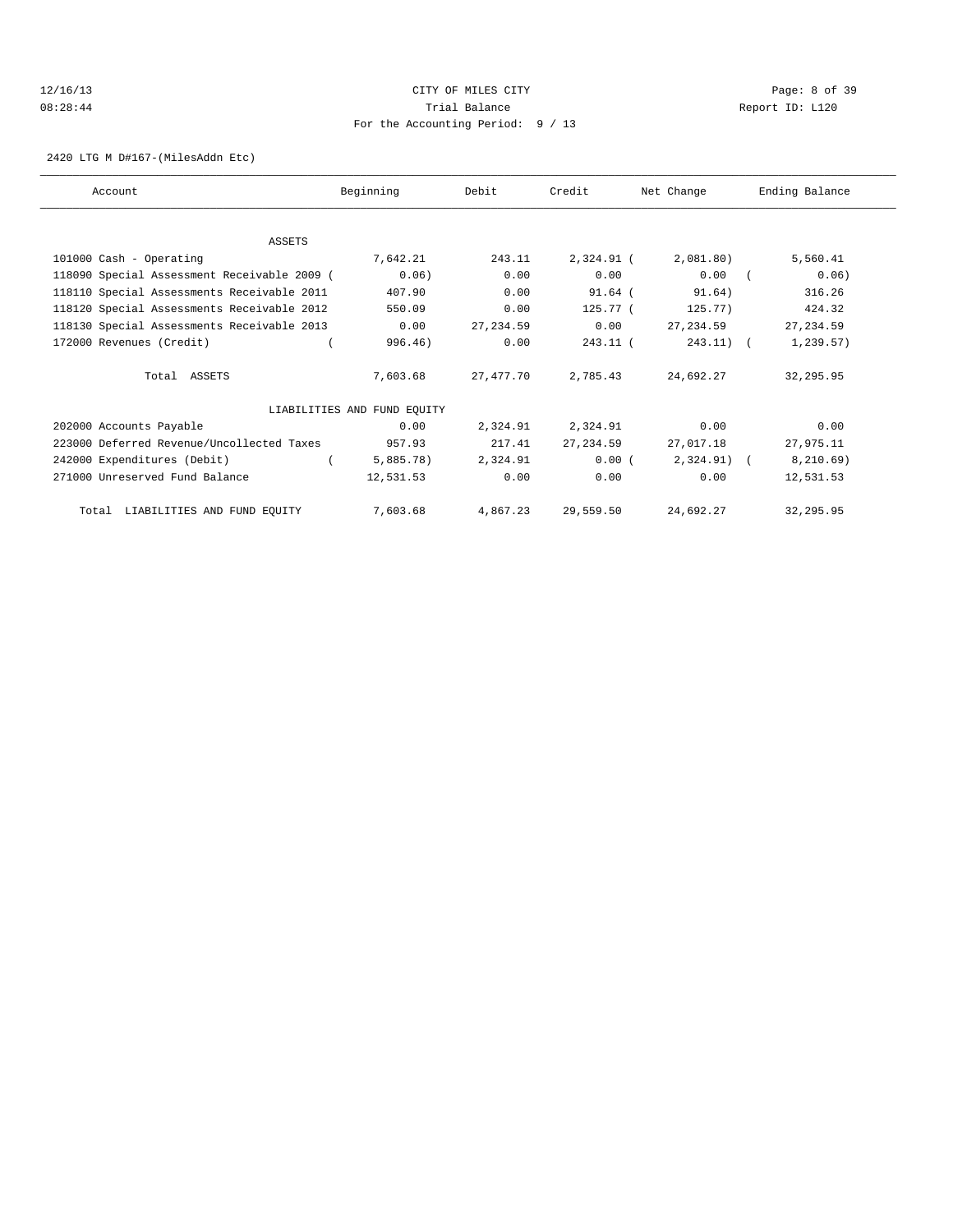## 12/16/13 CITY OF MILES CITY Page: 9 of 39 08:28:44 Trial Balance Report ID: L120 For the Accounting Period: 9 / 13

2430 LTG M D#171-(Balsam Est)

| Account                                    | Beginning                   | Debit    | Credit   | Net Change  | Ending Balance |
|--------------------------------------------|-----------------------------|----------|----------|-------------|----------------|
|                                            |                             |          |          |             |                |
| ASSETS                                     |                             |          |          |             |                |
| 101000 Cash - Operating                    | 448.02                      | 0.07     | 117.14 ( | 117.07)     | 330.95         |
| 118130 Special Assessments Receivable 2013 | 0.00                        | 2,604.24 | 0.00     | 2,604.24    | 2,604.24       |
| 172000 Revenues (Credit)                   | 47.32)                      | 0.00     | $0.07$ ( | $0.07)$ (   | $47.39$ )      |
| Total ASSETS                               | 400.70                      | 2,604.31 | 117.21   | 2,487.10    | 2,887.80       |
|                                            | LIABILITIES AND FUND EQUITY |          |          |             |                |
| 202000 Accounts Payable                    | 0.00                        | 117.14   | 117.14   | 0.00        | 0.00           |
| 223000 Deferred Revenue/Uncollected Taxes  | 0.00                        | 0.00     | 2,604.24 | 2,604.24    | 2,604.24       |
| 242000 Expenditures (Debit)                | 1, 250.59)                  | 117.14   | 0.00(    | $117.14)$ ( | 1, 367.73)     |
| 271000 Unreserved Fund Balance             | 1,651.29                    | 0.00     | 0.00     | 0.00        | 1,651.29       |
| LIABILITIES AND FUND EQUITY<br>Total       | 400.70                      | 234.28   | 2,721.38 | 2,487.10    | 2,887.80       |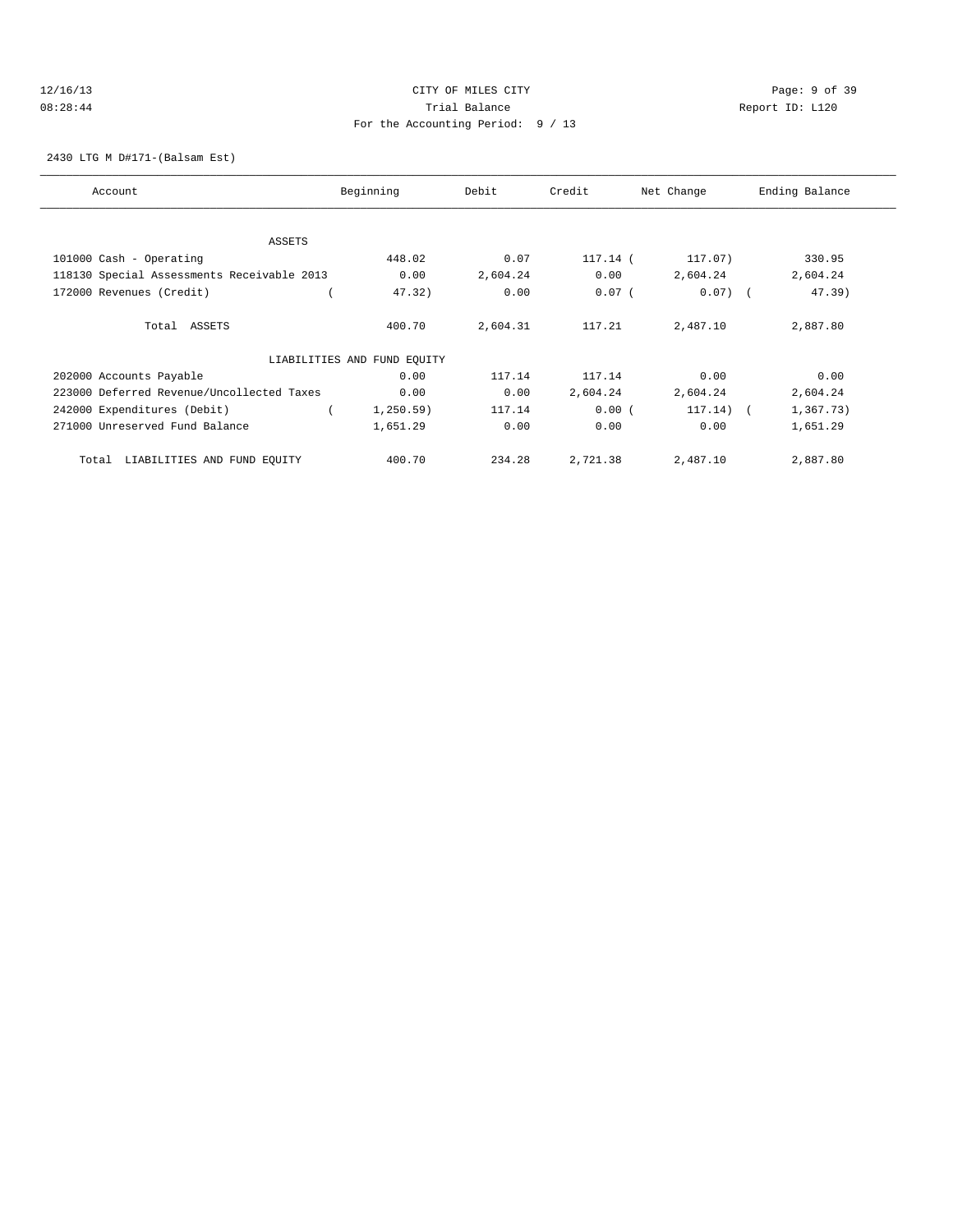## 12/16/13 Page: 10 of 39 08:28:44 Trial Balance Report ID: L120 For the Accounting Period: 9 / 13

2440 LTG M D#172-(Main Str)

| Account                                    | Beginning                   | Debit    | Credit       | Net Change   | Ending Balance |
|--------------------------------------------|-----------------------------|----------|--------------|--------------|----------------|
|                                            |                             |          |              |              |                |
| ASSETS                                     |                             |          |              |              |                |
| 101000 Cash - Operating                    | 13,046.86                   | 1.93     | $1,028.37$ ( | 1,026.44)    | 12,020.42      |
| 118090 Special Assessment Receivable 2009  | 0.01                        | 0.00     | 0.00         | 0.00         | 0.01           |
| 118130 Special Assessments Receivable 2013 | 0.00                        | 8,392.50 | 0.00         | 8,392.50     | 8,392.50       |
| 172000 Revenues (Credit)                   | 1,071.70)                   | 0.00     | $1.93$ (     | $1.93)$ (    | 1,073.63)      |
| Total ASSETS                               | 11,975.17                   | 8,394.43 | 1,030.30     | 7,364.13     | 19,339.30      |
|                                            | LIABILITIES AND FUND EQUITY |          |              |              |                |
| 202000 Accounts Payable                    | 0.00                        | 1,028.37 | 1,028.37     | 0.00         | 0.00           |
| 223000 Deferred Revenue/Uncollected Taxes  | 0.01                        | 0.00     | 8,392.50     | 8,392.50     | 8,392.51       |
| 242000 Expenditures (Debit)                | 3, 171.92)                  | 1,028.37 | 0.00(        | $1,028.37$ ( | 4, 200.29      |
| 271000 Unreserved Fund Balance             | 15,147.08                   | 0.00     | 0.00         | 0.00         | 15,147.08      |
| LIABILITIES AND FUND EQUITY<br>Total       | 11,975.17                   | 2,056.74 | 9,420.87     | 7,364.13     | 19,339.30      |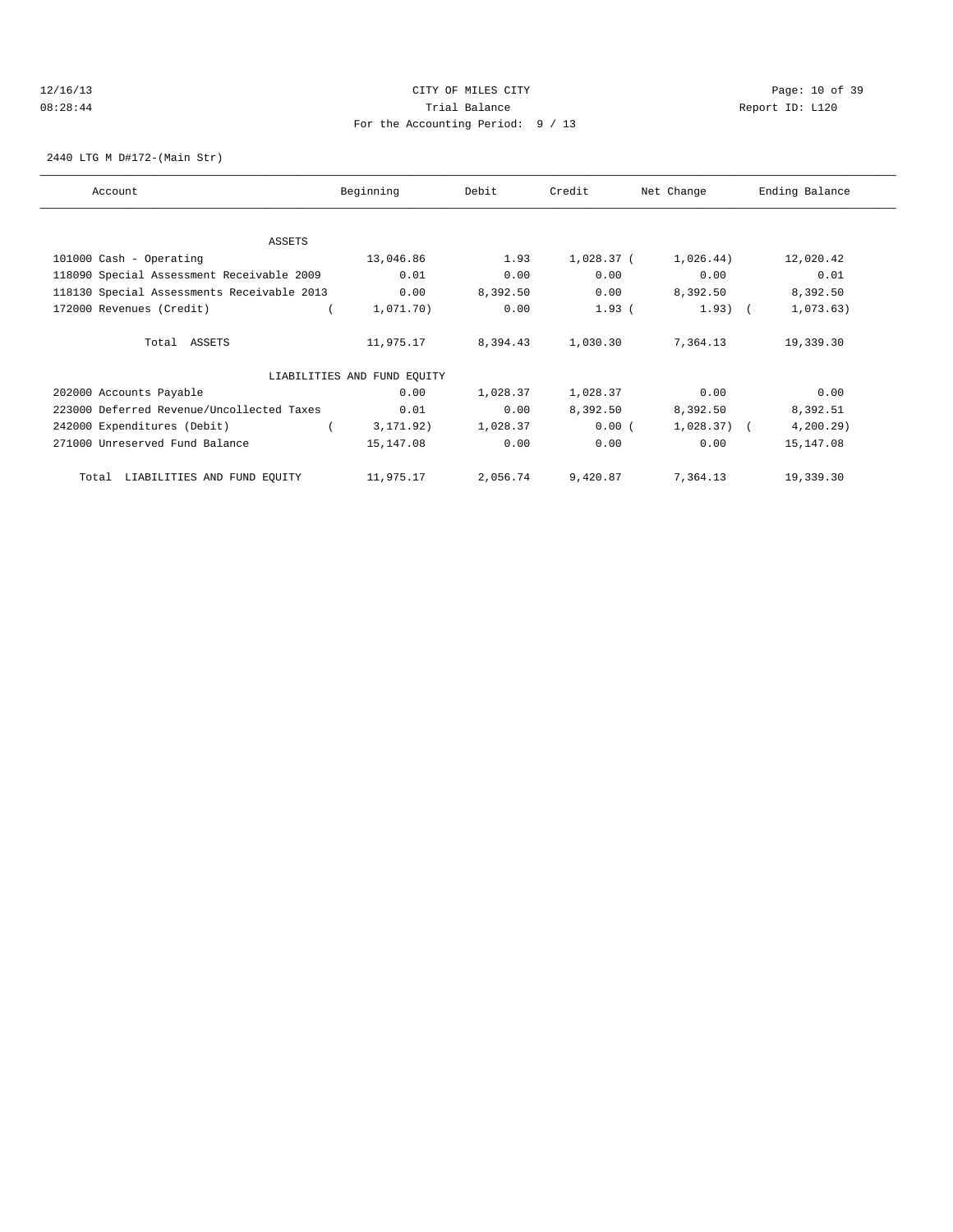## 12/16/13 Page: 11 of 39 08:28:44 Trial Balance Report ID: L120 For the Accounting Period: 9 / 13

2450 LTG M D#195-(SG-Trico)

| Account                                     | Beginning                   | Debit    | Credit     | Net Change | Ending Balance |
|---------------------------------------------|-----------------------------|----------|------------|------------|----------------|
|                                             |                             |          |            |            |                |
| <b>ASSETS</b>                               |                             |          |            |            |                |
| 101000 Cash - Operating                     | 531.07                      | 0.08     | $803.68$ ( | $803.60$ ( | 272.53)        |
| 118090 Special Assessment Receivable 2009 ( | 0.02)                       | 0.00     | 0.00       | 0.00       | 0.02)          |
| 118110 Special Assessments Receivable 2011  | 96.24                       | 0.00     | 0.00       | 0.00       | 96.24          |
| 118120 Special Assessments Receivable 2012  | 254.88                      | 0.00     | 0.00       | 0.00       | 254.88         |
| 118130 Special Assessments Receivable 2013  | 0.00                        | 6.113.81 | 0.00       | 6, 113.81  | 6,113.81       |
| 172000 Revenues (Credit)                    | 66.63)                      | 0.00     | $0.08$ (   | $0.08$ $($ | 66.71)         |
| Total ASSETS                                | 815.54                      | 6,113.89 | 803.76     | 5,310.13   | 6,125.67       |
|                                             | LIABILITIES AND FUND EQUITY |          |            |            |                |
| 202000 Accounts Payable                     | 0.00                        | 803.68   | 803.68     | 0.00       | 0.00           |
| 223000 Deferred Revenue/Uncollected Taxes   | 351.10                      | 0.00     | 6,113.81   | 6,113.81   | 6,464.91       |
| 242000 Expenditures (Debit)                 | 1,401.84)                   | 803.68   | 0.00(      | $803.68$ ) | 2, 205.52)     |
| 271000 Unreserved Fund Balance              | 1,866.28                    | 0.00     | 0.00       | 0.00       | 1,866.28       |
| Total LIABILITIES AND FUND EQUITY           | 815.54                      | 1,607.36 | 6,917.49   | 5,310.13   | 6,125.67       |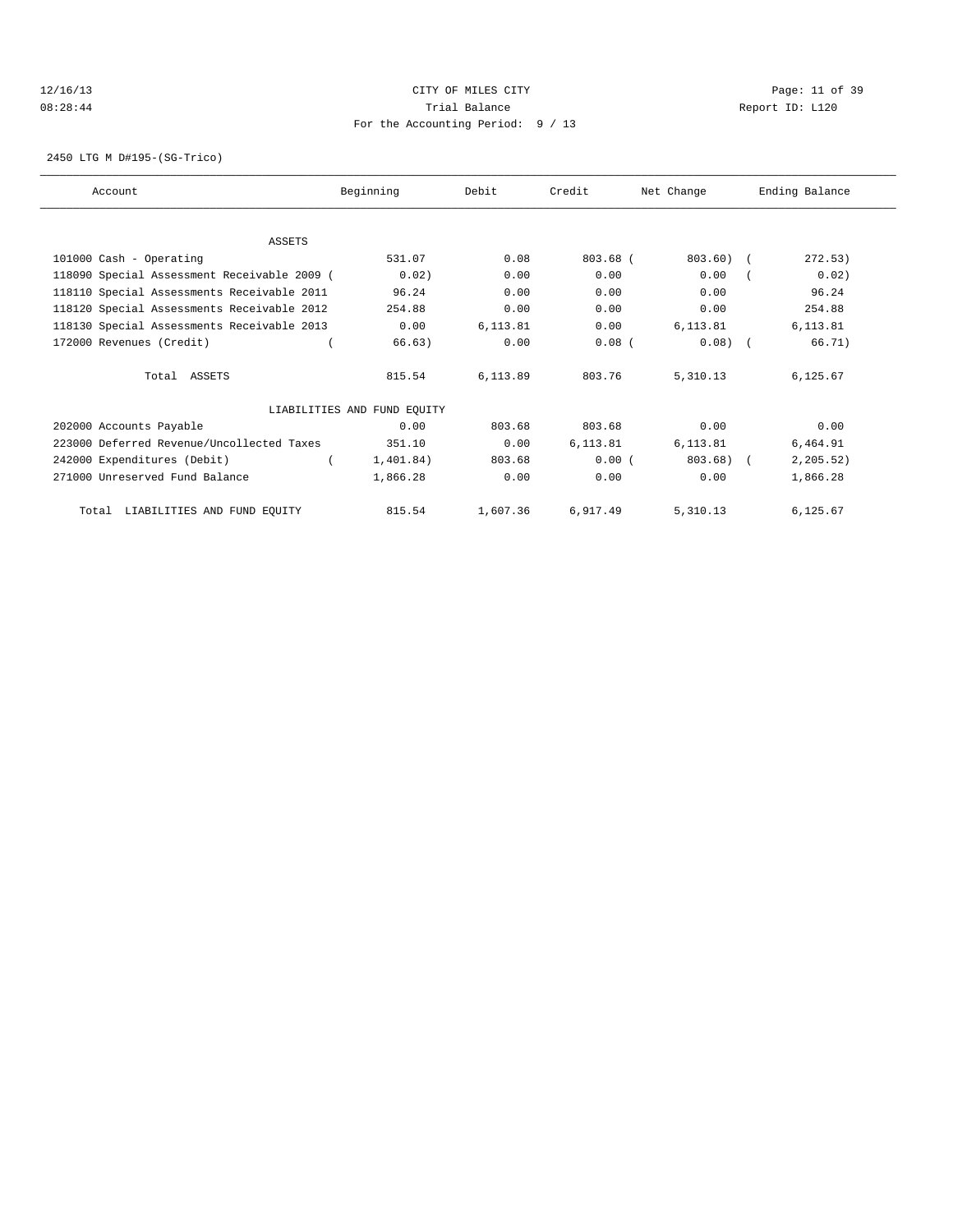## 12/16/13 Page: 12 of 39 08:28:44 Trial Balance Report ID: L120 For the Accounting Period: 9 / 13

2470 LTG M D#202-(SG-MDU&NV)

| Account                                    | Beginning                   | Debit    | Credit     | Net Change | Ending Balance |
|--------------------------------------------|-----------------------------|----------|------------|------------|----------------|
|                                            |                             |          |            |            |                |
| ASSETS                                     |                             |          |            |            |                |
| 101000 Cash - Operating                    | 741.22                      | 0.11     | $555.12$ ( | 555.01)    | 186.21         |
| 118110 Special Assessments Receivable 2011 | 88.89                       | 0.00     | 0.00       | 0.00       | 88.89          |
| 118120 Special Assessments Receivable 2012 | 140.18                      | 0.00     | 0.00       | 0.00       | 140.18         |
| 118130 Special Assessments Receivable 2013 | 0.00                        | 7,614.79 | 0.00       | 7,614.79   | 7,614.79       |
| 172000 Revenues (Credit)                   | 60.32)                      | 0.00     | $0.11$ (   | $0.11)$ (  | 60.43)         |
| Total ASSETS                               | 909.97                      | 7,614.90 | 555.23     | 7,059.67   | 7,969.64       |
|                                            | LIABILITIES AND FUND EQUITY |          |            |            |                |
| 202000 Accounts Payable                    | 0.00                        | 555.12   | 555.12     | 0.00       | 0.00           |
| 223000 Deferred Revenue/Uncollected Taxes  | 229.07                      | 0.00     | 7,614.79   | 7,614.79   | 7,843.86       |
| 242000 Expenditures (Debit)                | 2, 145.87)                  | 555.12   | 0.00(      | 555.12)    | 2,700.99)      |
| 271000 Unreserved Fund Balance             | 2,826.77                    | 0.00     | 0.00       | 0.00       | 2,826.77       |
| LIABILITIES AND FUND EQUITY<br>Total       | 909.97                      | 1,110.24 | 8,169.91   | 7,059.67   | 7,969.64       |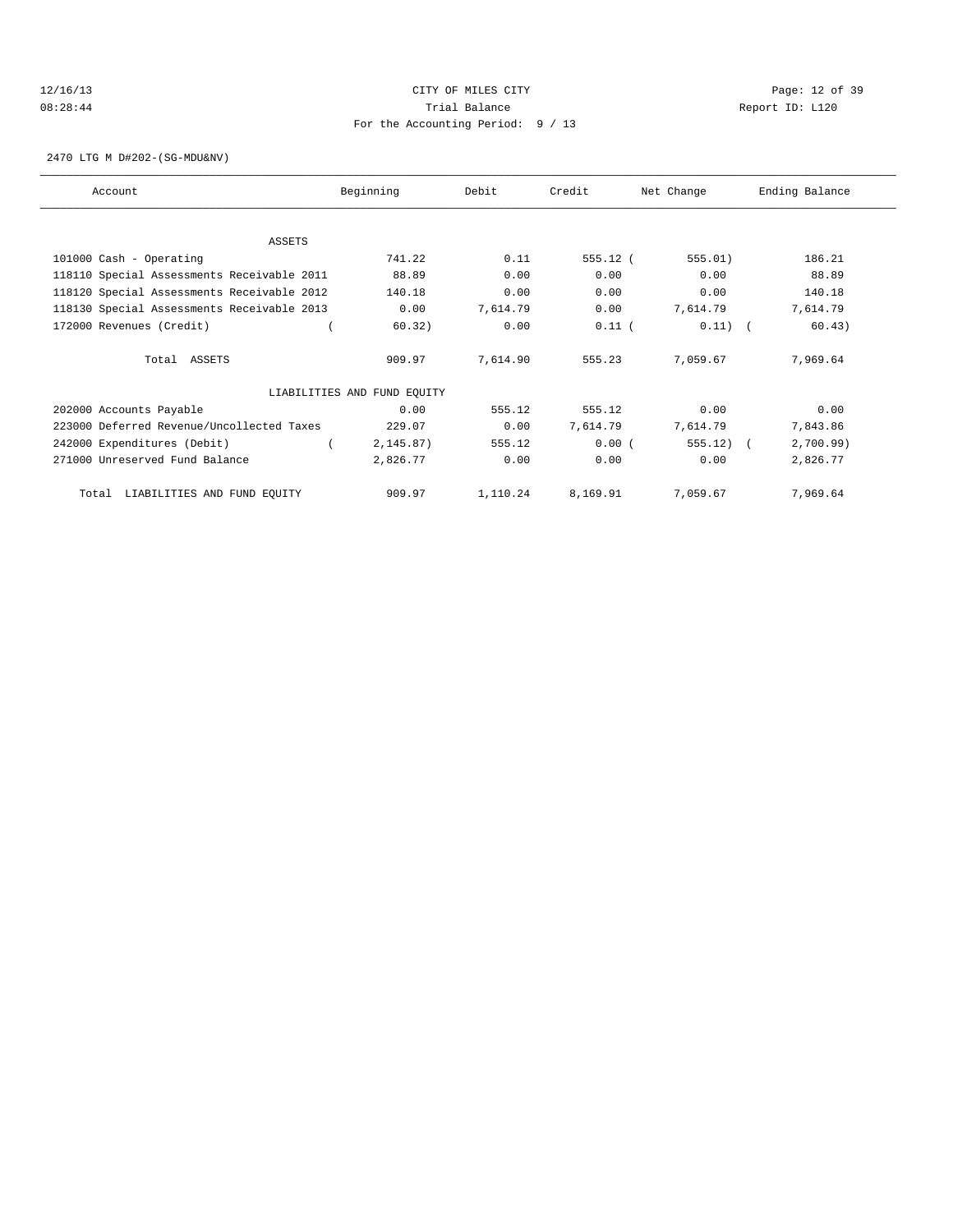## 12/16/13 Page: 13 of 39 08:28:44 Trial Balance Report ID: L120 For the Accounting Period: 9 / 13

#### 2480 LTG M M#173-(Milestown Estates)

| Account                                    | Beginning                   | Debit  | Credit    | Net Change | Ending Balance |
|--------------------------------------------|-----------------------------|--------|-----------|------------|----------------|
|                                            |                             |        |           |            |                |
| ASSETS<br>101000 Cash - Operating          | 982.72                      | 0.15   | $54.68$ ( | 54.53)     | 928.19         |
| 118120 Special Assessments Receivable 2012 | 126.88                      | 0.00   | 0.00      | 0.00       | 126.88         |
|                                            | 0.00                        | 793.86 | 0.00      | 793.86     | 793.86         |
| 118130 Special Assessments Receivable 2013 |                             |        |           |            |                |
| 172000 Revenues (Credit)                   | 19.12)                      | 0.00   | $0.15$ (  | $0.15)$ (  | 19.27)         |
| Total ASSETS                               | 1,090.48                    | 794.01 | 54.83     | 739.18     | 1,829.66       |
|                                            | LIABILITIES AND FUND EQUITY |        |           |            |                |
| 202000 Accounts Payable                    | 0.00                        | 54.68  | 54.68     | 0.00       | 0.00           |
| 223000 Deferred Revenue/Uncollected Taxes  | 126.88                      | 0.00   | 793.86    | 793.86     | 920.74         |
| 242000 Expenditures (Debit)                | 117.18)                     | 54.68  | 0.00(     | $54.68$ (  | 171.86)        |
| 271000 Unreserved Fund Balance             | 1,080.78                    | 0.00   | 0.00      | 0.00       | 1,080.78       |
| LIABILITIES AND FUND EOUITY<br>Total       | 1,090.48                    | 109.36 | 848.54    | 739.18     | 1,829.66       |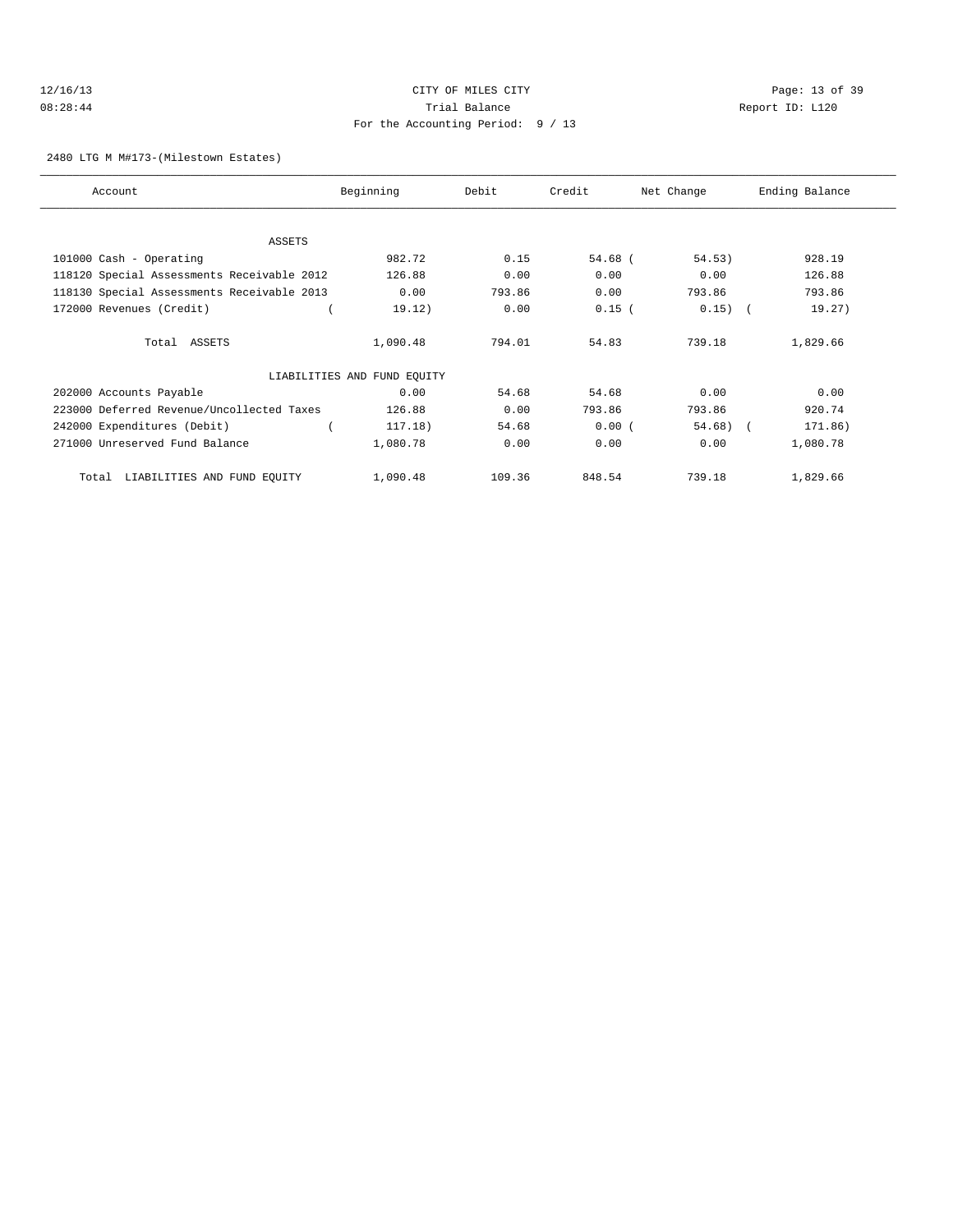## 12/16/13 Page: 14 of 39 08:28:44 Trial Balance Report ID: L120 For the Accounting Period: 9 / 13

2510 STR MAINT DIST #204

| Account                                    | Beginning                   | Debit       | Credit                  | Net Change     | Ending Balance |  |
|--------------------------------------------|-----------------------------|-------------|-------------------------|----------------|----------------|--|
|                                            |                             |             |                         |                |                |  |
| <b>ASSETS</b>                              |                             |             |                         |                |                |  |
| 101000 Cash - Operating                    | 498,843.34                  | 2,563.08    | 318,562.26 (            | 315,999.18)    | 182,844.16     |  |
| 118080 Special Assessments Receivable 2008 | 17.02                       | 0.00        | 0.00                    | 0.00           | 17.02          |  |
| 118090 Special Assessment Receivable 2009  | 17.24                       | 0.00        | 0.00                    | 0.00           | 17.24          |  |
| 118100 Special Assessments Receivable 2010 | 686.29                      | 0.00        | 0.00                    | 0.00           | 686.29         |  |
| 118110 Special Assessments Receivable 2011 | 5,891.64                    | 0.00        | 655.37 (                | 655.37)        | 5,236.27       |  |
| 118120 Special Assessments Receivable 2012 | 18,470.12                   | 0.00        | 1,608.64 (              | 1,608.64)      | 16,861.48      |  |
| 118130 Special Assessments Receivable 2013 | 0.00                        | 963, 242.84 | 0.00                    | 963,242.84     | 963, 242.84    |  |
| 172000 Revenues (Credit)                   | 18,627.79)                  | 0.00        | 2,563.08 (              | $2,563.08$ (   | 21,190.87)     |  |
| Total ASSETS                               | 505,297.86                  | 965,805.92  | 323,389.35              | 642,416.57     | 1,147,714.43   |  |
|                                            | LIABILITIES AND FUND EOUITY |             |                         |                |                |  |
| 202000 Accounts Payable                    | 0.00                        | 273,227.10  | 273,227.10              | 0.00           | 0.00           |  |
| 223000 Deferred Revenue/Uncollected Taxes  | 25,082.32                   | 2,264.01    | 963,242.84              | 960,978.83     | 986,061.15     |  |
| 242000 Expenditures (Debit)                | 46,791.61)                  | 318,562.26  | 0.00(                   | $318,562,26$ ( | 365, 353.87)   |  |
| 271000 Unreserved Fund Balance             | 527,007.15                  | 0.00        | 0.00                    | 0.00           | 527,007.15     |  |
| Total LIABILITIES AND FUND EQUITY          | 505,297.86                  |             | 594,053.37 1,236,469.94 | 642, 416.57    | 1, 147, 714.43 |  |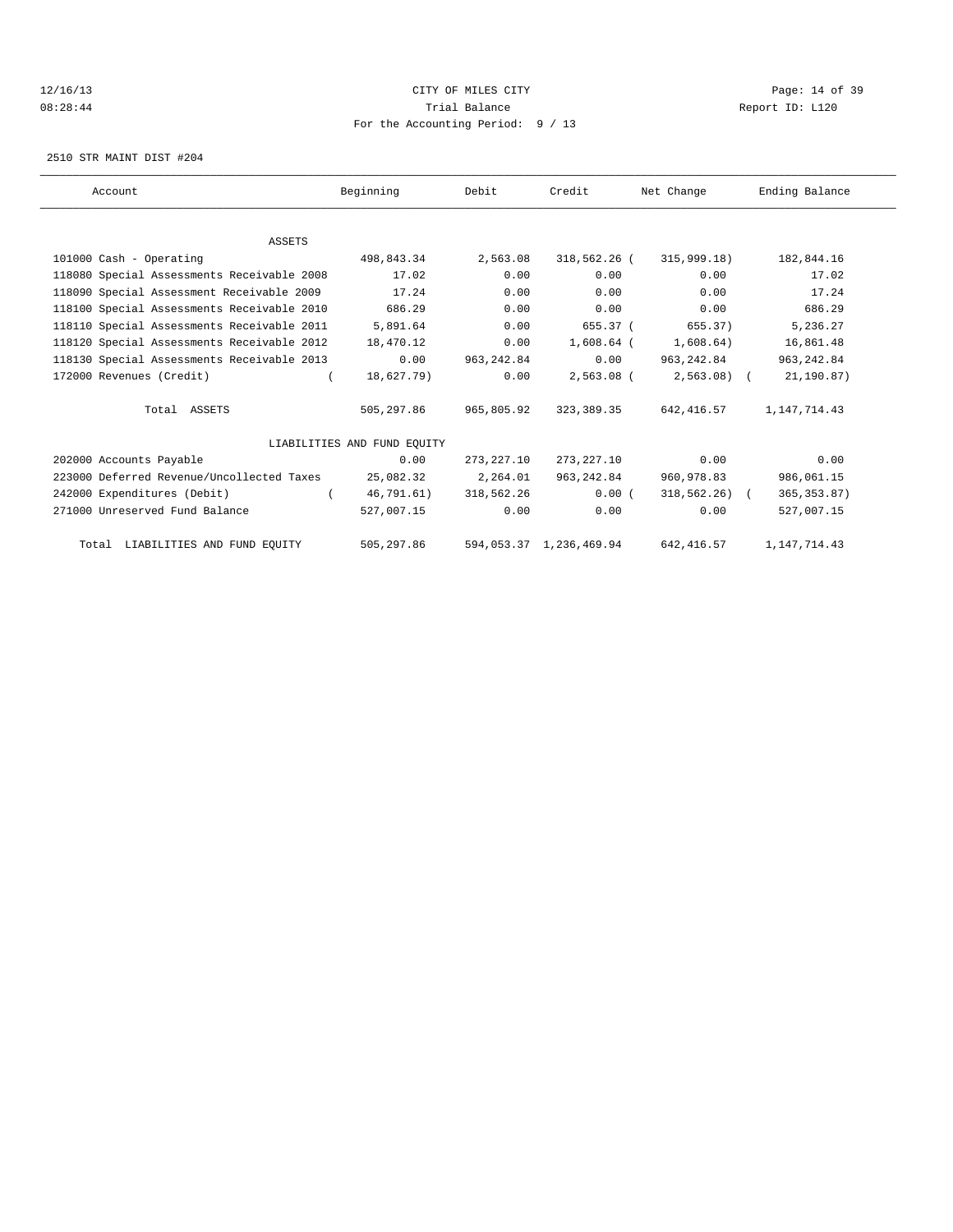## 12/16/13 Page: 15 of 39 08:28:44 Trial Balance Report ID: L120 For the Accounting Period: 9 / 13

2520 STR MAINT DIST #205

| Account                                    | Beginning                   | Debit      | Credit      | Net Change   | Ending Balance |
|--------------------------------------------|-----------------------------|------------|-------------|--------------|----------------|
|                                            |                             |            |             |              |                |
| <b>ASSETS</b>                              |                             |            |             |              |                |
| 101000 Cash - Operating                    | 202,390.56                  | 174.67     | 17,827.88 ( | 17,653.21)   | 184,737.35     |
| 116000 Protested Taxes Receivable - Reals  | 287.84                      | 0.00       | 0.00        | 0.00         | 287.84         |
| 118080 Special Assessments Receivable 2008 | 151.97                      | 0.00       | 0.00        | 0.00         | 151.97         |
| 118090 Special Assessment Receivable 2009  | 420.74                      | 0.00       | 0.00        | 0.00         | 420.74         |
| 118100 Special Assessments Receivable 2010 | 652.75                      | 0.00       | 0.00        | 0.00         | 652.75         |
| 118110 Special Assessments Receivable 2011 | 3,409.18                    | 0.00       | 0.00        | 0.00         | 3,409.18       |
| 118120 Special Assessments Receivable 2012 | 16,631.14                   | 0.00       | $135.26$ (  | 135.26)      | 16,495.88      |
| 118130 Special Assessments Receivable 2013 | 0.00                        | 258,452.18 | 0.00        | 258,452.18   | 258,452.18     |
| 172000 Revenues (Credit)                   | 7,590.24)                   | 0.00       | $174.67$ (  | $174.67$ ) ( | 7,764.91)      |
| Total ASSETS                               | 216,353.94                  | 258,626.85 | 18,137.81   | 240,489.04   | 456,842.98     |
|                                            | LIABILITIES AND FUND EOUITY |            |             |              |                |
| 202000 Accounts Payable                    | 0.00                        | 2,223.10   | 2,223.10    | 0.00         | 0.00           |
| 223000 Deferred Revenue/Uncollected Taxes  | 21,553.62                   | 135.26     | 258,452.18  | 258,316.92   | 279,870.54     |
| 242000 Expenditures (Debit)                | 20,424.41)                  | 17,827.88  | 0.00(       | 17,827.88) ( | 38, 252. 29)   |
| 271000 Unreserved Fund Balance             | 215, 224. 73                | 0.00       | 0.00        | 0.00         | 215, 224.73    |
| Total LIABILITIES AND FUND EQUITY          | 216, 353.94                 | 20,186.24  | 260,675.28  | 240,489.04   | 456,842.98     |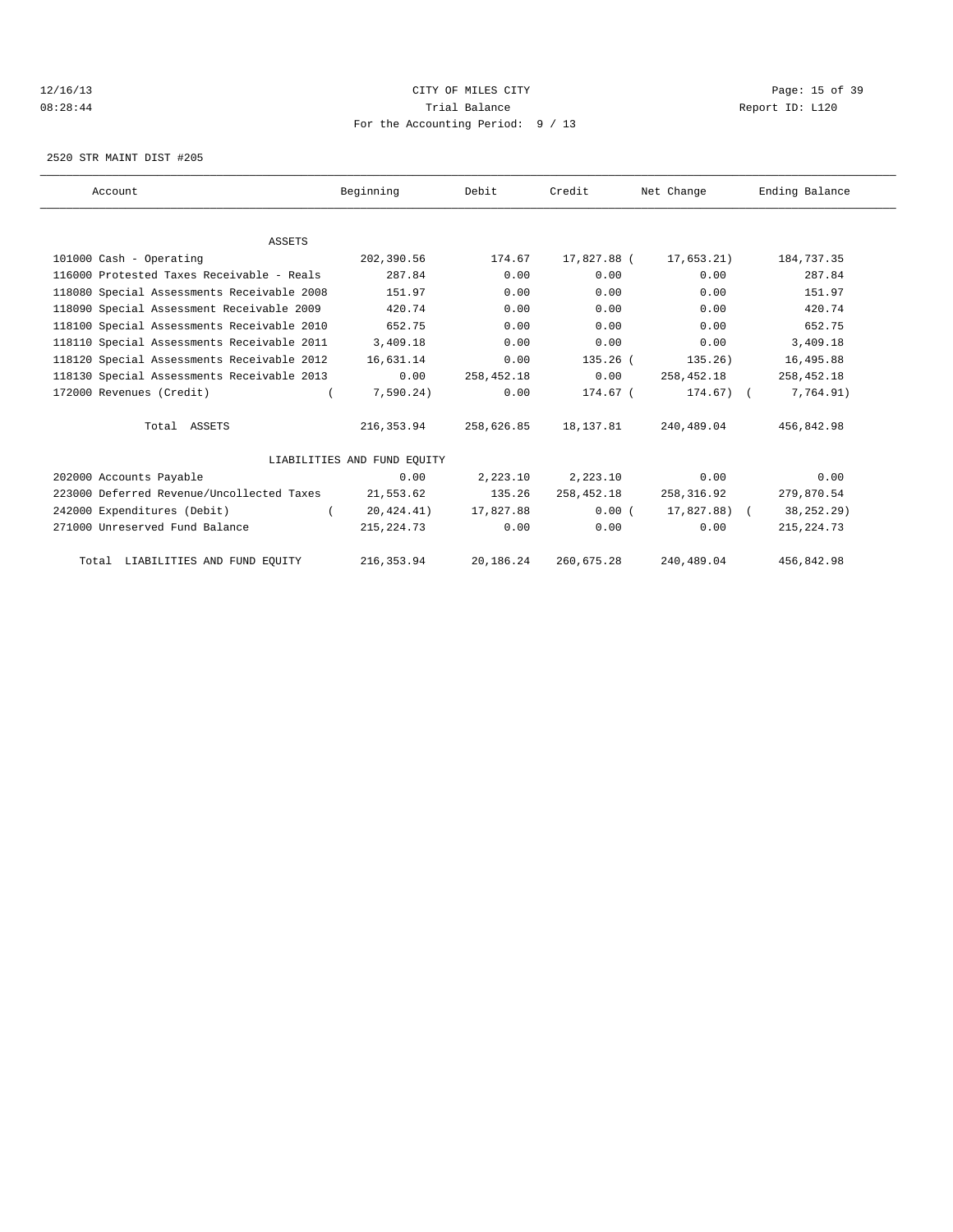| 12/16/13 | CITY OF MILES CITY                  |    |
|----------|-------------------------------------|----|
| 08:28:44 | Trial Balance                       | Re |
|          | For the Accounting Period: $9 / 13$ |    |

Page: 16 of 39 eport ID: L120

## 2540 STR MAINT DIST#207-(MILESTOWN ESTATES)

| Account                                    | Beginning                   | Debit    | Credit   | Net Change | Ending Balance |
|--------------------------------------------|-----------------------------|----------|----------|------------|----------------|
|                                            |                             |          |          |            |                |
| ASSETS                                     |                             |          |          |            |                |
| 101000 Cash - Operating                    | 1,721.68                    | 0.26     | 354.98 ( | 354.72)    | 1,366.96       |
| 118120 Special Assessments Receivable 2012 | 352.66                      | 0.00     | 0.00     | 0.00       | 352.66         |
| 118130 Special Assessments Receivable 2013 | 0.00                        | 4,215.85 | 0.00     | 4,215.85   | 4,215.85       |
| 172000 Revenues (Credit)                   | 180.04)                     | 0.00     | $0.26$ ( | $0.26)$ (  | 180.30)        |
| Total ASSETS                               | 1,894.30                    | 4,216.11 | 355.24   | 3,860.87   | 5,755.17       |
|                                            | LIABILITIES AND FUND EQUITY |          |          |            |                |
| 223000 Deferred Revenue/Uncollected Taxes  | 352.66                      | 0.00     | 4,215.85 | 4,215.85   | 4,568.51       |
| 242000 Expenditures (Debit)                | 731.07)                     | 354.98   | 0.00(    | $354.98$ ( | 1,086.05)      |
| 271000 Unreserved Fund Balance             | 2,272.71                    | 0.00     | 0.00     | 0.00       | 2,272.71       |
| LIABILITIES AND FUND EQUITY<br>Total       | 1,894.30                    | 354.98   | 4,215.85 | 3,860.87   | 5,755.17       |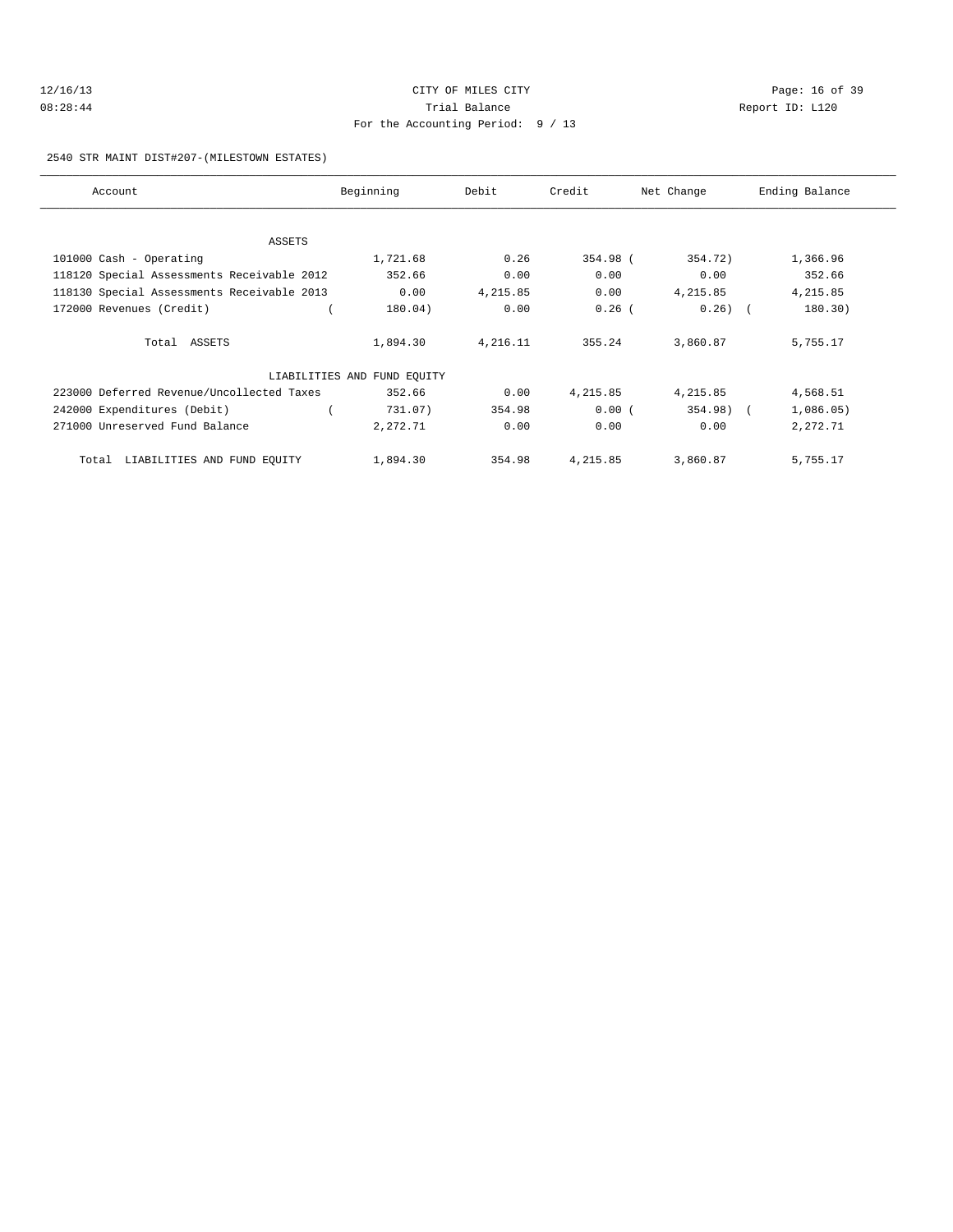| 12/16/13 | CITY OF MILES CITY                | Page: 17 of 39  |
|----------|-----------------------------------|-----------------|
| 08:28:44 | Trial Balance                     | Report ID: L120 |
|          | For the Accounting Period: 9 / 13 |                 |
|          |                                   |                 |

#### 2701 Fire Grants

| Account                           | Beginning                   | Debit | Credit | Net Change | Ending Balance |
|-----------------------------------|-----------------------------|-------|--------|------------|----------------|
| ASSETS                            |                             |       |        |            |                |
| 101000 Cash - Operating           | 100.15                      | 0.00  | 0.00   | 0.00       | 100.15         |
| Total ASSETS                      | 100.15                      | 0.00  | 0.00   | 0.00       | 100.15         |
|                                   | LIABILITIES AND FUND EQUITY |       |        |            |                |
| 271000 Unreserved Fund Balance    | 100.15                      | 0.00  | 0.00   | 0.00       | 100.15         |
| Total LIABILITIES AND FUND EQUITY | 100.15                      | 0.00  | 0.00   | 0.00       | 100.15         |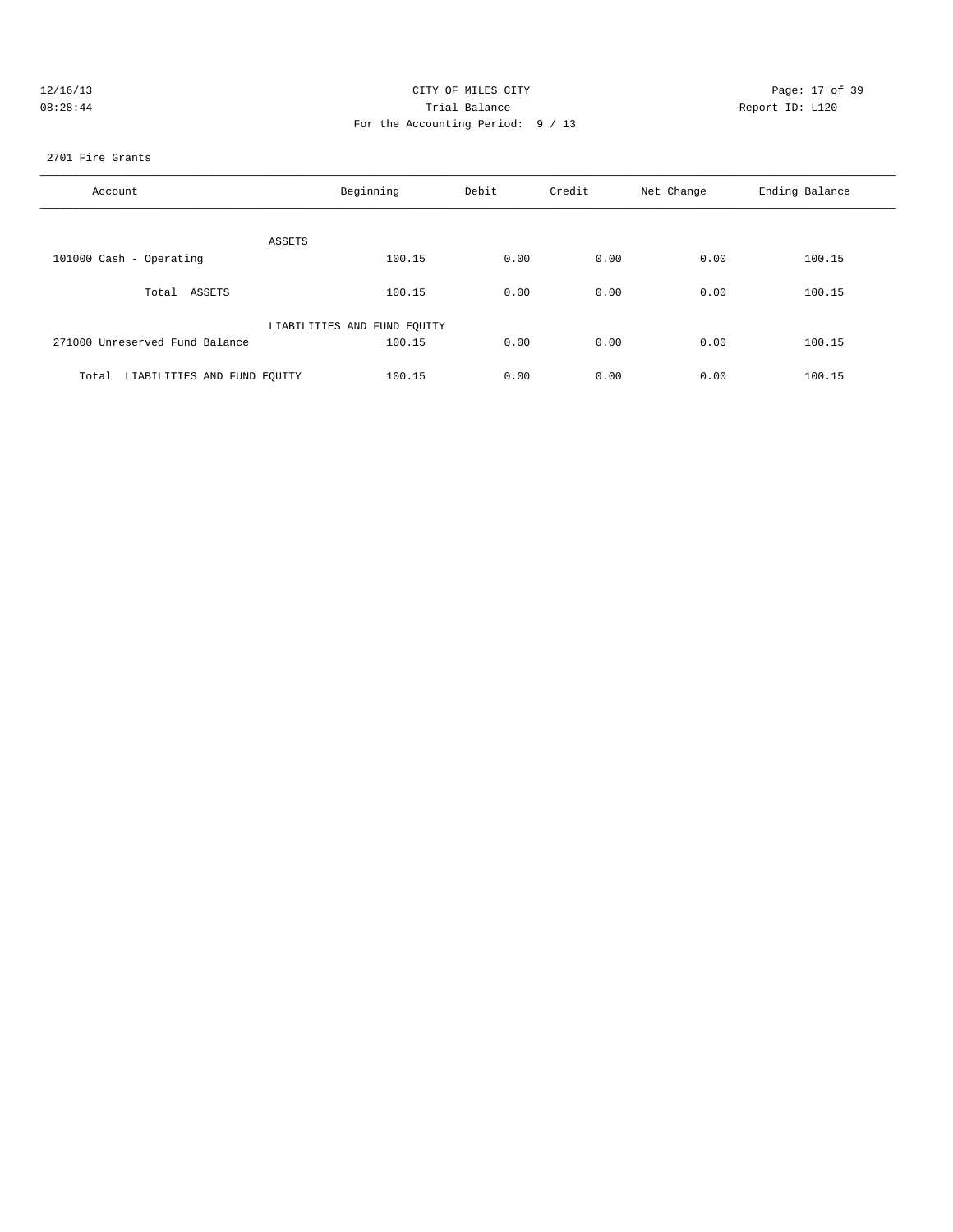| 12/16/13 |
|----------|
| 00.20.11 |

# Page: 18 of 39 08:28:44 Trial Balance Report ID: L120 For the Accounting Period: 9 / 13

## 2820 GAS TAX

| Account                              | Beginning                   | Debit       | Credit      | Net Change       | Ending Balance |
|--------------------------------------|-----------------------------|-------------|-------------|------------------|----------------|
|                                      |                             |             |             |                  |                |
| ASSETS                               |                             |             |             |                  |                |
| 101000 Cash - Operating              | 29,403.91                   | 15,182.32   | 480.39      | 14,701.93        | 44,105.84      |
| 172000 Revenues (Credit)             | 30, 364.69)                 | 0.00        | 15,182.32 ( | $15, 182, 32)$ ( | 45,547.01)     |
| Total ASSETS                         | 960.78)                     | 15, 182. 32 | 15,662.71 ( | $480.39$ $($     | 1,441.17)      |
|                                      | LIABILITIES AND FUND EQUITY |             |             |                  |                |
| 242000 Expenditures (Debit)          | 960.78)                     | 480.39      | 0.00(       | $480.39$ $($     | 1,441.17)      |
| LIABILITIES AND FUND EQUITY<br>Total | 960.78)                     | 480.39      | 0.00(       | $480.39$ )       | 1,441.17)      |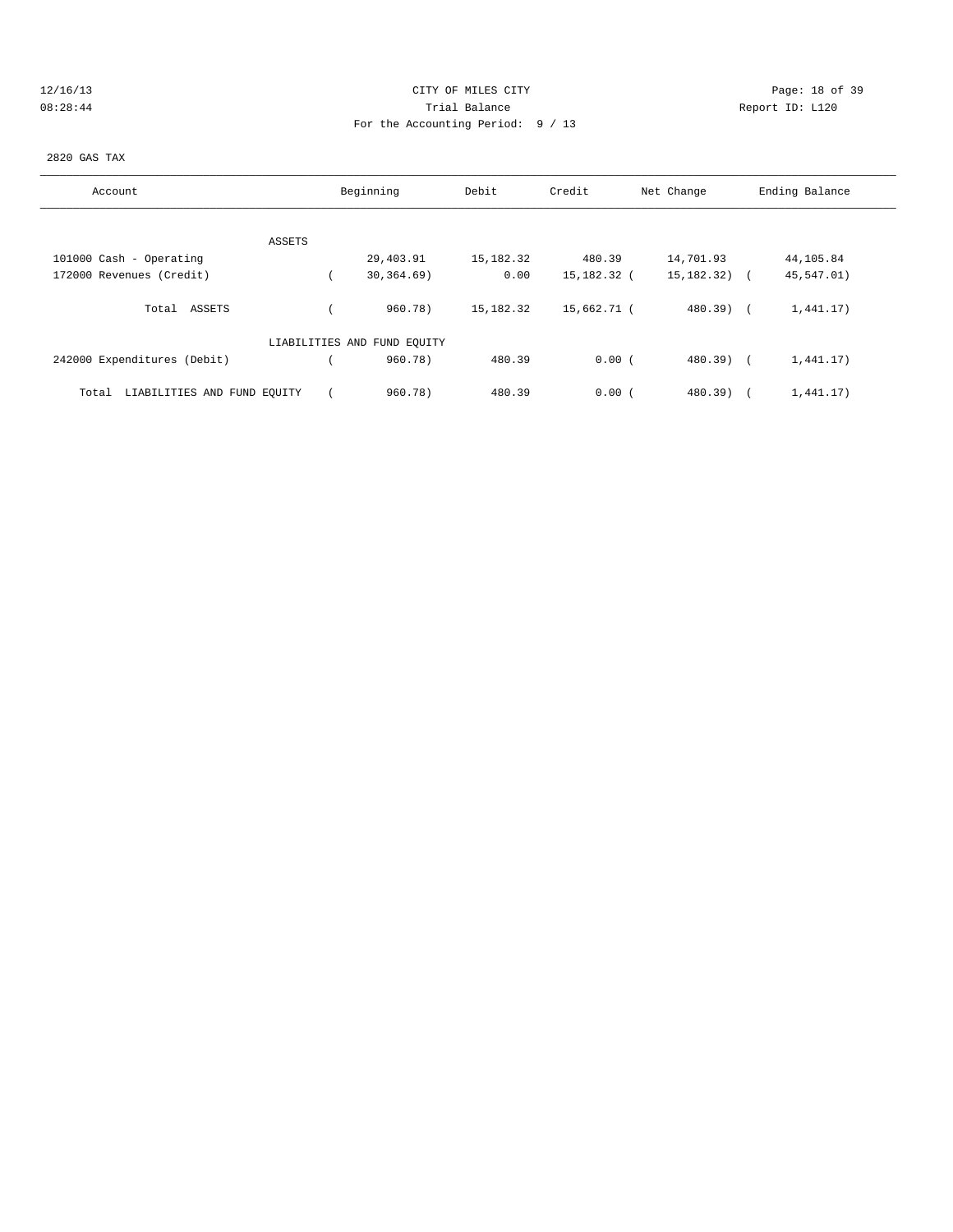## 12/16/13 Page: 19 of 39 08:28:44 Trial Balance Report ID: L120 For the Accounting Period: 9 / 13

#### 2850 911 EMERGENCY

| Account                                 | Beginning                   | Debit     | Credit        | Net Change   | Ending Balance |
|-----------------------------------------|-----------------------------|-----------|---------------|--------------|----------------|
|                                         |                             |           |               |              |                |
| ASSETS                                  |                             |           |               |              |                |
| 101000 Cash - Operating                 | 60,140.87                   | 8.91      | 35,465.66 (   | 35,456.75)   | 24,684.12      |
| 132000 Due From Government (Short Term) | 50,969.52                   | 0.00      | $50,969.52$ ( | 50, 969.52)  | 0.00           |
| 172000 Revenues (Credit)                | 50,982.86)                  | 50,969.52 | 8.91          | 50,960.61    | 22.25)         |
| Total ASSETS                            | 60,127.53                   | 50,978.43 | 86,444.09 (   | 35,465.66    | 24,661.87      |
|                                         | LIABILITIES AND FUND EQUITY |           |               |              |                |
| 202000 Accounts Payable                 | 0.00                        | 8,200.70  | 8,200.70      | 0.00         | 0.00           |
| 242000 Expenditures (Debit)             | 13,015.94)                  | 35,465.66 | 0.00(         | 35,465.66) ( | 48,481.60)     |
| 271000 Unreserved Fund Balance          | 73,143.47                   | 0.00      | 0.00          | 0.00         | 73, 143. 47    |
| LIABILITIES AND FUND EQUITY<br>Total    | 60,127.53                   | 43,666.36 | 8,200.70 (    | 35,465.66)   | 24,661.87      |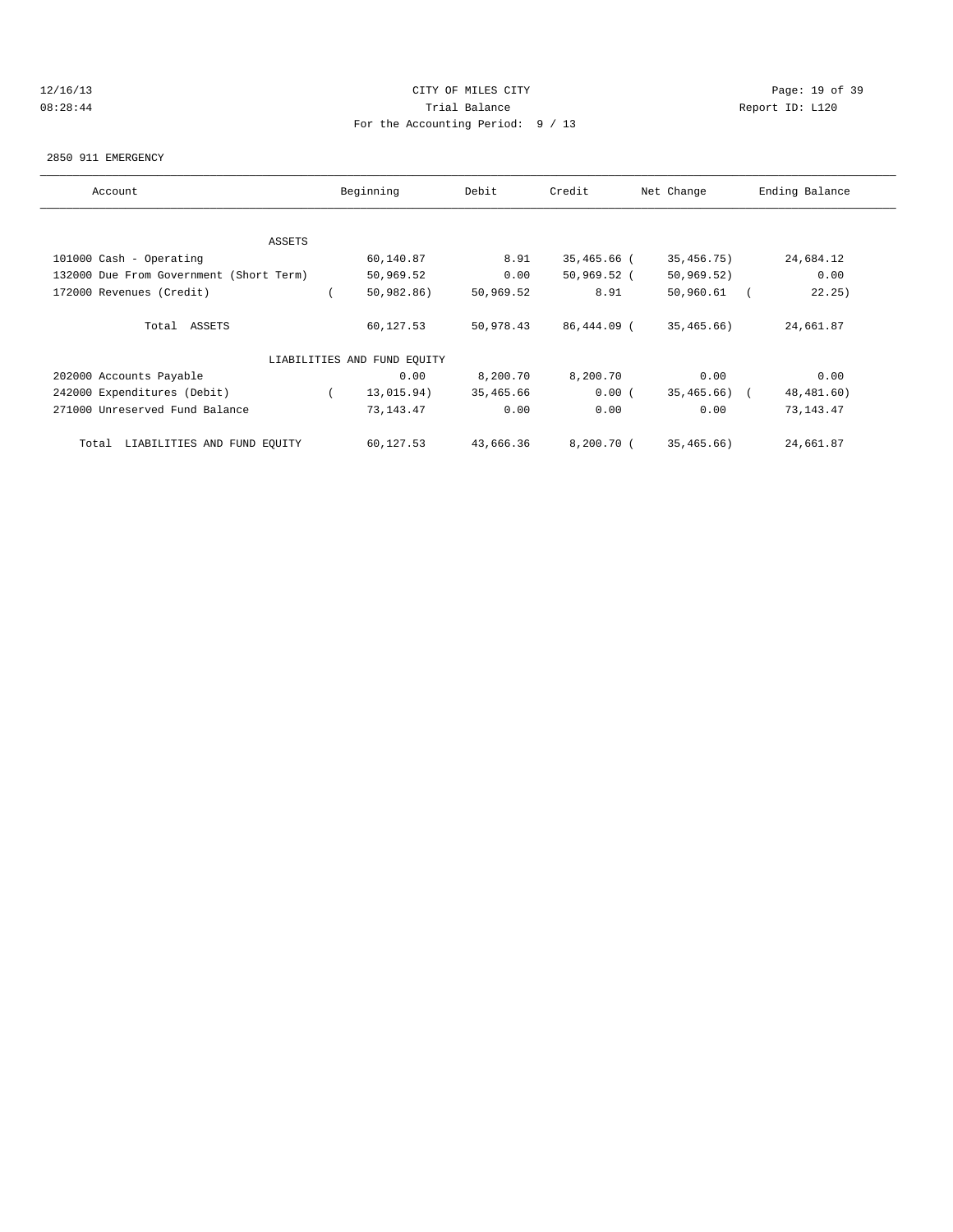## 12/16/13 Page: 20 of 39 08:28:44 Trial Balance Report ID: L120 For the Accounting Period: 9 / 13

#### 2880 LIBRARY GRANTS

| Account                                | Beginning                   | Debit  | Credit     | Net Change   | Ending Balance |
|----------------------------------------|-----------------------------|--------|------------|--------------|----------------|
|                                        |                             |        |            |              |                |
| ASSETS                                 |                             |        |            |              |                |
| 101000 Cash - Operating                | 116.63)                     | 0.00   | 0.00       | 0.00         | 116.63)        |
| 101003 Cash - per capita               | 727.71                      | 0.00   | 0.00       | 0.00         | 727.71         |
| $101020$ Cash - Op/ILL                 | 710.58                      | 0.00   | $224.00$ ( | 224.00)      | 486.58         |
| 101030 Cash - Sagebrush Fed/Base Grant | 2,281.00                    | 0.00   | 0.00       | 0.00         | 2,281.00       |
| 101033 Library - Humanities Grant      | 618.71                      | 0.00   | 0.00       | 0.00         | 618.71         |
| Total ASSETS                           | 4,221.37                    | 0.00   | $224.00$ ( | 224.00)      | 3,997.37       |
|                                        | LIABILITIES AND FUND EQUITY |        |            |              |                |
| 202000 Accounts Payable                | 0.00                        | 224.00 | 224.00     | 0.00         | 0.00           |
| 242000 Expenditures (Debit)            | 902.63)                     | 224.00 | 0.00(      | $224.00$ ) ( | 1, 126.63)     |
| 271000 Unreserved Fund Balance         | 5,124.00                    | 0.00   | 0.00       | 0.00         | 5,124.00       |
| LIABILITIES AND FUND EQUITY<br>Total   | 4,221.37                    | 448.00 | $224.00$ ( | 224.00)      | 3,997.37       |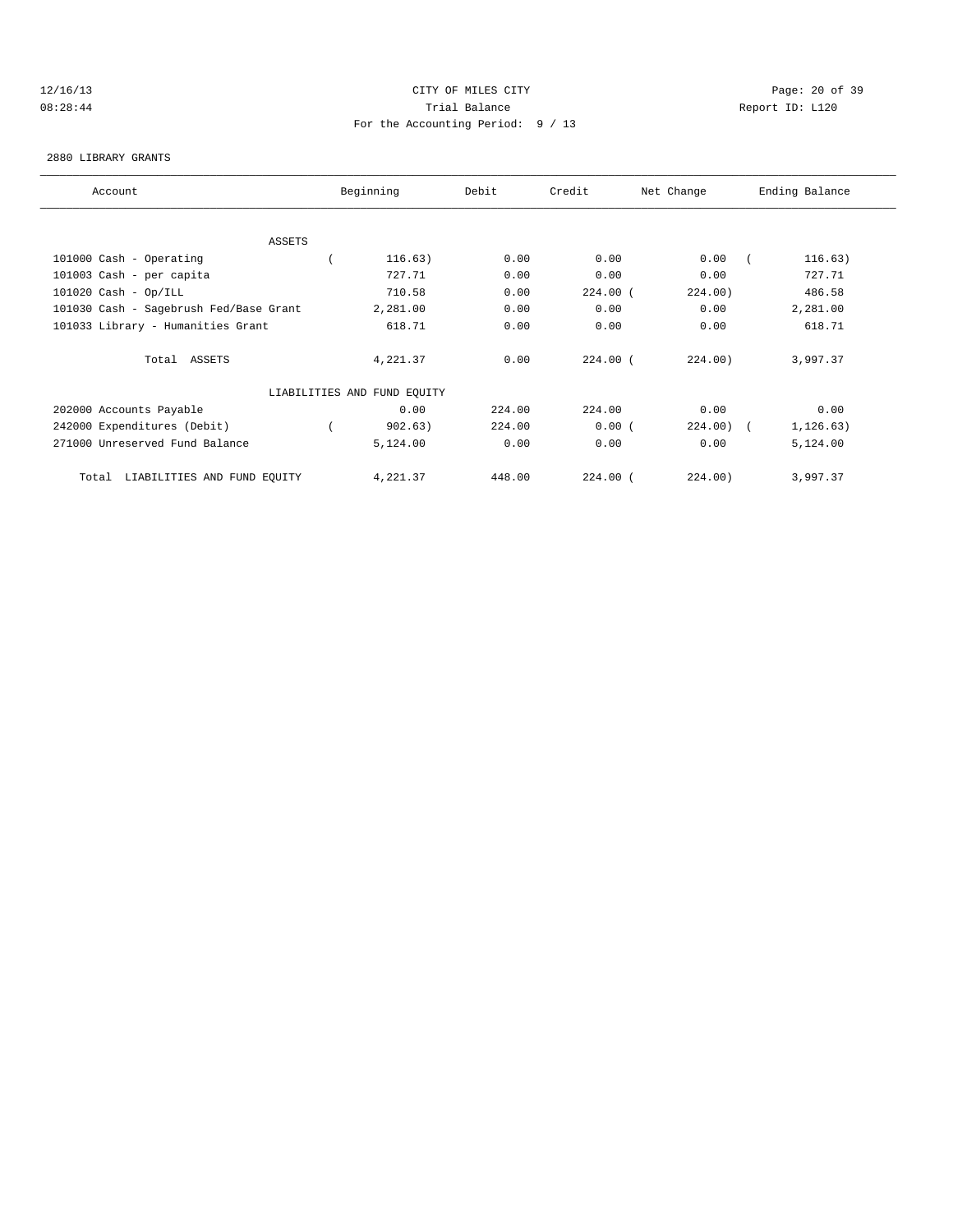## 12/16/13 Page: 21 of 39 08:28:44 Trial Balance Report ID: L120 For the Accounting Period: 9 / 13

#### 2935 Historic Preservation

| Account                              |        | Beginning                   | Debit    | Credit       | Net Change   | Ending Balance |
|--------------------------------------|--------|-----------------------------|----------|--------------|--------------|----------------|
|                                      |        |                             |          |              |              |                |
|                                      | ASSETS |                             |          |              |              |                |
| 101000 Cash - Operating              |        | 1,005.58)                   | 8,633.00 | 2,680.04     | 5,952.96     | 4,947.38       |
| 172000 Revenues (Credit)             |        | 1.99)                       | 0.00     | $8,633.00$ ( | $8,633.00$ ( | 8,634.99)      |
| Total ASSETS                         |        | 1,007.57)                   | 8,633.00 | 11,313.04 (  | $2,680.04$ ( | 3,687.61)      |
|                                      |        | LIABILITIES AND FUND EQUITY |          |              |              |                |
| 202000 Accounts Payable              |        | 0.00                        | 951.21   | 951.21       | 0.00         | 0.00           |
| 242000 Expenditures (Debit)          |        | 2,952.81)                   | 2,680.04 | 0.00(        | 2,680.04)    | 5,632.85)      |
| 271000 Unreserved Fund Balance       |        | 1,945.24                    | 0.00     | 0.00         | 0.00         | 1,945.24       |
| LIABILITIES AND FUND EQUITY<br>Total |        | 1,007.57)                   | 3,631.25 | $951.21$ (   | 2,680.04)    | 3,687.61)      |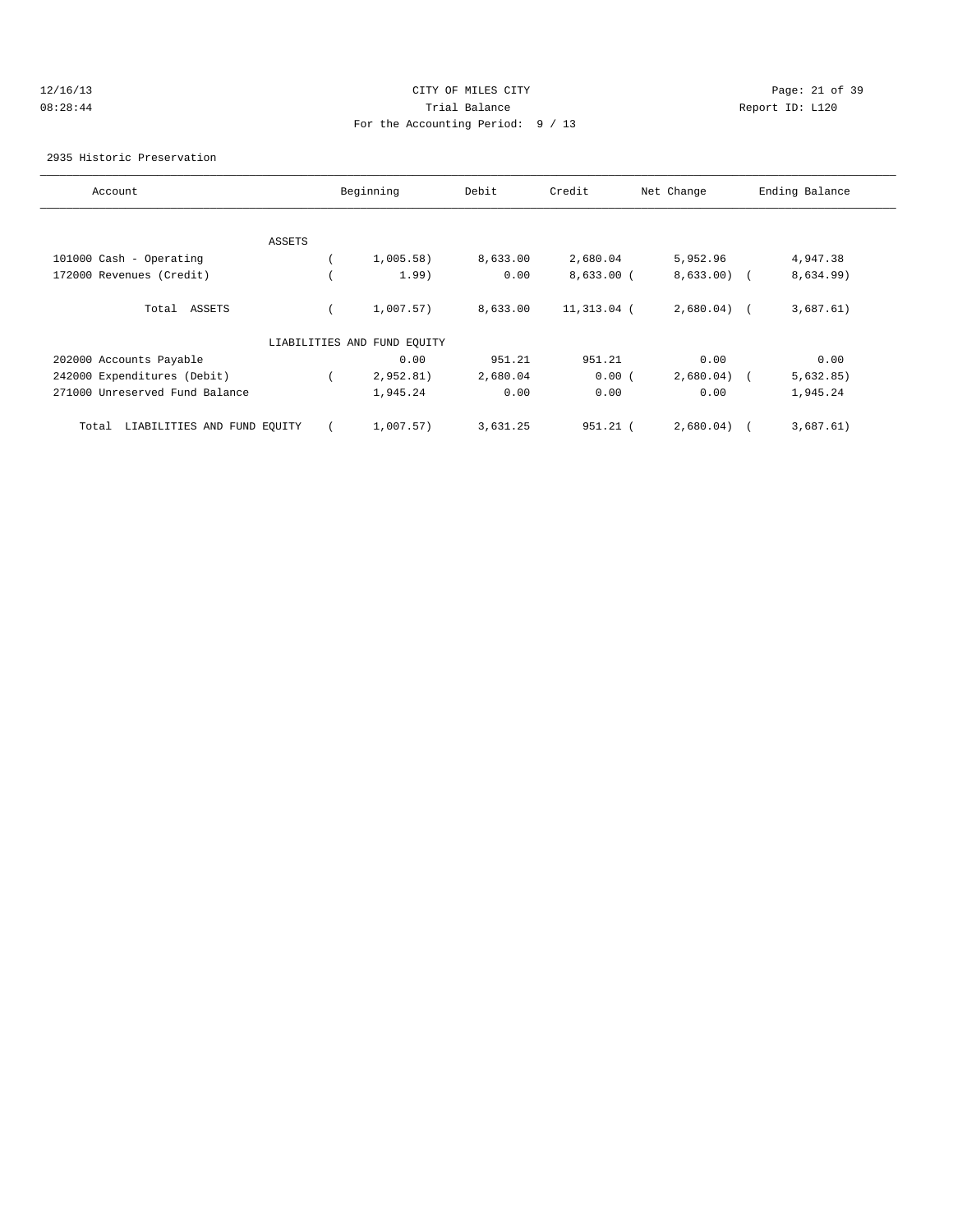| 12/16/13 | CITY OF MILES CITY                  |     |
|----------|-------------------------------------|-----|
| 08:28:44 | Trial Balance                       | Rep |
|          | For the Accounting Period: $9 / 13$ |     |

#### Page: 22 of 39 oort ID: L120

# 2985 RETIRED SENIOR VOLUNTEER PROG (RSVP)

| Account                                | Beginning                   | Debit    | Credit      | Net Change    | Ending Balance |  |
|----------------------------------------|-----------------------------|----------|-------------|---------------|----------------|--|
|                                        |                             |          |             |               |                |  |
| ASSETS                                 |                             |          |             |               |                |  |
| 101000 Cash - Operating                | 9,079.91)                   | 5,118.27 | 5,078.38    | 39.89         | 9,040.02)      |  |
| 101004 RSVP Non-Federal Cash Operating | 10,752.82                   | 4,252.87 | 447.18      | 3,805.69      | 14,558.51      |  |
| 103100 Petty Cash-                     | 200.00                      | 0.00     | 0.00        | 0.00          | 200.00         |  |
| 172000 Revenues (Credit)               | 11,284.04)                  | 0.00     | 9,371.14 (  | $9,371.14)$ ( | 20,655.18)     |  |
| Total ASSETS                           | 9,411.13)                   | 9,371.14 | 14,896.70 ( | $5,525.56$ (  | 14,936.69)     |  |
|                                        | LIABILITIES AND FUND EQUITY |          |             |               |                |  |
| 202000 Accounts Payable                | 0.00                        | 961.59   | 961.59      | 0.00          | 0.00           |  |
| 242000 Expenditures (Debit)            | 12,387.64)                  | 5,525.56 | 0.00(       | $5,525.56$ (  | 17,913.20)     |  |
| 271000 Unreserved Fund Balance         | 2,976.51                    | 0.00     | 0.00        | 0.00          | 2,976.51       |  |
| LIABILITIES AND FUND EQUITY<br>Total   | 9,411.13)                   | 6,487.15 | 961.59 (    | $5,525.56$ (  | 14,936.69)     |  |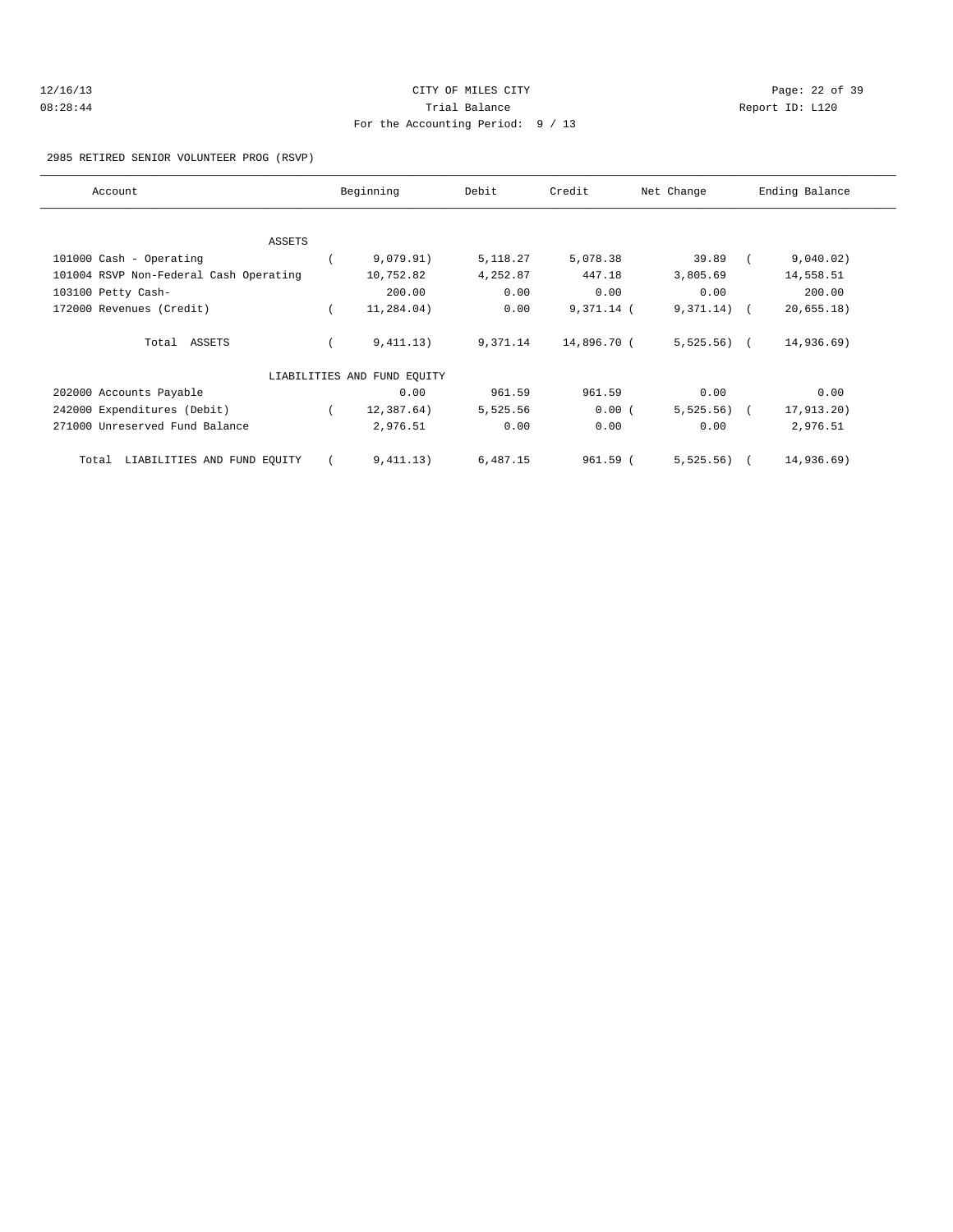| 12/16/13 |  |
|----------|--|
| 08:28:44 |  |

# Page: 23 of 39 Trial Balance and Communicated Report ID: L120 For the Accounting Period: 9 / 13

#### 3300 Judgement & Losses-Power Settlement

| Account                                     | Beginning                   | Debit | Credit | Net Change | Ending Balance |
|---------------------------------------------|-----------------------------|-------|--------|------------|----------------|
|                                             |                             |       |        |            |                |
| <b>ASSETS</b>                               |                             |       |        |            |                |
| 101000 Cash - Operating                     | 221.05)                     | 0.00  | 0.00   | 0.00       | 221.05)        |
| 113207 Taxes Receivable - Real 2007         | 79.06                       | 0.00  | 0.00   | 0.00       | 79.06          |
| 115207 Taxes Receivable - Personal 2007     | 1.31)                       | 0.00  | 0.00   | 0.00       | 1.31)          |
| 115208 Taxes Receivable - Personal 2008     | 0.52                        | 0.00  | 0.00   | 0.00       | 0.52           |
| 115209 Taxes Receivable Personal 2009       | 0.01)                       | 0.00  | 0.00   | 0.00       | 0.01)          |
| Total ASSETS                                | 142.79)                     | 0.00  | 0.00   | 0.00       | 142.79)        |
|                                             | LIABILITIES AND FUND EQUITY |       |        |            |                |
| 223100 Deferred Revenue - Real Prop Taxes   | 79.06                       | 0.00  | 0.00   | 0.00       | 79.06          |
| 223200 Deferred Revenue - Pers Prop Taxes ( | 0.80)                       | 0.00  | 0.00   | 0.00       | 0.80)          |
| 271000 Unreserved Fund Balance              | 221.05)                     | 0.00  | 0.00   | 0.00       | 221.05)        |
| LIABILITIES AND FUND EOUITY<br>Total        | 142.79)                     | 0.00  | 0.00   | 0.00       | 142.79)        |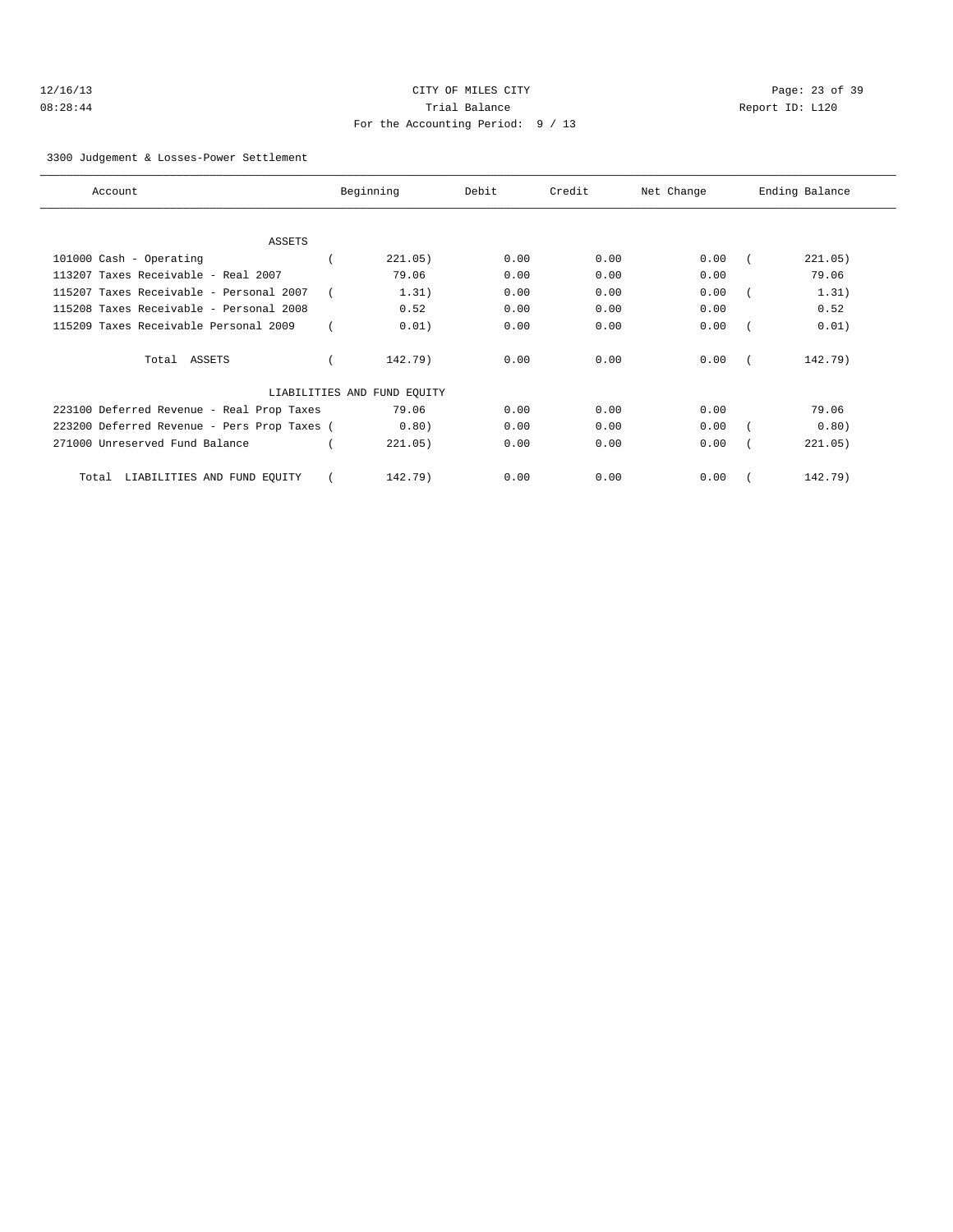| 12/16/13 | CITY OF MILES CITY                | Page: $24o$     |
|----------|-----------------------------------|-----------------|
| 08:28:44 | Trial Balance                     | Report ID: L120 |
|          | For the Accounting Period: 9 / 13 |                 |

age: 24 of 39

## 4000 General Fund Capitol Improvement Fund

| Account                              | Beginning                   | Debit | Credit | Net Change  | Ending Balance |
|--------------------------------------|-----------------------------|-------|--------|-------------|----------------|
|                                      |                             |       |        |             |                |
| ASSETS                               |                             |       |        |             |                |
| 101000 Cash - Operating              | 192,911.61                  | 28.57 | 0.00   | 28.57       | 192,940.18     |
| 172000 Revenues (Credit)             | 57.21)                      | 0.00  | 28.57( | $28.57$ ) ( | 85.78)         |
| ASSETS<br>Total                      | 192,854.40                  | 28.57 | 28.57  | 0.00        | 192,854.40     |
|                                      | LIABILITIES AND FUND EQUITY |       |        |             |                |
| 271000 Unreserved Fund Balance       | 192,854.40                  | 0.00  | 0.00   | 0.00        | 192,854.40     |
| LIABILITIES AND FUND EQUITY<br>Total | 192,854.40                  | 0.00  | 0.00   | 0.00        | 192,854.40     |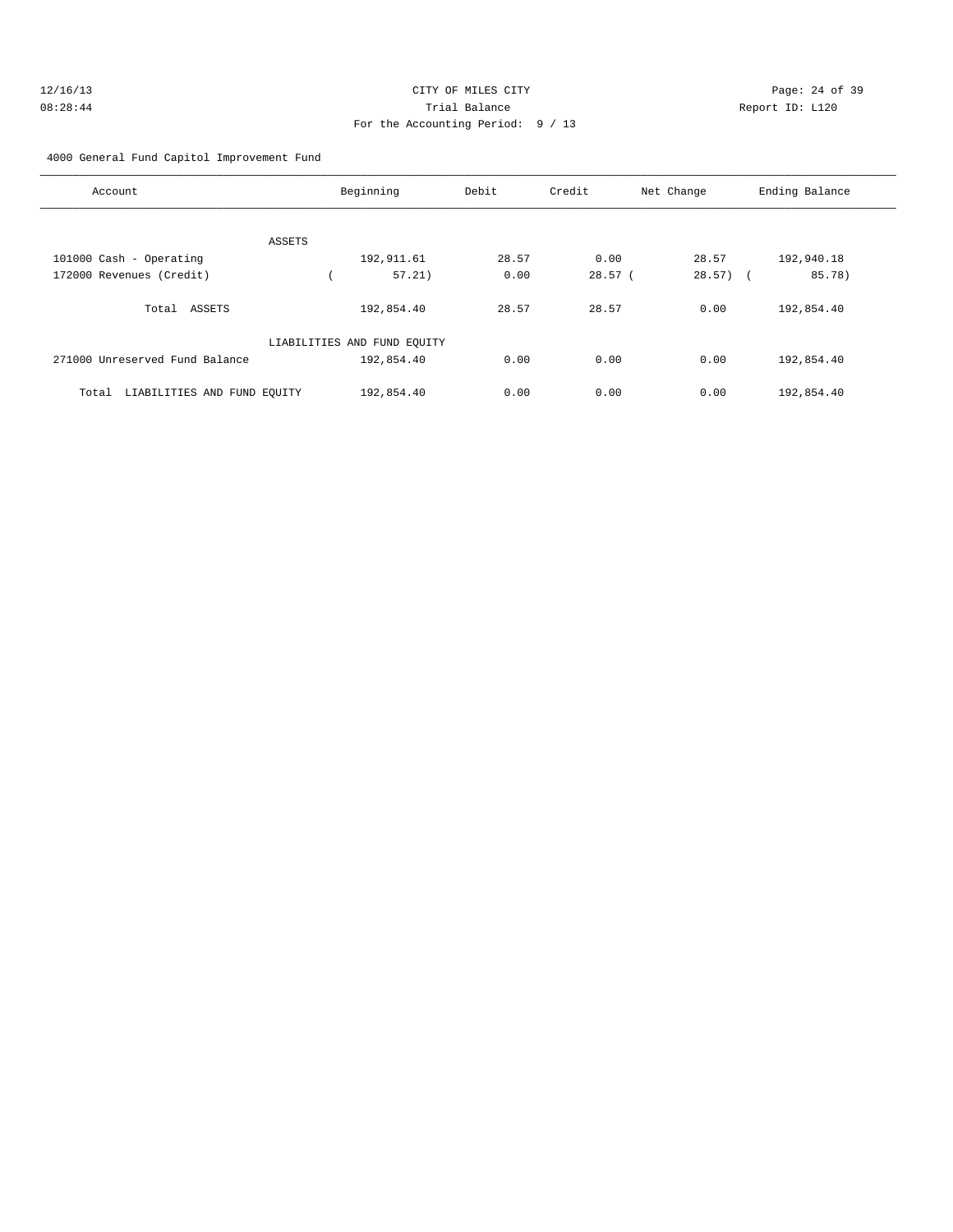| 12/16/13 | CITY OF MILES CITY                | Page: 25 of 39  |
|----------|-----------------------------------|-----------------|
| 08:28:44 | Trial Balance                     | Report ID: L120 |
|          | For the Accounting Period: 9 / 13 |                 |

4060 CAPITAL IMPROV-PUBLIC WORKS

| Account                              |        | Beginning                   | Debit    | Credit       | Net Change   | Ending Balance |
|--------------------------------------|--------|-----------------------------|----------|--------------|--------------|----------------|
|                                      |        |                             |          |              |              |                |
|                                      | ASSETS |                             |          |              |              |                |
| 101000 Cash - Operating              |        | 68,858.04                   | 1,075.20 | 0.00         | 1,075.20     | 69,933.24      |
| 172000 Revenues (Credit)             |        | 2,626.11)                   | 0.00     | $1,075.20$ ( | $1,075.20$ ( | 3,701.31)      |
| Total ASSETS                         |        | 66,231.93                   | 1,075.20 | 1,075.20     | 0.00         | 66,231.93      |
|                                      |        | LIABILITIES AND FUND EQUITY |          |              |              |                |
| 242000 Expenditures (Debit)          |        | 46, 488. 75)                | 0.00     | 0.00         | 0.00         | 46, 488. 75)   |
| 271000 Unreserved Fund Balance       |        | 112,720.68                  | 0.00     | 0.00         | 0.00         | 112,720.68     |
| LIABILITIES AND FUND EQUITY<br>Total |        | 66,231.93                   | 0.00     | 0.00         | 0.00         | 66, 231, 93    |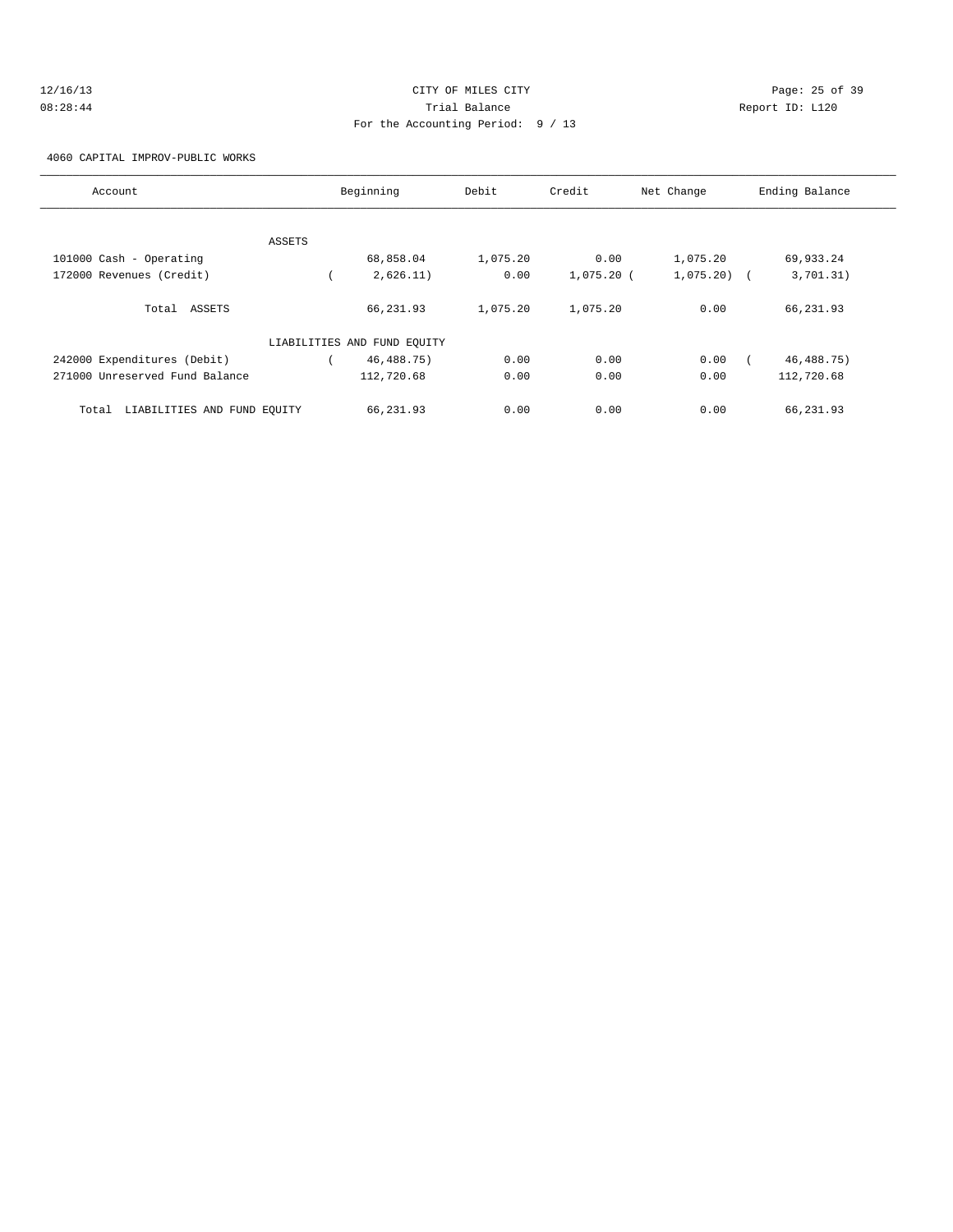## 12/16/13 Page: 26 of 39 08:28:44 Trial Balance Report ID: L120 For the Accounting Period: 9 / 13

#### 5210 WATER UTILITY

| Account                                                   | Beginning                   | Debit       | Credit       | Net Change  | Ending Balance             |
|-----------------------------------------------------------|-----------------------------|-------------|--------------|-------------|----------------------------|
|                                                           |                             |             |              |             |                            |
| ASSETS                                                    |                             |             |              |             |                            |
| 101000 Cash - Operating                                   | 1,374,879.31                | 220,518.83  | 453,879.62 ( | 233,360.79) | 1, 141, 518.52             |
| 101010 Deposit Cash                                       | 28,950.00                   | 1,350.00    | 1,150.00     | 200.00      | 29,150.00                  |
| 102113 Cash - NE Water Line Proj                          | 31,232.18                   | 0.00        | 0.00         | 0.00        | 31,232.18<br>1,489,589.35  |
| 102240 Cash - Replacement & Depreciation                  | 1,489,589.35                | 0.00        | 0.00         | 0.00        |                            |
| 102250 Cash - System Devlopment Fees                      | 248, 258. 25                | 1,320.00    | 0.00         | 1,320.00    | 249,578.25                 |
| 102270 Cash - Curb Stop Replacement Fee                   | 178, 413.29                 | 3,431.24    | 176.25       | 3,254.99    | 181,668.28                 |
| 102312 RevBnd/CurYearDebt-DNRC/CarbonTank                 | 33,940.79                   | 12,724.58   | 0.00         | 12,724.58   | 46,665.37                  |
| 102313 RevBnd/CurYearDebt-DNRC/NE WtrLine                 | 25,449.16                   | 12,724.58   | 0.00         | 12,724.58   | 38, 173. 74                |
| 102315 RevBnd/CurYearDebt-ARRA/NE Water Li                | 3,007.93                    | 1,503.96    | 0.00         | 1,503.96    | 4,511.89                   |
| 102322 RevBnd/Reserve-DNRC/CarbonTank                     | 153,009.00                  | 0.00        | 0.00         | 0.00        | 153,009.00                 |
| 102323 RevBnd/Reserve-DNRC/NE WtrLine                     | 153,808.00                  | 0.00        | 0.00         | 0.00        | 153,808.00                 |
| 102325 RevBnd/Reserve-ARRA B-NE Waterline                 | 18,245.00                   | 0.00        | 0.00         | 0.00        | 18,245.00                  |
| 103000 Petty Cash                                         | 330.00                      | 0.00        | 0.00         | 0.00        | 330.00                     |
| 122000 Accounts Receivable                                | 279, 329.37                 | 211, 145.61 | 226,040.82 ( | 14,895.21)  | 264, 434.16                |
| 122020 Accounts Receivable-\$2.00 State Ass               | 4.00                        | 0.00        | 0.00         | 0.00        | 4.00                       |
| 132000 Due From Government (Short Term)                   | 0.03                        | 0.00        | 0.00         | 0.00        | 0.03                       |
| 172000 Revenues (Credit)<br>$\left($                      | 482,812.95)                 | 10,234.50   | 210,642.39 ( | 200,407.89) | 683, 220.84)<br>$\sqrt{2}$ |
| 181000 Land                                               | 41,844.00                   | 0.00        | 0.00         | 0.00        | 41,844.00                  |
| 182000 Buildings                                          | 22,997.00                   | 0.00        | 0.00         | 0.00        | 22,997.00                  |
| 182100 Allowance for Depr - Buildings (Cre(               | 22,997.00)                  | 0.00        | 0.00         | 0.00        | 22,997.00)                 |
| 186000 Machinery and Equipment                            | 359,087.70                  | 0.00        | 0.00         | 0.00        | 359,087.70                 |
| 186100 Allowance for Depr - Machinery & Eq(               | 235, 352.00)                | 0.00        | 0.00         | 0.00        | 235, 352.00)               |
| 188000 Const. Work in Progress-NE Wtr Line                | 1,100,359.57                | 0.00        | 0.00         | 0.00        | 1,100,359.57               |
| 189100 Source of Supply                                   | 3, 427, 537.49              | 0.00        | 0.00         | 0.00        | 3, 427, 537.49             |
| 189110 Allowance for Depreciation - Source(               | 342,949.00)                 | 0.00        | 0.00         | 0.00        | 342,949.00)<br>$\left($    |
| 189300 Treatment Plant                                    | 3,716,158.00                | 0.00        | 0.00         | 0.00        | 3,716,158.00               |
| 189310 Allowance for Depr - Treatment Plan( 1,724,417.00) |                             | 0.00        | 0.00         | 0.00        | (1, 724, 417.00)           |
| 189400 Transmission & Distribution                        | 11, 441, 963.97             | 0.00        | 0.00         | 0.00        | 11, 441, 963.97            |
| 189410 Allowance for Depr - Trans & Distri( 3,080,832.00) |                             | 0.00        | 0.00         | 0.00        | 3,080,832.00)              |
| Total ASSETS                                              | 18, 239, 033.44             | 474,953.30  | 891,889.08 ( | 416,935.78) | 17,822,097.66              |
|                                                           | LIABILITIES AND FUND EQUITY |             |              |             |                            |
| 202000 Accounts Payable                                   | 0.00                        | 367,519.96  | 367,519.96   | 0.00        | 0.00                       |
| 202100 Accounts Payable<br>$\overline{ }$                 | 0.50)                       | 0.00        | 0.00         | 0.00        | 0.50)                      |
| 214000 Deposits Payable                                   | 28,950.00                   | 1,150.00    | 1,350.00     | 200.00      | 29,150.00                  |
| 214010 Refunds Payable                                    | 0.00                        | 21.58       | 21.58        | 0.00        | 0.00                       |
| 231000 BONDS PAYABLE                                      | 5,150,268.00                | 0.00        | 0.00         | 0.00        | 5,150,268.00               |
| 238000 Other Post Employment Benefits                     | 21,714.00                   | 0.00        | 0.00         | 0.00        | 21,714.00                  |
| 239000 Compensated Absences Payable                       | 86,051.00                   | 0.00        | 0.00         | 0.00        | 86,051.00                  |
| 242000 Expenditures (Debit)<br>$\left($                   | 164, 225.19)                | 417,149.11  | 13.33(       | 417,135.78) | 581,360.97)                |
| 250300 Reserve Revenue Bond - Current Debt                | 323, 303.85                 | 0.00        | 0.00         | 0.00        | 323,303.85                 |
| 250500 Reserve - System Dev Fees                          | 171,098.25                  | 0.00        | 0.00         | 0.00        | 171,098.25                 |
| 250600 Reserve for Replacement & Depreciat                | 1,351,889.30                | 0.00        | 0.00         | 0.00        | 1,351,889.30               |
| 271000 Unreserved Fund Balance                            | 3,954,118.28                | 0.00        | 0.00         | 0.00        | 3,954,118.28               |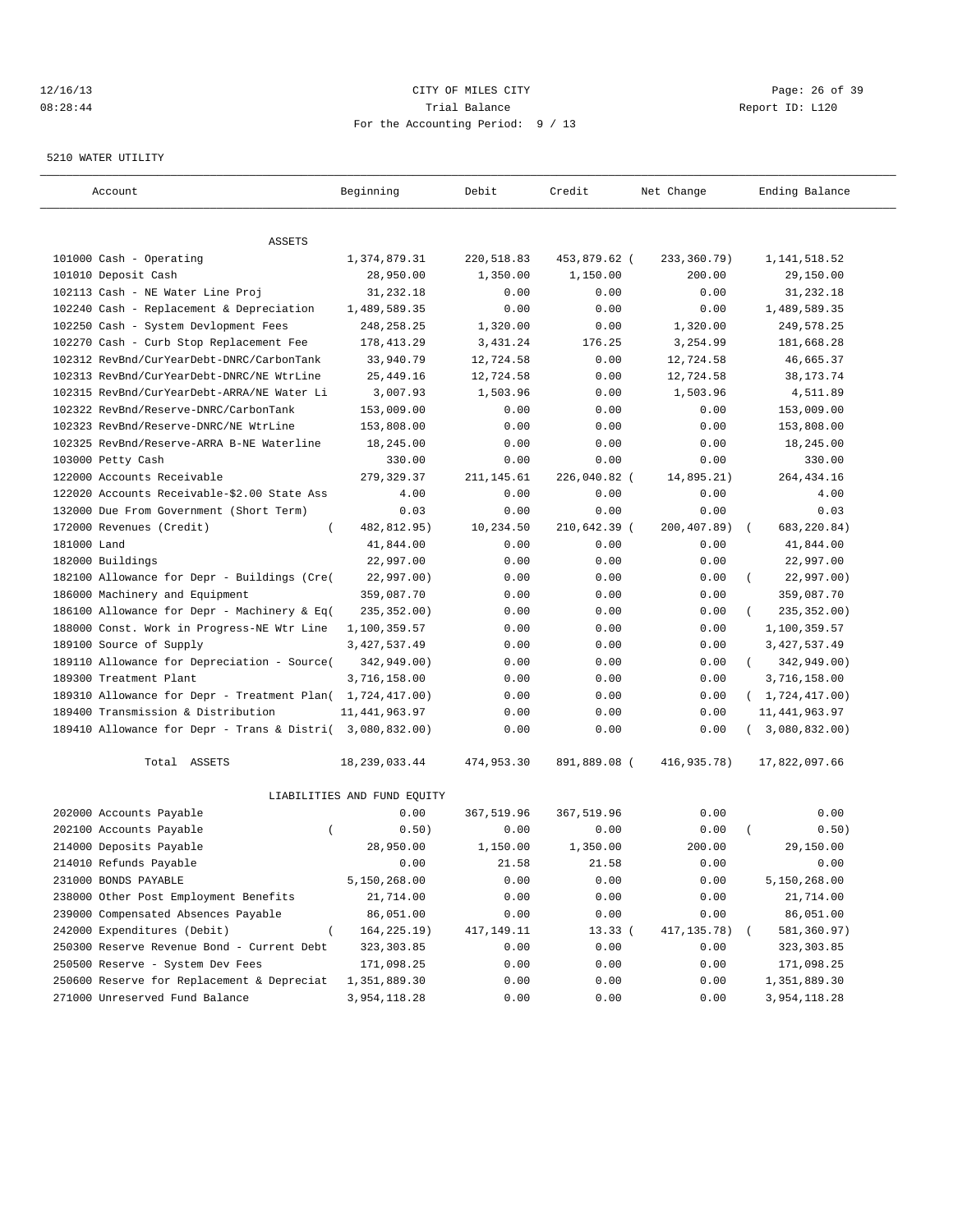## 12/16/13 Page: 27 of 39 08:28:44 Trial Balance Report ID: L120 For the Accounting Period: 9 / 13

## 5210 WATER UTILITY

| Account                              | Beginning     | Debit<br>Credit |              | Net Change  | Ending Balance |  |
|--------------------------------------|---------------|-----------------|--------------|-------------|----------------|--|
| 272000 Unreserved Retained Earnings  | 7,315,866.45  | 0.00            | 0.00         | 0.00        | 7,315,866.45   |  |
| LIABILITIES AND FUND EQUITY<br>Total | 18,239,033.44 | 785,840.65      | 368,904.87 ( | 416,935.78) | 17,822,097.66  |  |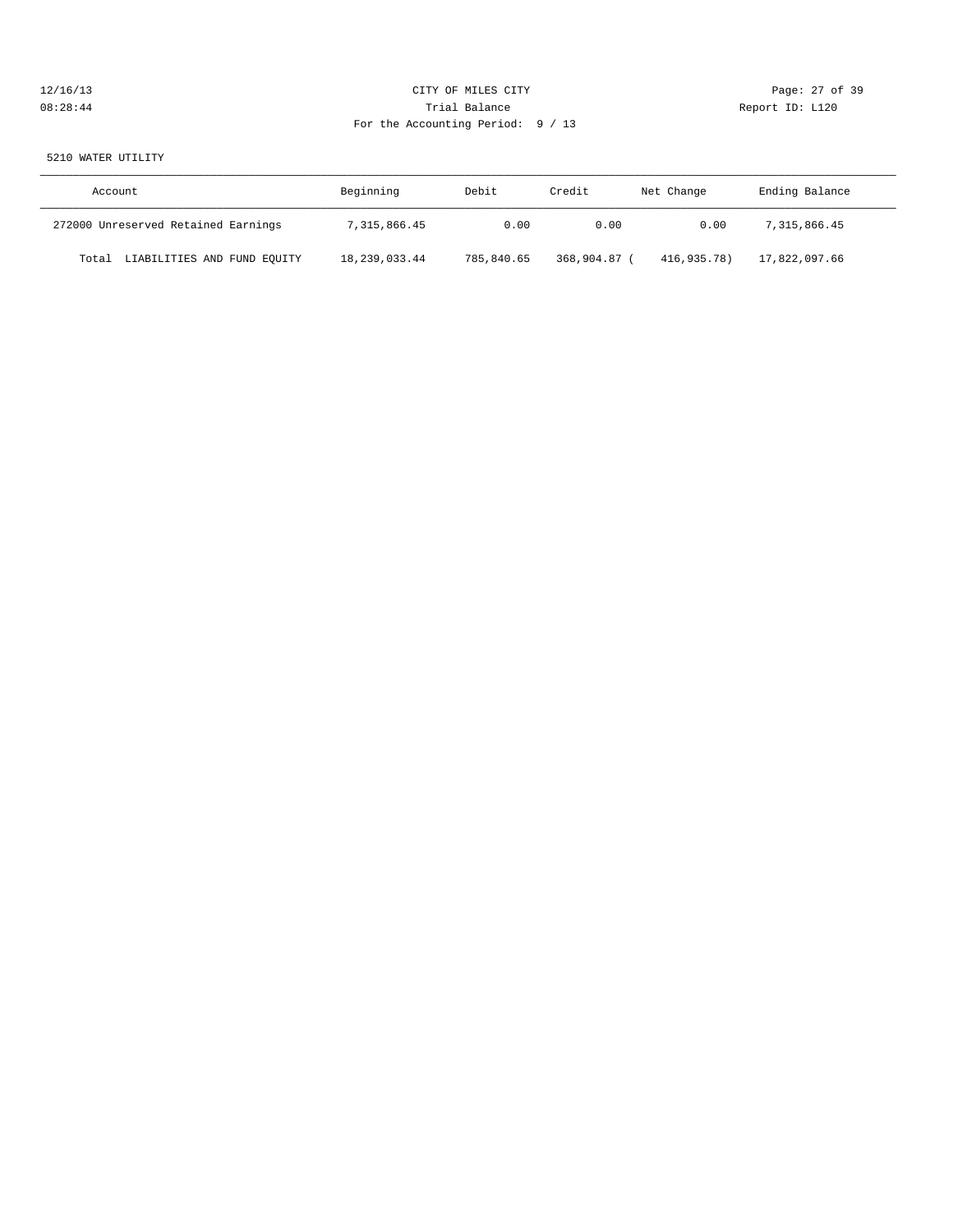## 12/16/13 Page: 28 of 39 08:28:44 Trial Balance Report ID: L120 For the Accounting Period: 9 / 13

## 5310 SEWER UTILITY

| Account                                     | Beginning                   | Debit      | Credit         | Net Change   | Ending Balance   |
|---------------------------------------------|-----------------------------|------------|----------------|--------------|------------------|
| <b>ASSETS</b>                               |                             |            |                |              |                  |
| 101000 Cash - Operating                     | 611,999.72                  | 88,820.98  | 66,043.38      | 22,777.60    | 634,777.32       |
| 102240 Cash - Replacement & Depreciation    | 195,098.39                  | 0.00       | 0.00           | 0.00         | 195,098.39       |
| 102250 Cash - System Devlopment Fees        | 127,290.91                  | 1,680.00   | 0.00           | 1,680.00     | 128,970.91       |
| 102280 WWtr Treatment Plant-Phase I Constr  | 49,965.98                   | 0.00       | 0.00           | 0.00         | 49,965.98        |
| 102316 RevBnd/CurYearDebt-Phase 1 Haynes L  | 54,673.04                   | 8,432.08   | 0.00           | 8,432.08     | 63,105.12        |
| 102390 REV BOND/RESERVE-Sewer Phase 1       | 13,650.00                   | 0.00       | 0.00           | 0.00         | 13,650.00        |
| 122000 Accounts Receivable                  | 112,236.85                  | 91,463.57  | 87,722.79      | 3,740.78     | 115,977.63       |
| 132000 Due From Government (Short Term)     | 208,183.00                  | 0.00       | 0.00           | 0.00         | 208,183.00       |
| 172000 Revenues (Credit)<br>$\left($        | 138,964.53)                 | 0.00       | 94,224.44 (    | 94, 224. 44) | 233, 188.97)     |
| 181000 Land                                 | 2.00                        | 0.00       | 0.00           | 0.00         | 2.00             |
| 186000 Machinery and Equipment              | 605,138.18                  | 0.00       | 0.00           | 0.00         | 605,138.18       |
| 186100 Allowance for Depr - Machinery & Eq( | 350, 377.00)                | 0.00       | 0.00           | 0.00         | 350, 377.00)     |
| 188000 Const. Work in Progress-NE Wtr Line  | 1,511,028.07                | 0.00       | 0.00           | 0.00         | 1,511,028.07     |
| 189300 Treatment Plant                      | 2,595,500.05                | 0.00       | 0.00           | 0.00         | 2,595,500.05     |
| 189310 Allowance for Depr - Treatment Plan( | 1, 194, 464.00)             | 0.00       | 0.00           | 0.00         | (1, 194, 464.00) |
| 189400 Transmission & Distribution          | 4,028,819.40                | 0.00       | 0.00           | 0.00         | 4,028,819.40     |
| 189410 Allowance for Depr - Trans & Distri( | 1,104,790.00)               | 0.00       | 0.00           | 0.00         | 1, 104, 790.00   |
| Total ASSETS                                | 7,324,990.06                | 190,396.63 | 247,990.61 (   | 57,593.98)   | 7,267,396.08     |
|                                             | LIABILITIES AND FUND EQUITY |            |                |              |                  |
| 202000 Accounts Payable                     | 208,182.89                  | 224,394.09 | $16, 211.20$ ( | 208, 182.89) | 0.00             |
| 231300 Bonds Pay 1979 Issue                 | 1,071,239.60                | 0.00       | 0.00           | 0.00         | 1,071,239.60     |
| 238000 Other Post Employment Benefits       | 15,934.00                   | 0.00       | 0.00           | 0.00         | 15,934.00        |
| 239000 Compensated Absences Payable         | 53,350.00                   | 0.00       | 0.00           | 0.00         | 53,350.00        |
| 242000 Expenditures (Debit)                 | 576, 850.00                 | 57,611.30  | 208,200.21     | 150,588.91   | 426, 261.09)     |
| 250500 Reserve - System Dev Fees            | 82,925.91                   | 0.00       | 0.00           | 0.00         | 82,925.91        |
| 250600 Reserve for Replacement & Depreciat  | 1,666,491.83                | 0.00       | 0.00           | 0.00         | 1,666,491.83     |
| 271000 Unreserved Fund Balance              | 1,121,110.25                | 0.00       | 0.00           | 0.00         | 1, 121, 110. 25  |
| 272000 Unreserved Retained Earnings         | 3,682,605.58                | 0.00       | 0.00           | 0.00         | 3,682,605.58     |
| Total LIABILITIES AND FUND EQUITY           | 7,324,990.06                | 282,005.39 | 224, 411. 41 ( | 57,593.98)   | 7,267,396.08     |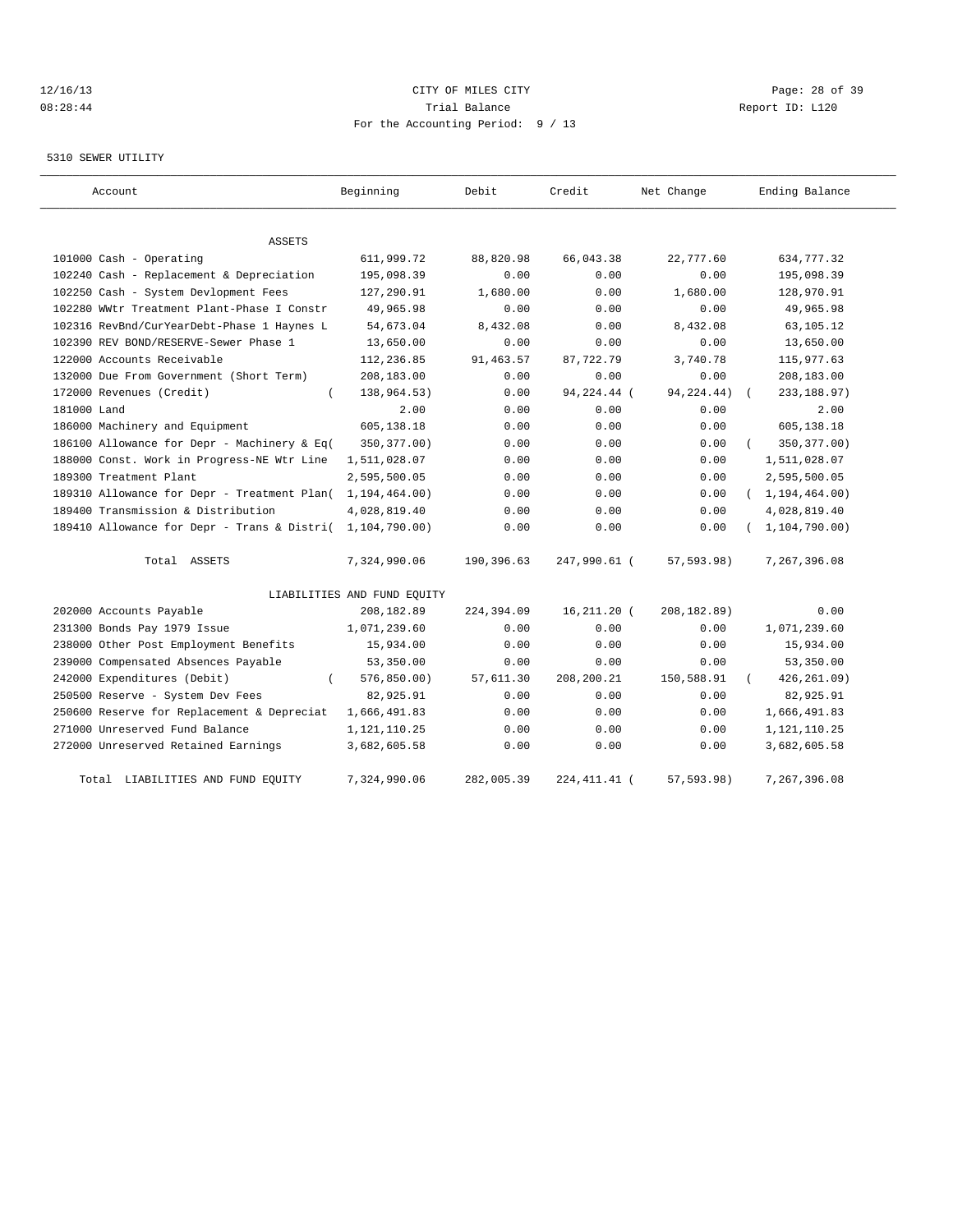## 12/16/13 Page: 29 of 39 08:28:44 Trial Balance Report ID: L120 For the Accounting Period: 9 / 13

5510 AMBULANCE FUND

| Account                                     |                | Beginning                   | Debit      | Credit        | Net Change  |            | Ending Balance |
|---------------------------------------------|----------------|-----------------------------|------------|---------------|-------------|------------|----------------|
| ASSETS                                      |                |                             |            |               |             |            |                |
| 101000 Cash - Operating                     | $\overline{ }$ | 331,170.20)                 | 26,957.52  | 52,457.41 (   | 25,499.89)  | $\sqrt{ }$ | 356,670.09)    |
| 113206 Taxes Receivable - Real 2006         | $\overline{ }$ | 27.41)                      | 0.00       | 0.00          | 0.00        |            | 27.41)         |
| 113207 Taxes Receivable - Real 2007         |                | 18.01                       | 0.00       | 0.00          | 0.00        |            | 18.01          |
| 113208 taxes Receivable - Real 2008         |                | 0.01                        | 0.00       | 0.00          | 0.00        |            | 0.01           |
| 113209 Taxes Receivable - Real 2009         |                | 0.14                        | 0.00       | 0.00          | 0.00        |            | 0.14           |
| 113210 Taxes Receivable - Real 2010         |                | 3.43                        | 0.00       | 0.00          | 0.00        |            | 3.43           |
| 113211 Taxes Receivable - Real 2011         |                | 27.98                       | 0.00       | 5.08(         | 5.08)       |            | 22.90          |
| 113212 Taxes Receivable- Real 2012          |                | 100.66                      | 0.00       | $7.88$ (      | 7.88)       |            | 92.78          |
| 115207 Taxes Receivable - Personal 2007     | $\overline{ }$ | 0.80)                       | 0.00       | 0.00          | 0.00        |            | 0.80)          |
| 115208 Taxes Receivable - Personal 2008     |                | 0.12                        | 0.00       | 0.00          | 0.00        |            | 0.12           |
| 115209 Taxes Receivable Personal 2009       | $\left($       | 0.01)                       | 0.00       | 0.00          | 0.00        |            | 0.01)          |
| 115211 Taxes Receivable Personal 2011       | $\left($       | 0.17)                       | 0.00       | 0.00          | 0.00        |            | 0.17)          |
| 115212 Taxes Receivable Personal 2012       |                | 0.02                        | 0.00       | 0.00          | 0.00        |            | 0.02           |
| 115213 Taxes Receivable Personal 2013       |                | 18.07                       | 0.00       | 0.97(         | 0.97)       |            | 17.10          |
| 116000 Protested Taxes Receivable - Reals ( |                | 5.97)                       | 0.00       | 0.00          | 0.00        |            | 5.97)          |
| 122000 Accounts Receivable                  |                | 322,890.48                  | 59,540.48  | 40,641.00     | 18,899.48   |            | 341,789.96     |
| 122100 Acct Receivable                      | $\left($       | 242, 110.73)                | 0.00       | 0.00          | 0.00        |            | 242, 110.73)   |
| 172000 Revenues (Credit)                    | $\left($       | 110,246.28)                 | 560.53     | 59, 515. 23 ( | 58,954.70)  |            | 169,200.98)    |
| 186000 Machinery and Equipment              |                | 372,186.93                  | 0.00       | 0.00          | 0.00        |            | 372,186.93     |
| 186100 Allowance for Depr - Machinery & Eq( |                | 196,477.00)                 | 0.00       | 0.00          | 0.00        | $\left($   | 196, 477.00)   |
| Total ASSETS                                | $\left($       | 184,792.72)                 | 87,058.53  | 152,627.57 (  | 65,569.04)  | $\sqrt{2}$ | 250,361.76)    |
|                                             |                | LIABILITIES AND FUND EQUITY |            |               |             |            |                |
| 202000 Accounts Payable                     |                | 0.00                        | 9,666.49   | 9,666.49      | 0.00        |            | 0.00           |
| 214000 Deposits Payable                     |                | 25.00                       | 0.00       | 0.00          | 0.00        |            | 25.00          |
| 223100 Deferred Revenue - Real Prop Taxes ( |                | 85.25)                      | 12.96      | 0.00(         | 12.96)      |            | 98.21)         |
| 223200 Deferred Revenue - Pers Prop Taxes ( |                | 12.39)                      | 0.97       | 0.00(         | 0.97)       |            | 13.36)         |
| 235000 CONTRACTS/NOTES/LOANS PAYABLE        |                | 90,632.19                   | 0.00       | 0.00          | 0.00        |            | 90,632.19      |
| 238000 Other Post Employment Benefits       |                | 14,917.00                   | 0.00       | 0.00          | 0.00        |            | 14,917.00      |
| 239000 Compensated Absences Payable         |                | 44,006.00                   | 0.00       | 0.00          | 0.00        |            | 44,006.00      |
| 242000 Expenditures (Debit)                 | $\epsilon$     | 147,015.13)                 | 65,595.77  | $40.66$ (     | 65, 555.11) | $\left($   | 212,570.24)    |
| 271000 Unreserved Fund Balance              |                | 78,043.49                   | 0.00       | 0.00          | 0.00        |            | 78,043.49      |
| 272000 Unreserved Retained Earnings         | $\left($       | 265, 303.63)                | 0.00       | 0.00          | 0.00        |            | 265, 303.63)   |
| LIABILITIES AND FUND EQUITY<br>Total        |                | 184,792.72)                 | 75, 276.19 | 9,707.15 (    | 65,569.04)  |            | 250, 361. 76)  |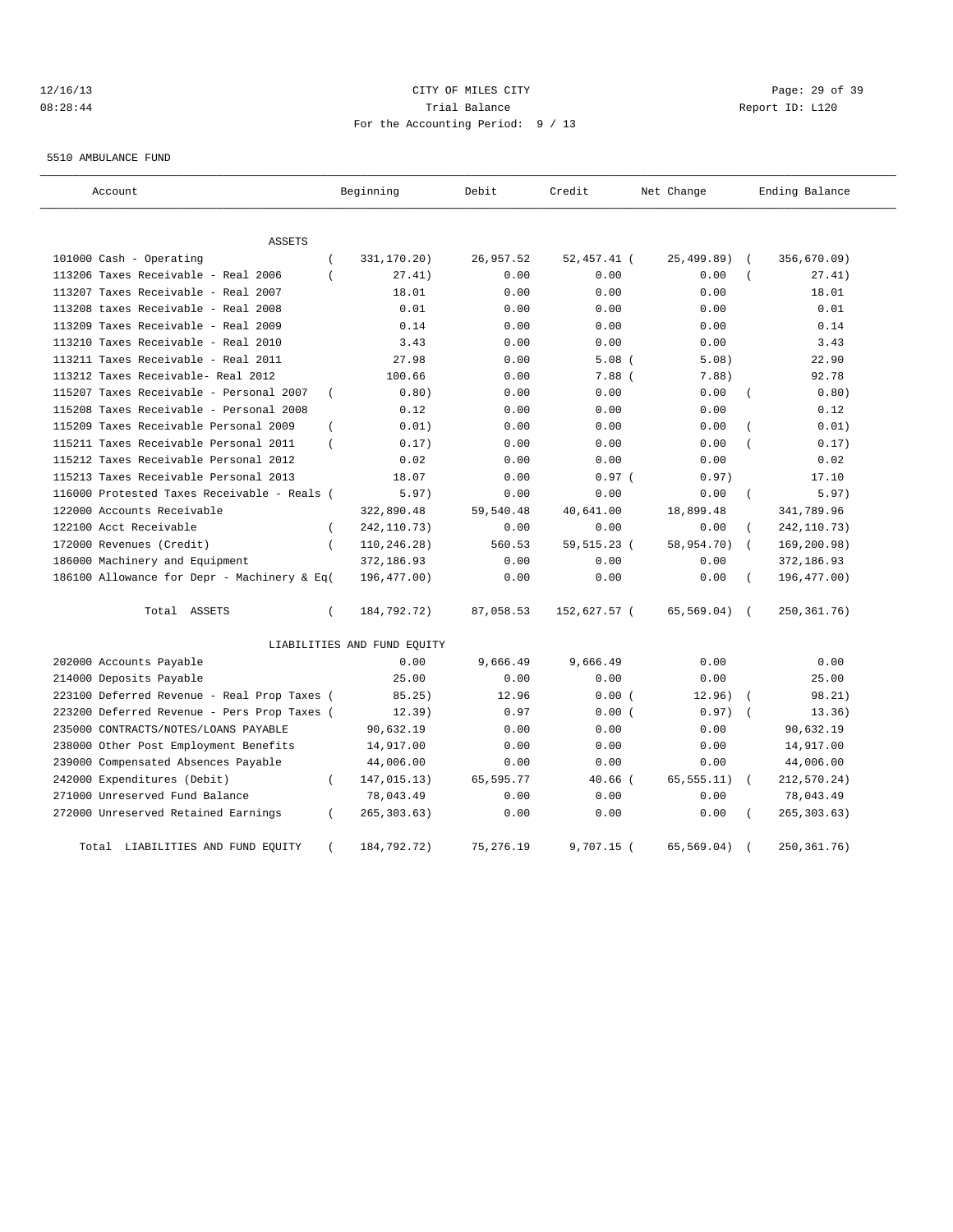## 12/16/13 Page: 30 of 39 08:28:44 Trial Balance Report ID: L120 For the Accounting Period: 9 / 13

5610 AIRPORT OPERATING

| Account                                                 | Beginning                   | Debit      | Credit       | Net Change   | Ending Balance              |
|---------------------------------------------------------|-----------------------------|------------|--------------|--------------|-----------------------------|
|                                                         |                             |            |              |              |                             |
| ASSETS                                                  |                             |            |              |              |                             |
| 101000 Cash - Operating                                 | 155,023.40                  | 42,606.24  | 61,934.92 (  | 19,328.68)   | 135,694.72                  |
| 101100 Cash-FAA Grant/St Loan-2008                      | 6,673.74                    | 0.00       | 0.00         | 0.00         | 6,673.74                    |
| 102230 Cash - Surplus/Credit Card Acct                  | 98.83                       | 77,340.90  | 77,340.90    | 0.00         | 98.83                       |
| 103000 Petty Cash                                       | 100.00                      | 0.00       | 0.00         | 0.00         | 100.00                      |
| 113206 Taxes Receivable - Real 2006<br>$\overline{ }$   | 8.15)                       | 0.00       | 0.00         | 0.00         | 8.15)<br>$\overline{ }$     |
| 113207 Taxes Receivable - Real 2007                     | 29.37                       | 0.00       | 0.00         | 0.00         | 29.37                       |
| 113208 taxes Receivable - Real 2008<br>$\overline{ }$   | 0.02)                       | 0.00       | 0.00         | 0.00         | 0.02)<br>$\left($           |
| 113209 Taxes Receivable - Real 2009                     | 0.26                        | 0.00       | 0.00         | 0.00         | 0.26                        |
| 113211 Taxes Receivable - Real 2011                     | 41.99                       | 0.00       | $7.62$ (     | 7.62)        | 34.37                       |
| 113212 Taxes Receivable- Real 2012                      | 150.98                      | 0.00       | $11.81$ (    | 11.81)       | 139.17                      |
| 115207 Taxes Receivable - Personal 2007                 | 0.03                        | 0.00       | 0.00         | 0.00         | 0.03                        |
| 115208 Taxes Receivable - Personal 2008                 | 0.19                        | 0.00       | 0.00         | 0.00         | 0.19                        |
| 115209 Taxes Receivable Personal 2009<br>$\left($       | 0.01)                       | 0.00       | 0.00         | 0.00         | 0.01)                       |
| 115210 Taxes Receivable Personal 2010<br>$\overline{ }$ | 0.01)                       | 0.00       | 0.00         | 0.00         | 0.01)                       |
| 115212 Taxes Receivable Personal 2012                   | 0.01                        | 0.00       | 0.00         | 0.00         | 0.01                        |
| 115213 Taxes Receivable Personal 2013                   | 27.09                       | 0.00       | $1.45$ (     | 1.45)        | 25.64                       |
| 116000 Protested Taxes Receivable - Reals (             | 18.13)                      | 0.00       | 0.00         | 0.00         | 18.13)<br>$\left($          |
| 132000 Due From Government (Short Term)                 | 427.00                      | 0.00       | 0.00         | 0.00         | 427.00                      |
| 141000 Prepaid Expense                                  | 4,500.00                    | 0.00       | 0.00         | 0.00         | 4,500.00                    |
| 172000 Revenues (Credit)<br>$\left($                    | 98,777.40)                  | 38,720.45  | 81,326.69 (  | 42,606.24)   | 141,383.64)                 |
| 181000 Land                                             | 19,983.00                   | 0.00       | 0.00         | 0.00         | 19,983.00                   |
| 182000 Buildings                                        | 677,537.00                  | 0.00       | 0.00         | 0.00         | 677,537.00                  |
| 182100 Allowance for Depr - Buildings (Cre(             | 327,092.00)                 | 0.00       | 0.00         | 0.00         | 327,092.00)                 |
| 184000 Improvements Other Than Buildings                | 8,543,759.48                | 0.00       | 0.00         | 0.00         | 8,543,759.48                |
| 184100 Allowance for Depr - Imp Other Than(             | 2,014,575.00)               | 0.00       | 0.00         | 0.00         | 2,014,575.00)<br>$\sqrt{2}$ |
| 186000 Machinery and Equipment                          | 836, 463.59                 | 0.00       | 0.00         | 0.00         | 836, 463.59                 |
| 186100 Allowance for Depr - Machinery & Eq(             | 277,523.00)                 | 0.00       | 0.00         | 0.00         | 277,523.00)                 |
| 188000 Const. Work in Progress-NE Wtr Line              | 27,005.00                   | 0.00       | 0.00         | 0.00         | 27,005.00                   |
| Total ASSETS                                            | 7,553,827.24                | 158,667.59 | 220,623.39 ( | 61,955.80)   | 7,491,871.44                |
|                                                         | LIABILITIES AND FUND EQUITY |            |              |              |                             |
| 202000 Accounts Payable                                 | 0.00                        | 48,077.55  | 48,077.55    | 0.00         | 0.00                        |
| 223100 Deferred Revenue - Real Prop Taxes (             | 97.17)                      | 19.43      | 0.00(        | 19.43)       | 116.60)<br>$\sqrt{2}$       |
| 223200 Deferred Revenue - Pers Prop Taxes (             | 18.58)                      | 1.45       | 0.00(        | 1.45)        | 20.03)                      |
| 235150 LTrm Pay/MT Aeronautics                          | 24,605.00                   | 0.00       | 0.00         | 0.00         | 24,605.00                   |
| 238000 Other Post Employment Benefits                   | 4,173.00                    | 0.00       | 0.00         | 0.00         | 4,173.00                    |
| 239000 Compensated Absences Payable                     | 6,126.00                    | 0.00       | 0.00         | 0.00         | 6,126.00                    |
| 242000 Expenditures (Debit)<br>$\overline{(\ }$         | 35,870.63)                  | 61,934.92  | 0.00(        | 61,934.92) ( | 97,805.55)                  |
| 250600 Reserve for Replacement & Depreciat              | 18,913.67                   | 0.00       | 0.00         | 0.00         | 18,913.67                   |
| 271000 Unreserved Fund Balance<br>$\left($              | 1,719.00)                   | 0.00       | 0.00         | 0.00         | 1,719.00)                   |
| 272000 Unreserved Retained Earnings                     | 7,537,714.95                | 0.00       | 0.00         | 0.00         | 7,537,714.95                |
|                                                         |                             |            |              |              |                             |
| Total LIABILITIES AND FUND EQUITY                       | 7,553,827.24                | 110,033.35 | 48,077.55 (  | 61, 955.80)  | 7,491,871.44                |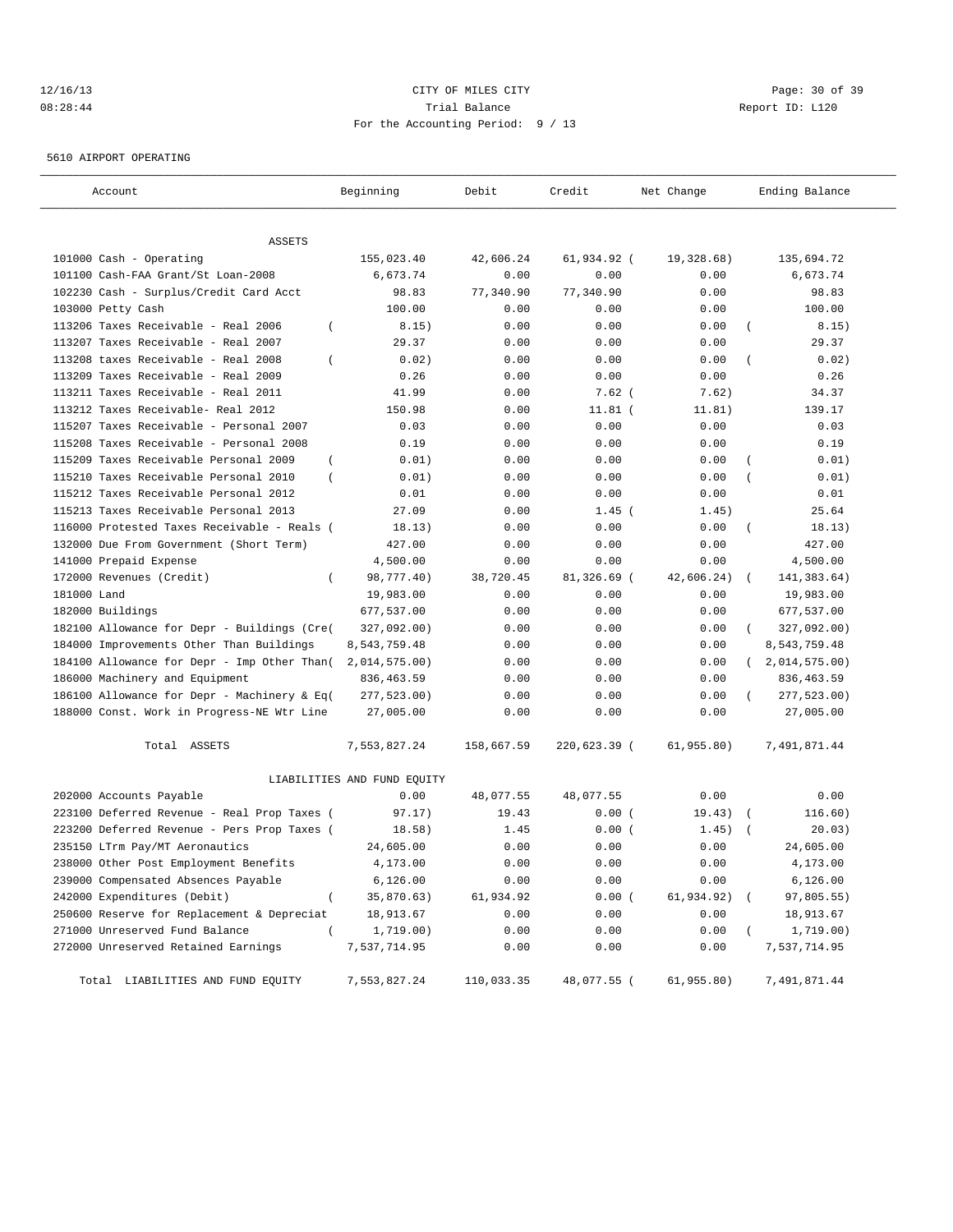## 12/16/13 Page: 31 of 39 08:28:44 Trial Balance Report ID: L120 For the Accounting Period: 9 / 13

#### 6040 PUBLIC WORKS

| Account                              | Beginning                   | Debit     | Credit      | Net Change       | Ending Balance |
|--------------------------------------|-----------------------------|-----------|-------------|------------------|----------------|
|                                      |                             |           |             |                  |                |
| <b>ASSETS</b>                        |                             |           |             |                  |                |
| 101000 Cash - Operating              | 86,277.18                   | 37,738.00 | 11,185.14   | 26,552.86        | 112,830.04     |
| 172000 Revenues (Credit)             | 0.00                        | 0.00      | 37,738.00 ( | 37,738.00) (     | 37,738.00)     |
| Total ASSETS                         | 86,277.18                   | 37,738.00 | 48,923.14 ( | 11,185.14)       | 75,092.04      |
|                                      | LIABILITIES AND FUND EOUITY |           |             |                  |                |
| 202000 Accounts Payable              | 0.00                        | 1,377.96  | 1,377.96    | 0.00             | 0.00           |
| 239000 Compensated Absences Payable  | 11,902.00                   | 0.00      | 0.00        | 0.00             | 11,902.00      |
| 242000 Expenditures (Debit)          | 22, 360.27)                 | 11,185.14 | 0.00(       | $11, 185, 14)$ ( | 33,545.41)     |
| 271000 Unreserved Fund Balance       | 587,940.98)                 | 0.00      | 0.00        | 0.00             | 587,940.98)    |
| 272000 Unreserved Retained Earnings  | 684, 676.43                 | 0.00      | 0.00        | 0.00             | 684, 676.43    |
| LIABILITIES AND FUND EOUITY<br>Total | 86,277.18                   | 12,563.10 | 1,377.96 (  | 11,185.14)       | 75,092.04      |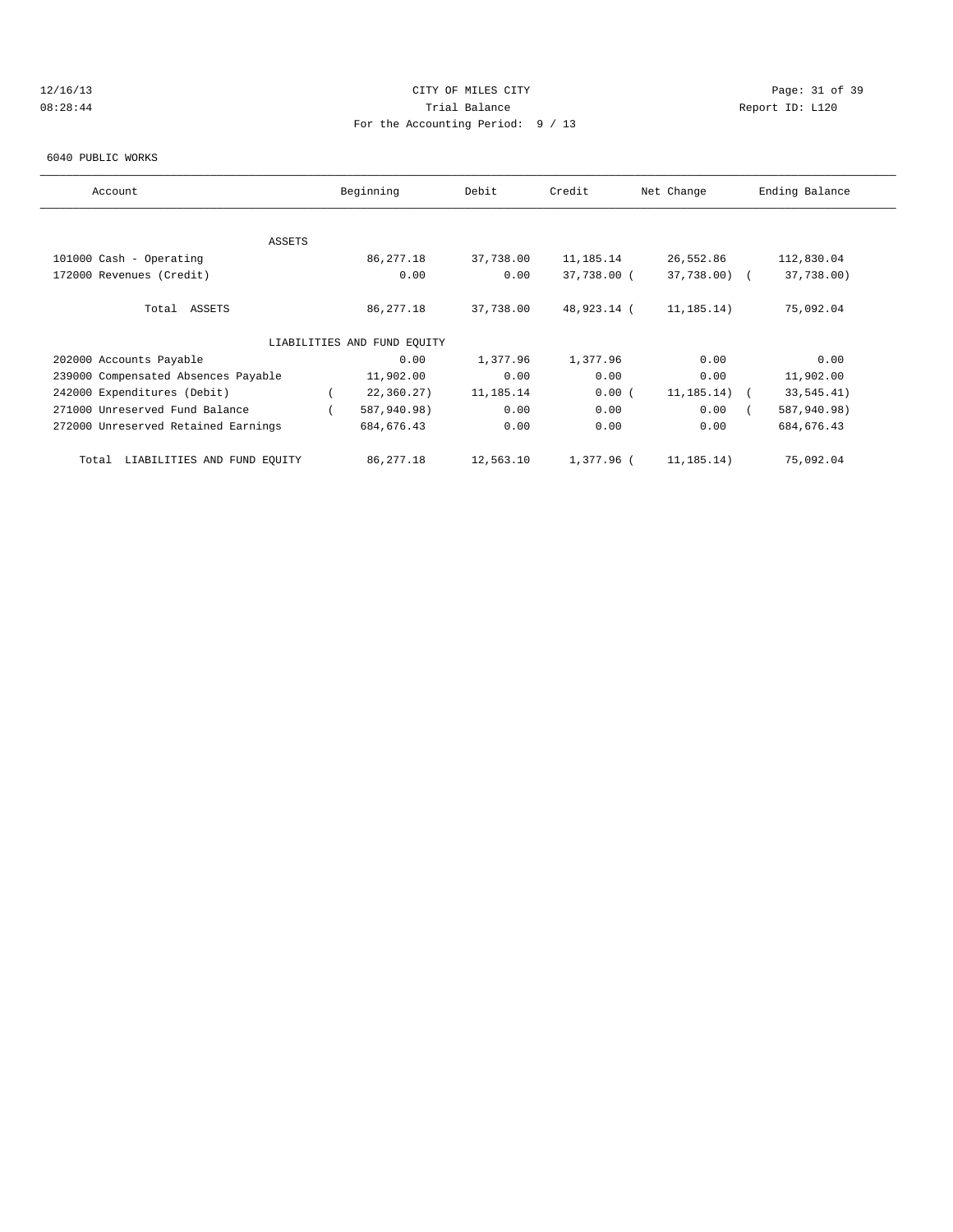| 12/16/13 | CITY OF MILES CITY                |
|----------|-----------------------------------|
| 08:28:44 | Trial Balance                     |
|          | For the Accounting Period: 9 / 13 |

Page: 32 of 39 Report ID: L120

## 7467 Law Enforcement Academy Surcharge

| Account                                   | Beginning                   | Debit    | Credit       | Net Change | Ending Balance |
|-------------------------------------------|-----------------------------|----------|--------------|------------|----------------|
|                                           |                             |          |              |            |                |
| ASSETS                                    |                             |          |              |            |                |
| 101000 Cash - Operating                   | 920.00                      | 783.00   | $1,703.00$ ( | 920.00)    | 0.00           |
| Total ASSETS                              | 920.00                      | 783.00   | $1,703.00$ ( | 920.00)    | 0.00           |
|                                           | LIABILITIES AND FUND EQUITY |          |              |            |                |
| 202000 Accounts Payable                   | 0.00                        | 1,703.00 | 1,703.00     | 0.00       | 0.00           |
| 212200 Due to Federal, Soc Sec & Medicare | 920.00                      | 1,703.00 | 783.00 (     | 920.00)    | 0.00           |
| LIABILITIES AND FUND EQUITY<br>Total      | 920.00                      | 3.406.00 | $2,486.00$ ( | 920.00)    | 0.00           |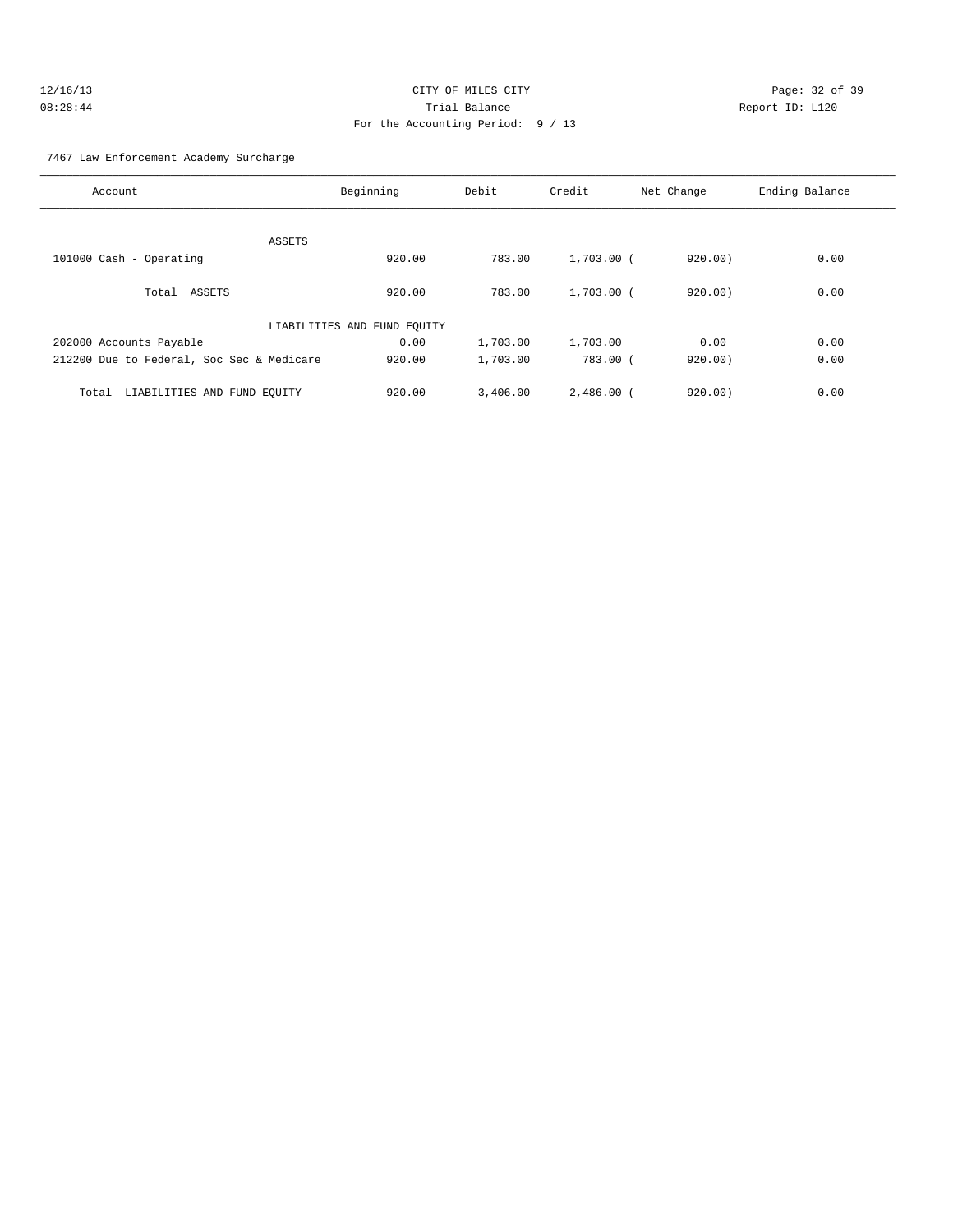| 12/16/13 | CITY OF MILES CITY                | Page: 33 of 39  |
|----------|-----------------------------------|-----------------|
| 08:28:44 | Trial Balance                     | Report ID: L120 |
|          | For the Accounting Period: 9 / 13 |                 |

7471 CIVIL LEGAL ASSIST/VICTIM DOM VIOLENCE PROG

| Account                              | Beginning                   | Debit    | Credit       | Net Change | Ending Balance |
|--------------------------------------|-----------------------------|----------|--------------|------------|----------------|
|                                      |                             |          |              |            |                |
| ASSETS                               |                             |          |              |            |                |
| 101000 Cash - Operating              | 1,114.00                    | 1,637.50 | 2,751.50 (   | 1,114.00)  | 0.00           |
| Total ASSETS                         | 1,114.00                    | 1,637.50 | 2,751.50 (   | 1.114.00)  | 0.00           |
|                                      | LIABILITIES AND FUND EQUITY |          |              |            |                |
| 202000 Accounts Payable              | 0.00                        | 2,751.50 | 2,751.50     | 0.00       | 0.00           |
| 212500 Due to Others                 | 1,114.00                    | 2,751.50 | 1,637.50 (   | 1.114.00)  | 0.00           |
| LIABILITIES AND FUND EQUITY<br>Total | 1,114.00                    | 5,503.00 | $4,389.00$ ( | 1.114.00)  | 0.00           |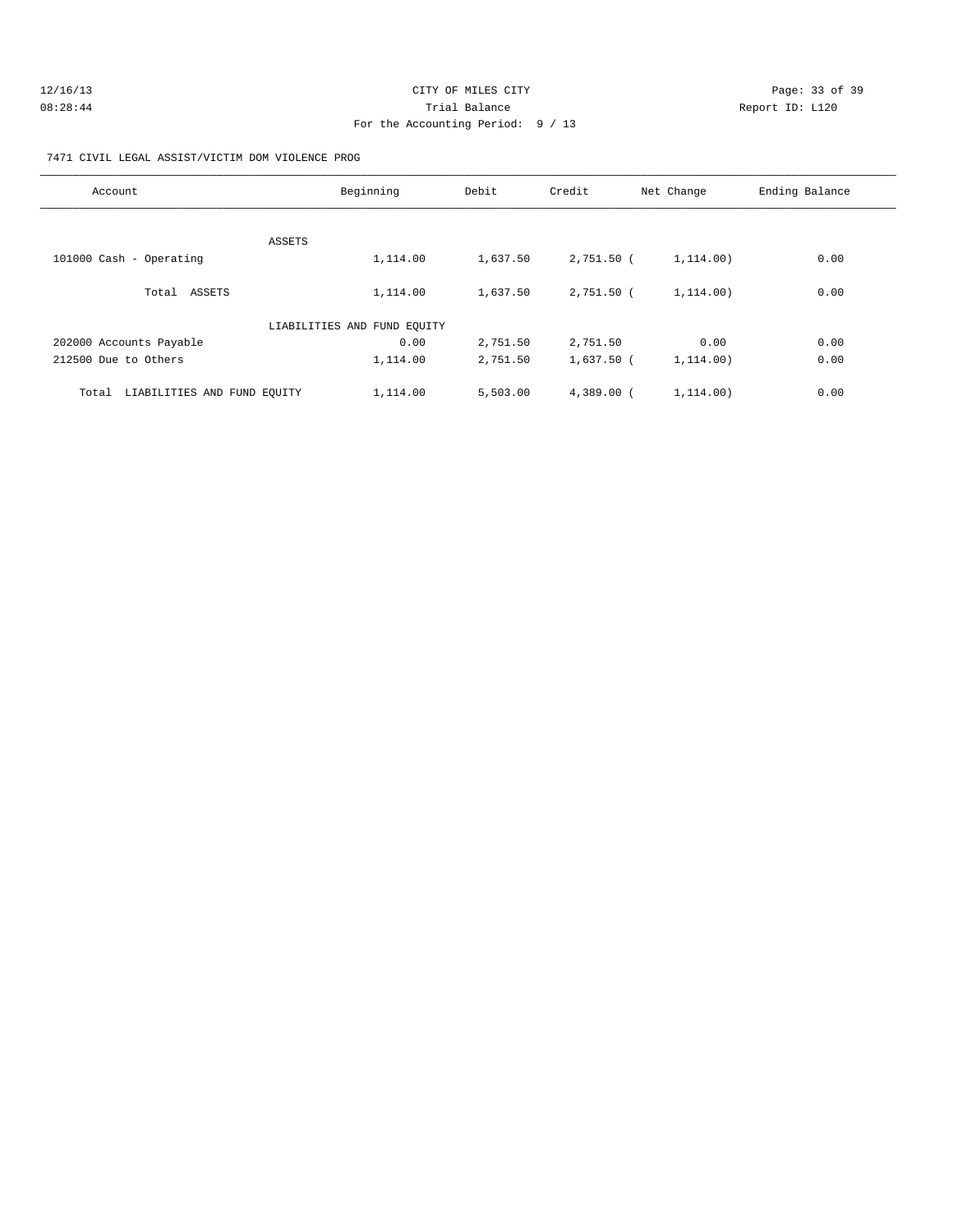## 12/16/13 Page: 34 of 39 08:28:44 Trial Balance Report ID: L120 For the Accounting Period: 9 / 13

#### 7910 PAYROLL FUND

| Account                                   | Beginning                   | Debit      | Credit       | Net Change | Ending Balance |  |
|-------------------------------------------|-----------------------------|------------|--------------|------------|----------------|--|
|                                           |                             |            |              |            |                |  |
| <b>ASSETS</b>                             |                             |            |              |            |                |  |
| 101000 Cash - Operating                   | 112,669.44                  | 440,771.44 | 432,696.34   | 8,075.10   | 120,744.54     |  |
| Total ASSETS                              | 112,669.44                  | 440,771.44 | 432,696.34   | 8,075.10   | 120,744.54     |  |
|                                           | LIABILITIES AND FUND EQUITY |            |              |            |                |  |
| 201000 Warrants Payable                   | 82,248.98                   | 108,602.84 | 147,098.40   | 38,495.56  | 120,744.54     |  |
| 212200 Due to Federal, Soc Sec & Medicare | 0.00                        | 63,212.80  | 63,212.80    | 0.00       | 0.00           |  |
| 212202 Due to State Unemployment          | 3,047.66                    | 4,510.69   | $1,463.03$ ( | 3,047.66)  | 0.00           |  |
| 212203 Due to Worker's Compensation       | 27,372.80                   | 40,385.90  | 13,013.10 (  | 27,372.80) | 0.00           |  |
| 212204 Due to State Income Tax            | 0.00                        | 14,086.00  | 14,086.00    | 0.00       | 0.00           |  |
| 212205 due to MPORS-GABA                  | 0.00                        | 13,893.40  | 13,893.40    | 0.00       | 0.00           |  |
| 212207 Due to AFLAC, AFLAC PRETAX         | 0.00                        | 340.31     | 340.31       | 0.00       | 0.00           |  |
| 212208 Due to Health Ins, Dental, Vision  | 0.00                        | 54,307.30  | 54,307.30    | 0.00       | 0.00           |  |
| 212209 Due to PERS Retirement             | 0.00                        | 29,730.05  | 29,730.05    | 0.00       | 0.00           |  |
| 212210 Due to FURS-GABA Retirement        | 0.00                        | 11,778.75  | 11,778.75    | 0.00       | 0.00           |  |
| Total LIABILITIES AND FUND EQUITY         | 112,669.44                  | 340,848.04 | 348,923.14   | 8,075.10   | 120,744.54     |  |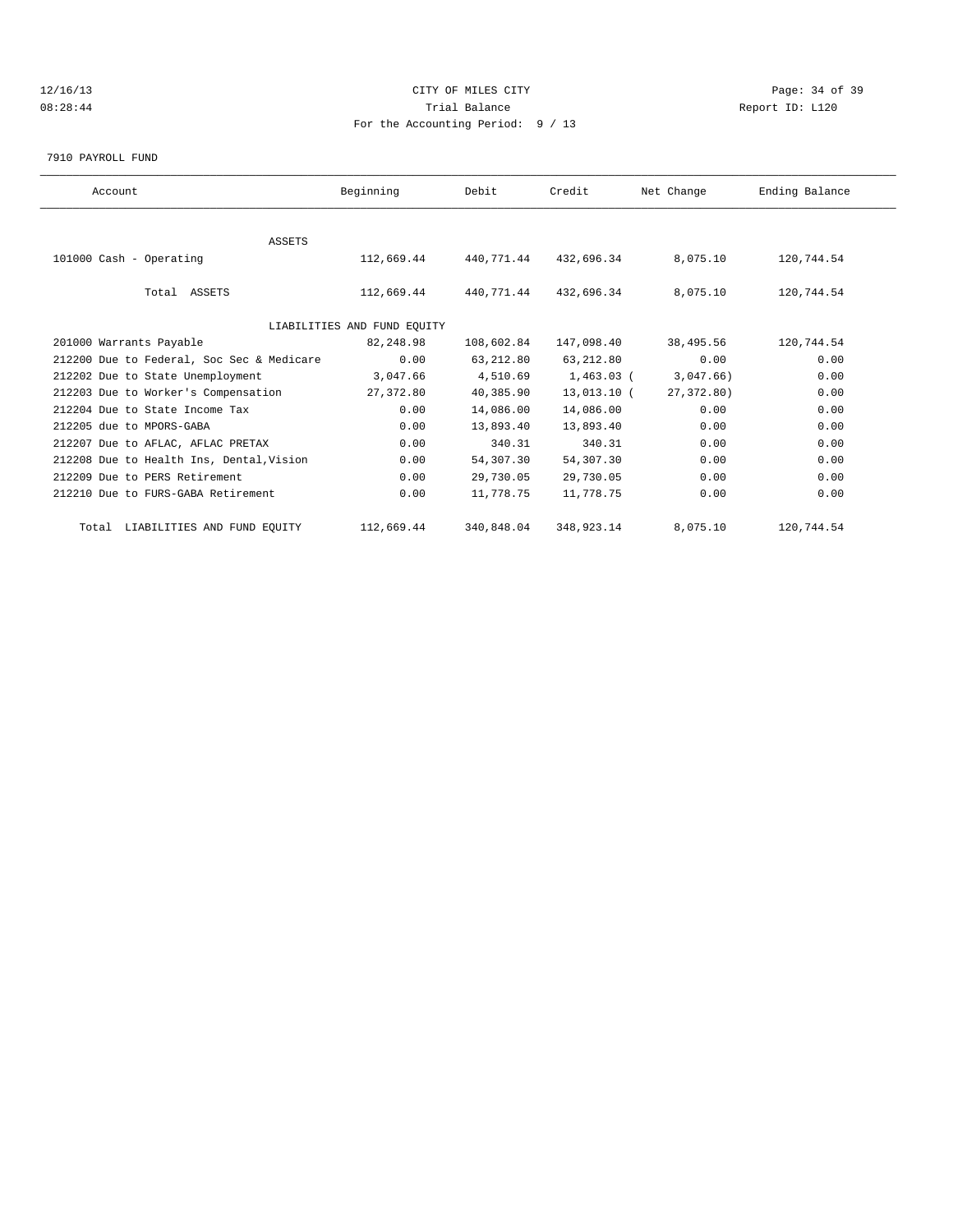| 12/16/13 | CITY OF MILES CITY                | Page: 35 of 39  |
|----------|-----------------------------------|-----------------|
| 08:28:44 | Trial Balance                     | Report ID: L120 |
|          | For the Accounting Period: 9 / 13 |                 |
|          |                                   |                 |

#### 7930 CLAIMS FUND

| Account                              | Beginning                   | Debit        | Credit       | Net Change | Ending Balance |
|--------------------------------------|-----------------------------|--------------|--------------|------------|----------------|
| ASSETS                               |                             |              |              |            |                |
| 101000 Cash - Operating              | 225,927.28                  | 824,963.01   | 313, 179. 73 | 511,783.28 | 737,710.56     |
| ASSETS<br>Total                      | 225,927.28                  | 824,963.01   | 313, 179. 73 | 511,783.28 | 737,710.56     |
|                                      | LIABILITIES AND FUND EQUITY |              |              |            |                |
| 201000 Warrants Payable              | 225,927.28                  | 313, 179. 73 | 824,963.01   | 511,783.28 | 737,710.56     |
| LIABILITIES AND FUND EQUITY<br>Total | 225,927.28                  | 313, 179. 73 | 824,963.01   | 511,783.28 | 737,710.56     |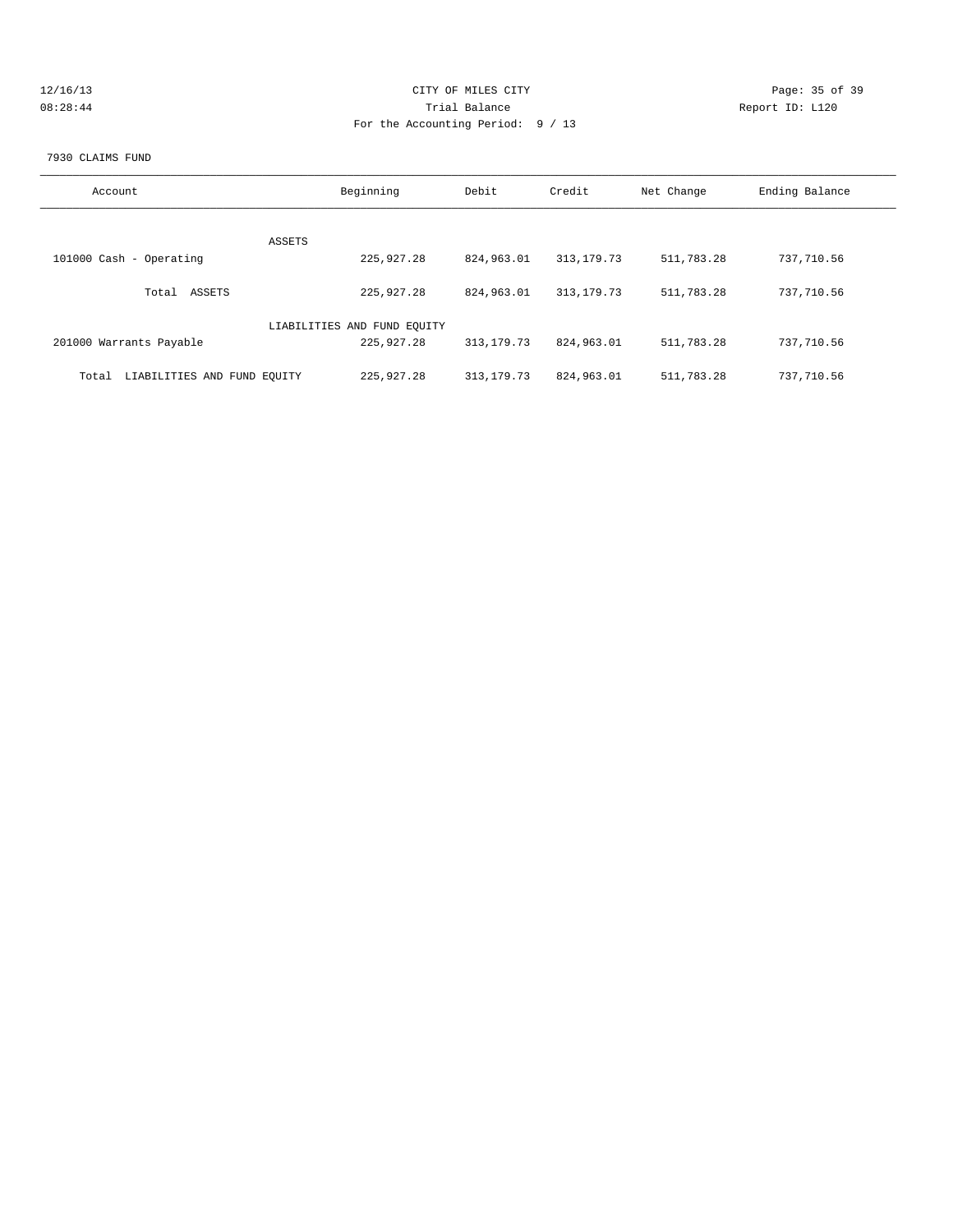# 12/16/13 Page: 36 of 39 08:28:44 Trial Balance Report ID: L120 For the Accounting Period: 9 / 13

7980 CUSTER CO WATER & SEWER DISTRICT

| Account                                 | Beginning                   | Debit     | Credit    | Net Change | Ending Balance |
|-----------------------------------------|-----------------------------|-----------|-----------|------------|----------------|
|                                         |                             |           |           |            |                |
| ASSETS                                  |                             |           |           |            |                |
| 101000 Cash - Operating                 | 0.00                        | 11,099.15 | 11,099.15 | 0.00       | 0.00           |
| 122000 Accounts Receivable              | 13,341.67                   | 11,371.35 | 11,099.15 | 272.20     | 13,613.87      |
|                                         |                             |           |           |            |                |
| Total ASSETS                            | 13,341.67                   | 22,470.50 | 22,198.30 | 272.20     | 13,613.87      |
|                                         |                             |           |           |            |                |
|                                         | LIABILITIES AND FUND EQUITY |           |           |            |                |
| 202000 Accounts Payable                 | 0.00                        | 11,099.15 | 11,099.15 | 0.00       | 0.00           |
| 211020 Due to Custer Water & Sewer Dist | 13,341.67                   | 11,099.15 | 11,371.35 | 272.20     | 13,613.87      |
|                                         |                             |           |           |            |                |
| LIABILITIES AND FUND EOUITY<br>Total    | 13,341.67                   | 22,198.30 | 22,470.50 | 272.20     | 13,613.87      |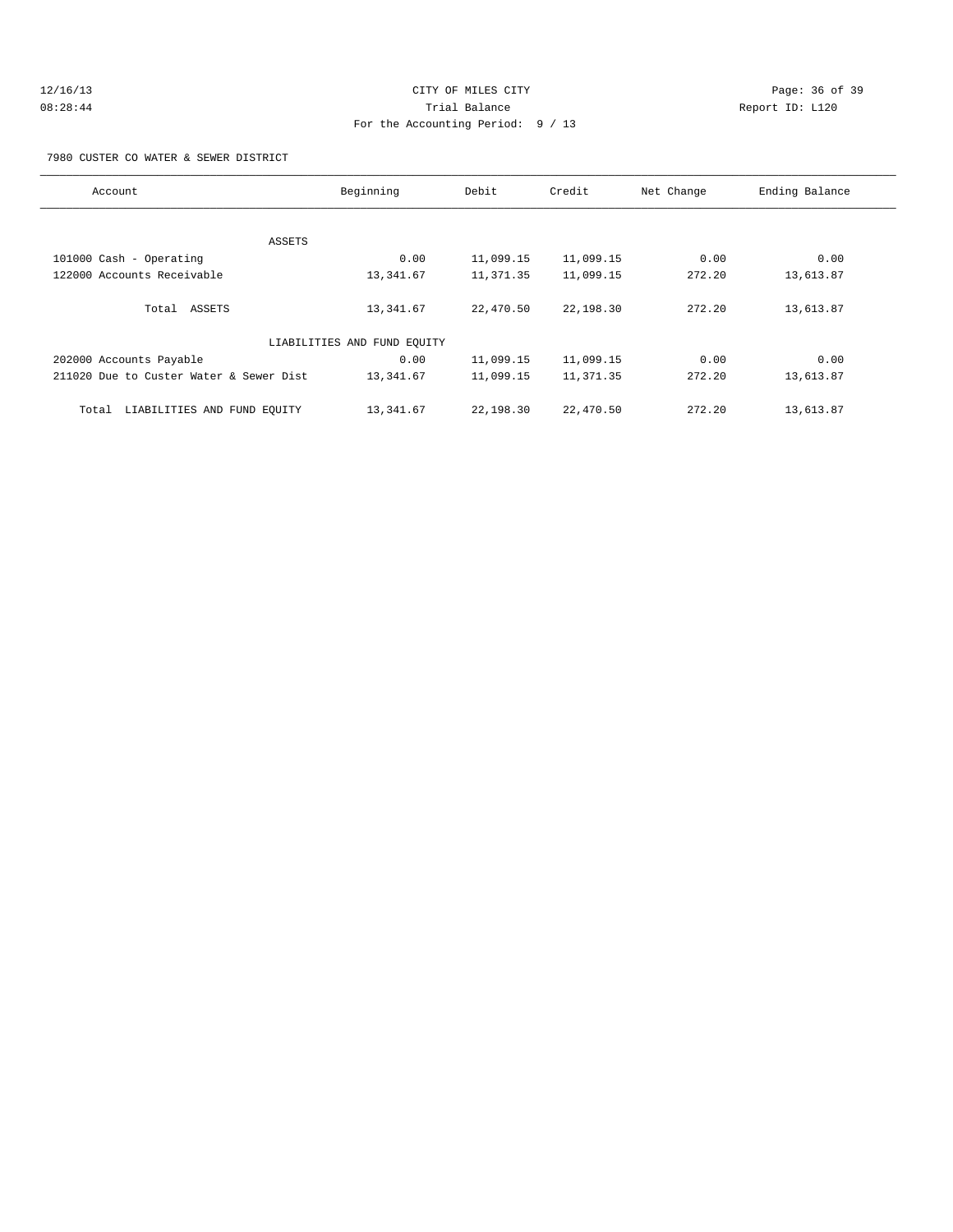| 12/16/13 | CITY OF MILES CITY                | Page: 37 of 39  |
|----------|-----------------------------------|-----------------|
| 08:28:44 | Trial Balance                     | Report ID: L120 |
|          | For the Accounting Period: 9 / 13 |                 |
|          |                                   |                 |

7981 Interest Clearing

| Account                              | Beginning                   | Debit    | Credit   | Net Change | Ending Balance |
|--------------------------------------|-----------------------------|----------|----------|------------|----------------|
| ASSETS                               |                             |          |          |            |                |
| 101000 Cash - Operating              | 1.17                        | 1,009.52 | 1,006.95 | 2.57       | 3.74           |
| Total<br>ASSETS                      | 1.17                        | 1,009.52 | 1,006.95 | 2.57       | 3.74           |
|                                      | LIABILITIES AND FUND EQUITY |          |          |            |                |
| 212500 Due to Others                 | 1.17                        | 1,006.95 | 1,009.52 | 2.57       | 3.74           |
| LIABILITIES AND FUND EQUITY<br>Total | 1.17                        | 1,006.95 | 1,009.52 | 2.57       | 3.74           |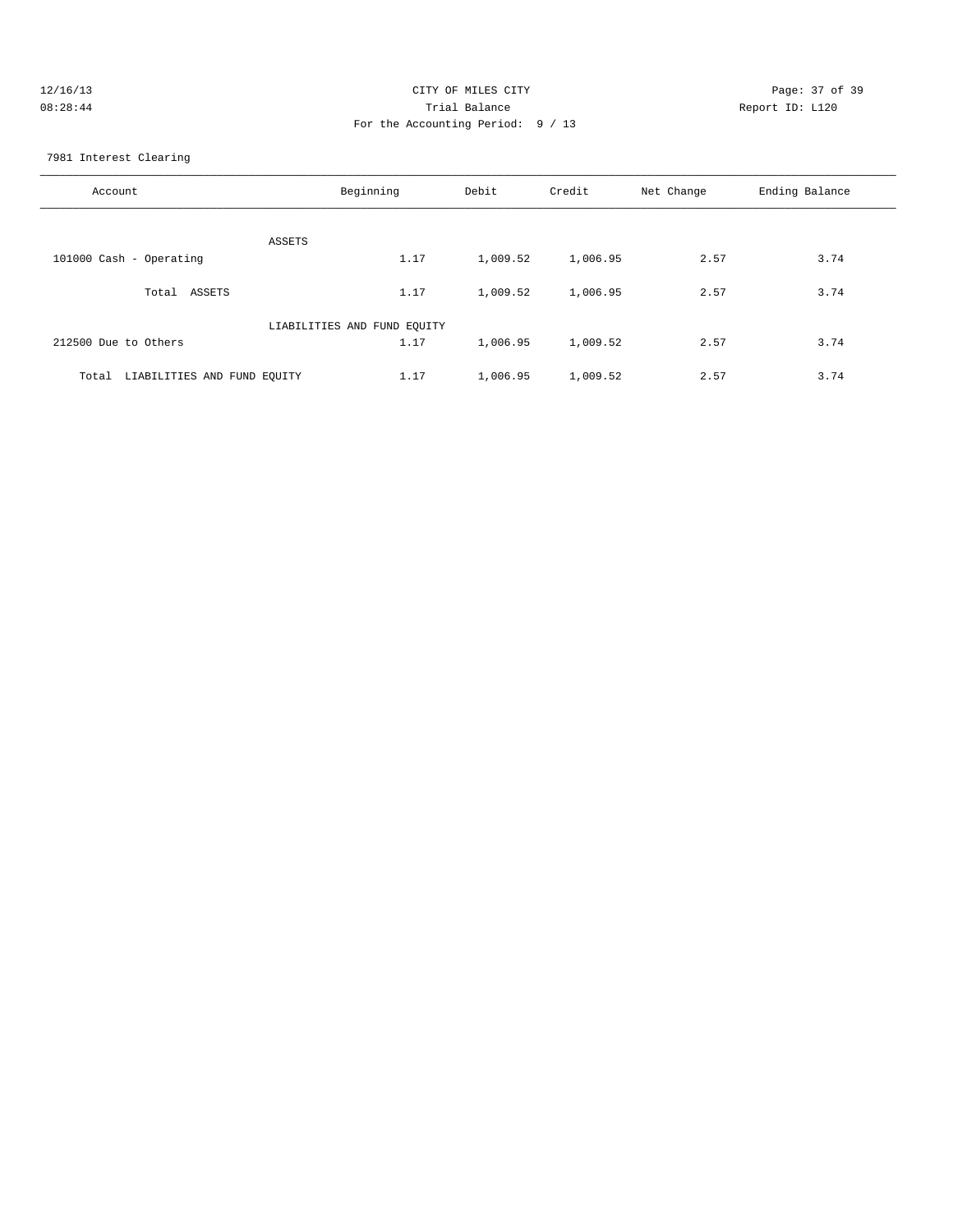# 12/16/13 Page: 38 of 39 08:28:44 Trial Balance Report ID: L120 For the Accounting Period: 9 / 13

9000 GENERAL FIXED ASSETS GROUP OF ACCOUNTS FUND

| Account                                                    | Beginning                   | Debit | Credit | Net Change | Ending Balance  |
|------------------------------------------------------------|-----------------------------|-------|--------|------------|-----------------|
|                                                            |                             |       |        |            |                 |
| ASSETS                                                     |                             |       |        |            |                 |
| 181000 Land                                                | 526,599.00                  | 0.00  | 0.00   | 0.00       | 526,599.00      |
| 182000 Buildings                                           | 1,986,836.00                | 0.00  | 0.00   | 0.00       | 1,986,836.00    |
| 182100 Allowance for Depr - Buildings (Cre(                | 684,991.00)                 | 0.00  | 0.00   | 0.00       | 684,991.00)     |
| 186000 Machinery and Equipment                             | 3,038,732.00                | 0.00  | 0.00   | 0.00       | 3,038,732.00    |
| 186100 Allowance for Depr - Machinery & Eq(                | 1,463,750.00)               | 0.00  | 0.00   | 0.00       | 1,463,750.00    |
| 187000 Infrastructure                                      | 33,670,108.00               | 0.00  | 0.00   | 0.00       | 33,670,108.00   |
| 187100 Allowance For Depreciation - Infras( 16,321,771.00) |                             | 0.00  | 0.00   | 0.00       | 16,321,771.00   |
| Total ASSETS                                               | 20,751,763.00               | 0.00  | 0.00   | 0.00       | 20, 751, 763.00 |
|                                                            | LIABILITIES AND FUND EOUITY |       |        |            |                 |
| 280000 INVESTMENT IN GENERAL FIXED ASSETS                  | 20,751,763.00               | 0.00  | 0.00   | 0.00       | 20, 751, 763.00 |
| LIABILITIES AND FUND EQUITY<br>Total                       | 20,751,763.00               | 0.00  | 0.00   | 0.00       | 20, 751, 763.00 |